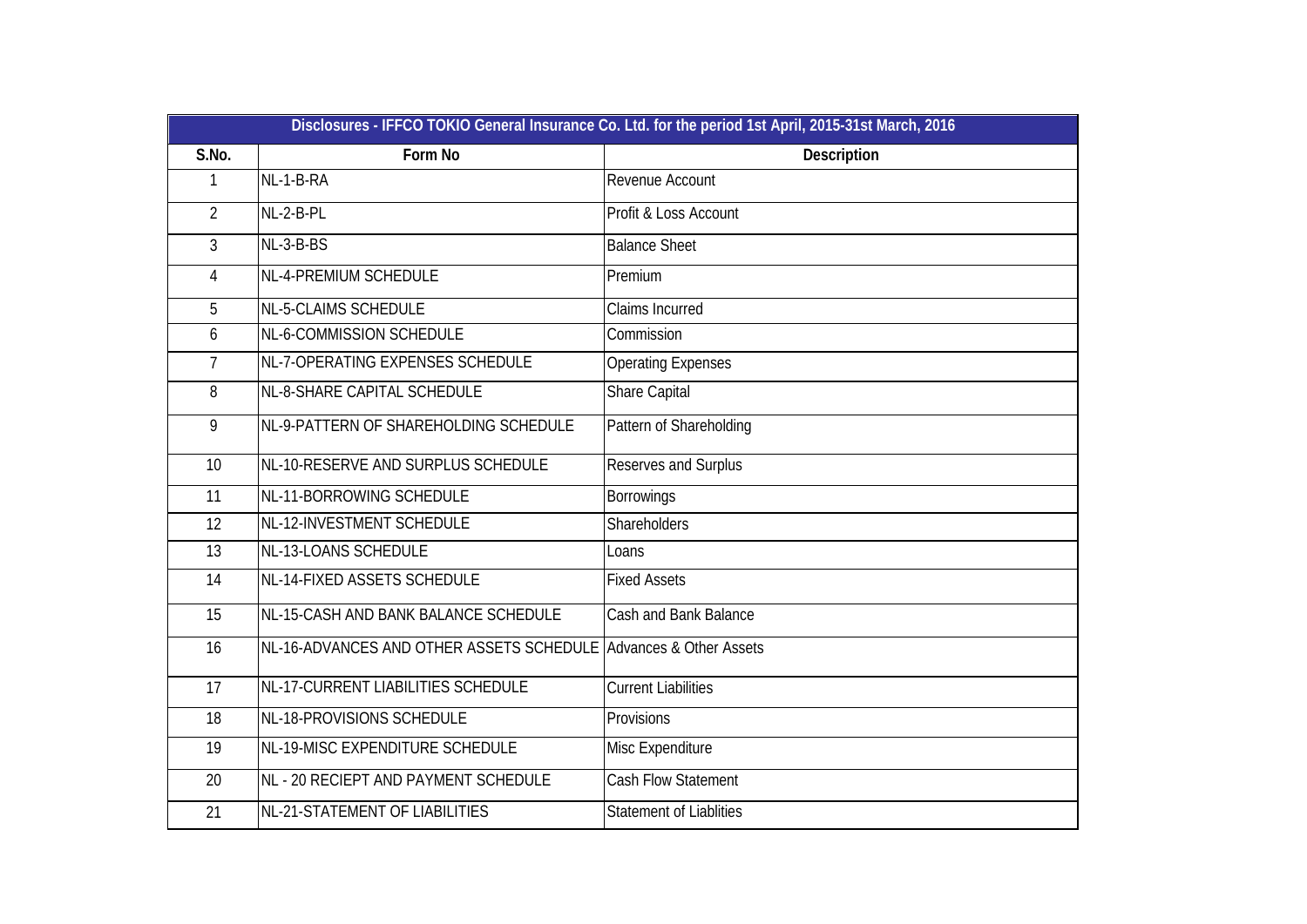| 22 | NL-22-GEOGRAPHICAL DISTN OF BSNS          | Geographical Distribution of Business                                                               |
|----|-------------------------------------------|-----------------------------------------------------------------------------------------------------|
| 23 | NL-23-REINSURANCE RISK CONCENTRATION      | <b>Reinsurance Risk Concentration</b>                                                               |
| 24 | NL-24-AGEING OF CLAIMS                    | Ageing of Claims                                                                                    |
| 25 | NL-25-CLAIMS DATA                         | Claims Data (Incurred Claims+ Reported Claims)                                                      |
| 26 | <b>NL-26-CLAIMS INFORMATION</b>           | <b>Claims Information</b>                                                                           |
| 27 | NL-27-OFFICE OPENING                      | Office Opening                                                                                      |
| 28 | NL-28-STATEMENT OF ASSETS                 | Statement of Investment of Assets                                                                   |
| 29 | NL-29-DEBT SECURITIES                     | <b>Debt Securities</b>                                                                              |
| 30 | NL-30-ANALYTICAL RATIOS                   | <b>Analytical Ratios</b>                                                                            |
| 31 | NL-31-RELATED PARTY TRANSACTIONS          | <b>Related Party Transanctions</b>                                                                  |
| 32 | NL-32-PRODUCT INFORMATION                 | <b>Product Information</b>                                                                          |
| 33 | NL-33-SOLVENCY MARGIN                     | Solvency                                                                                            |
| 34 | NL-34-BOD                                 | Board of Directors & Management                                                                     |
| 35 | NL-35-NPAs                                | <b>NPAs</b>                                                                                         |
| 36 | NL-36-YIELD ON INVESTMENTS                | Yield on Investment                                                                                 |
| 37 | NL-37-DOWN GRADING OF INVESTMENTS         | Downgrading of Investment                                                                           |
| 38 | NL-38-BSNS RETURNS ACROSS LOB             | Quarterly Business Returns for different line of<br>business (Premum amount and number of policies) |
| 39 | NL-39-RURAL AND SOCIAL SECTOR OBLIGATIONS | Rural & Social Sector Obligations                                                                   |
| 40 | NL-40-CHANNEL WISE PREMIUM                | Business Acquisition through different channels                                                     |
| 41 | NL-41-GRIEVANCE DISPOSAL                  | Grievance Disposal                                                                                  |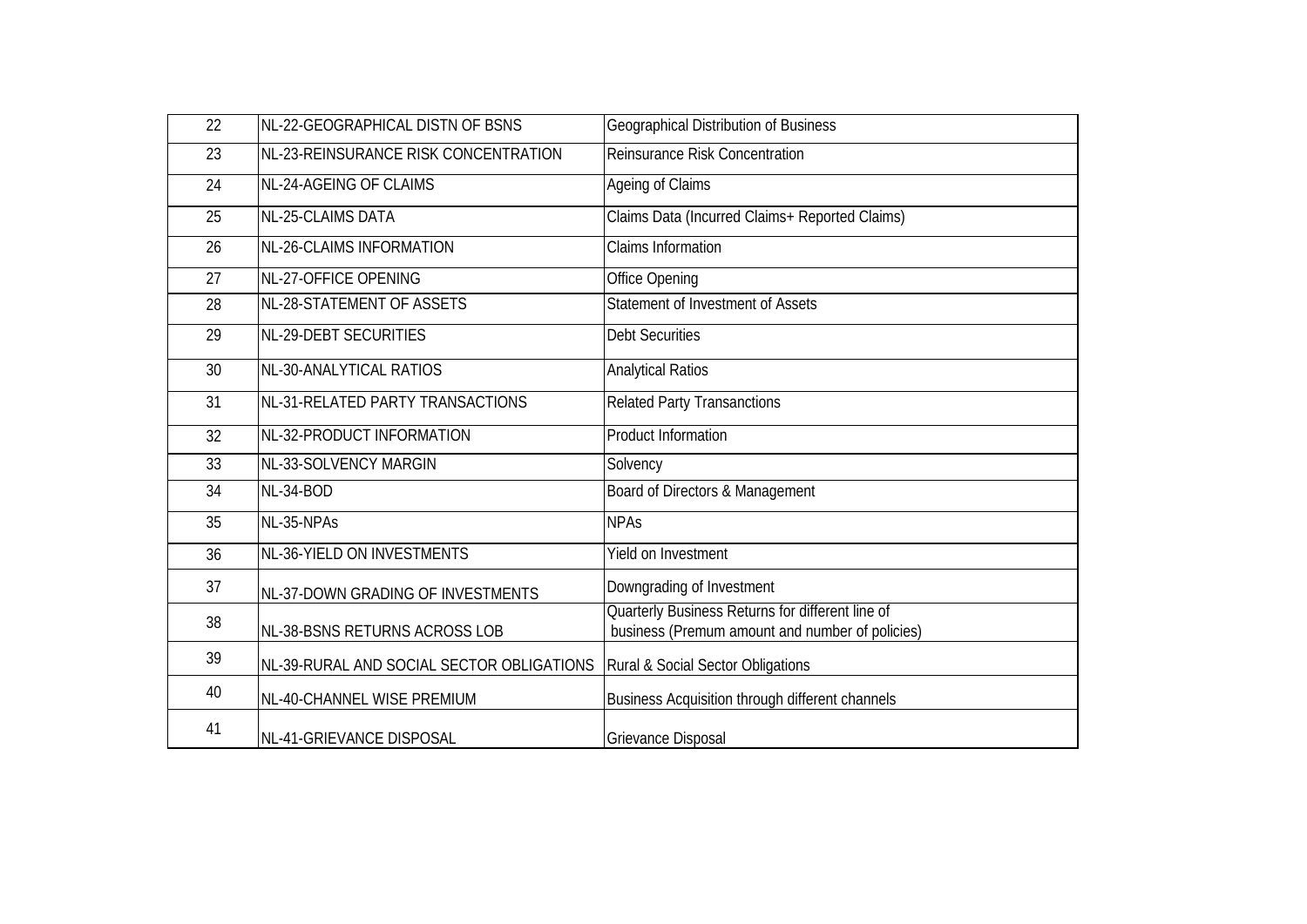**FORM NL-1-B-RA**

**Name of the Insurer: IFFCO TOKIO GENERAL INSURANCE CO. LTD.**

**Registration No. 106 dated 4.12.2000**

#### **FIRE INSURANCE REVENUE ACCOUNT FOR THE YEAR ENDED 31ST MARCH 2016**

|                                                                 |                                            |                                                |                                      |                                                | (₹ In 000)                           |
|-----------------------------------------------------------------|--------------------------------------------|------------------------------------------------|--------------------------------------|------------------------------------------------|--------------------------------------|
| <b>Particulars</b>                                              | Schedule                                   | <b>QUARTER ENDED 31ST</b><br><b>MARCH 2016</b> | YEAR ENDED 31ST<br><b>MARCH 2016</b> | <b>QUARTER ENDED 31ST</b><br><b>MARCH 2015</b> | YEAR ENDED 31ST<br><b>MARCH 2015</b> |
| Premiums earned (Net)                                           | NL-4-Premium Schedule                      | 1,47,200                                       | 4,49,291                             | 95,706                                         | 3,92,025                             |
| Profit/ (Loss) on sale/redemption<br>of Investments             |                                            | 1,705                                          | 3,889                                | 255                                            | 1,012                                |
| 3 Others: Exchange Gain / (Loss)<br><b>Handling Charges</b>     |                                            | (1, 268)<br>(1, 206)                           | (3,992)<br>(976)                     | (1, 228)<br>(3,046)                            | (1,508)<br>(3,231)                   |
| Interest, Dividend & Rent - Gross                               |                                            | 18,835                                         | 75,415                               | 18,483                                         | 78,744                               |
| TOTAL (A)                                                       |                                            | 1,65,266                                       | 5,23,627                             | 1,10,170                                       | 4,67,042                             |
| Claims Incurred (Net)                                           | NL-5-Claims Schedule                       | 72,058                                         | 2,50,829                             | (10, 720)                                      | 2,15,463                             |
| 2 Commission                                                    | NL-6-Commission Schedule                   | (1,68,987)                                     | (2,62,516)                           | (77, 161)                                      | (1, 51, 304)                         |
| Operating Expenses related to<br><b>Insurance Business</b>      | <b>NL-7-Operating Expenses</b><br>Schedule | 41,080                                         | 1,14,976                             | 17,801                                         | 89,793                               |
| 4 Premium Deficiency                                            |                                            |                                                |                                      |                                                |                                      |
| TOTAL (B)                                                       |                                            | (55, 849)                                      | 1,03,289                             | (70,080)                                       | 1,53,952                             |
| <b>Operating Profit/(Loss) from Fire</b><br>Business C= (A - B) |                                            | 2,21,115                                       | 4,20,338                             | 1,80,250                                       | 3,13,090                             |
| <b>APPROPRIATIONS</b>                                           |                                            |                                                |                                      |                                                |                                      |
| Transfer to Shareholders' Account                               |                                            | 2,21,115                                       | 4,20,338                             | 1,80,250                                       | 3,13,090                             |
| Transfer to Catastrophe Reserve                                 |                                            |                                                |                                      |                                                |                                      |
| Transfer to Other Reserve<br>TOTAL (C)                          |                                            | 2,21,115                                       | 4,20,338                             | 1,80,250                                       | 3,13,090                             |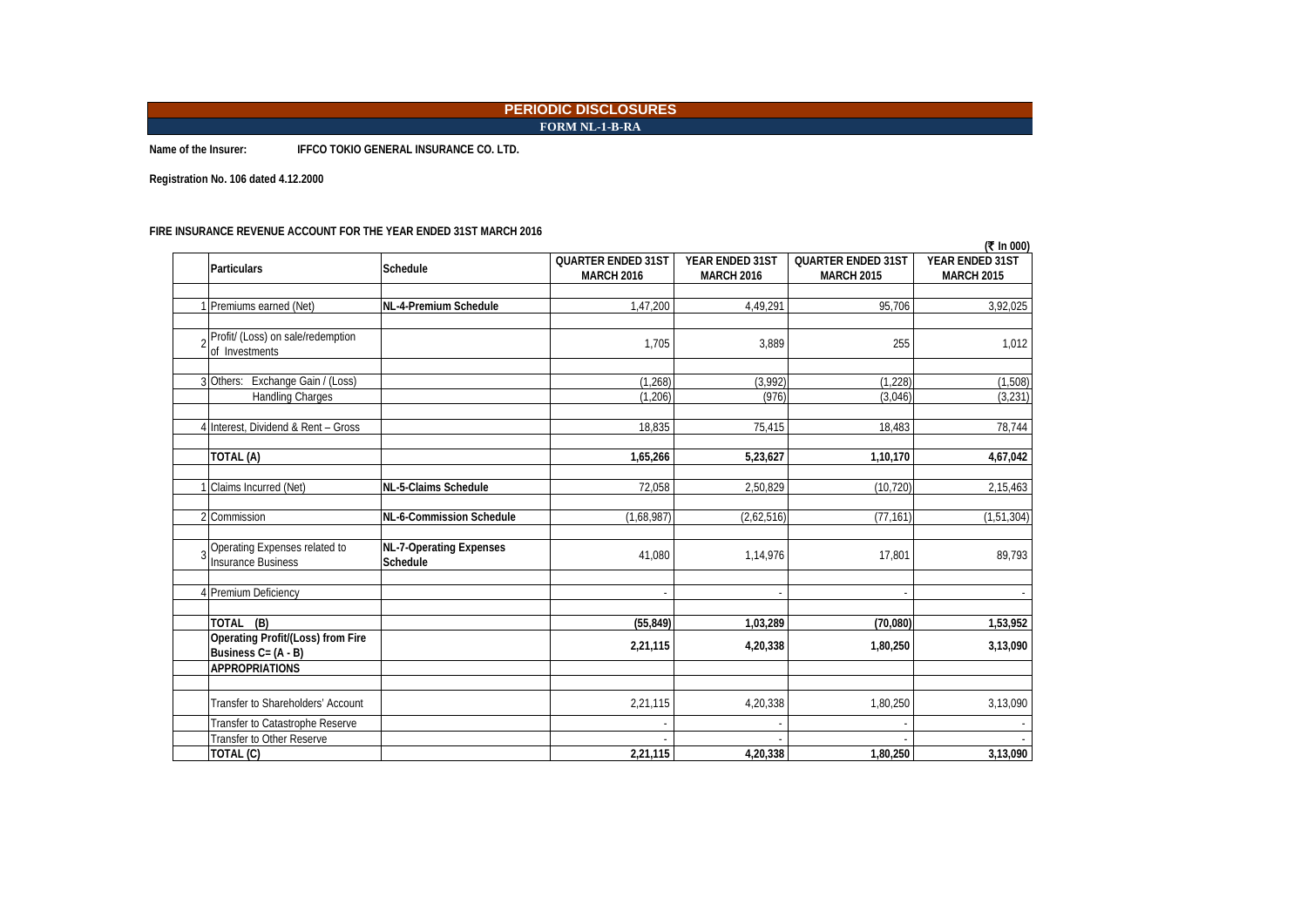**FORM NL-1-B-RA**

**MARINE INSURANCE REVENUE ACCOUNT FOR THE YEAR ENDED 31ST MARCH 2016**

|                                     |                                |                           |                   |                           | (₹ In 000)        |
|-------------------------------------|--------------------------------|---------------------------|-------------------|---------------------------|-------------------|
| <b>Particulars</b>                  | <b>Schedule</b>                | <b>QUARTER ENDED 31ST</b> | YEAR ENDED 31ST   | <b>QUARTER ENDED 31ST</b> | YEAR ENDED 31ST   |
|                                     |                                | <b>MARCH 2016</b>         | <b>MARCH 2016</b> | <b>MARCH 2015</b>         | <b>MARCH 2015</b> |
|                                     |                                |                           |                   |                           |                   |
| Premiums earned (Net)               | NL-4-Premium Schedule          | 1,26,287                  | 3,96,139          | 1,59,415                  | 4,90,949          |
|                                     |                                |                           |                   |                           |                   |
| Profit/ (Loss) on sale/redemption   |                                |                           |                   |                           |                   |
| of Investments                      |                                | 1,653                     | 3,897             | 234                       | 1,035             |
|                                     |                                |                           |                   |                           |                   |
| 3 Others: Exchange Gain / (Loss)    |                                |                           |                   |                           |                   |
| <b>Handling Charges</b>             |                                | (128)                     | 14                | 251                       | 536               |
|                                     |                                |                           |                   |                           |                   |
| 4 Interest, Dividend & Rent - Gross |                                | 17,441                    | 75,570            | 16,791                    | 80,544            |
|                                     |                                |                           |                   |                           |                   |
| TOTAL (A)                           |                                | 1,45,253                  | 4,75,620          | 1,76,691                  | 5,73,064          |
|                                     |                                |                           |                   |                           |                   |
| Claims Incurred (Net)               | NL-5-Claims Schedule           | 1,03,032                  | 4,00,281          | 62,907                    | 3,77,774          |
|                                     |                                |                           |                   |                           |                   |
| 2 Commission                        | NL-6-Commission Schedule       | (21, 576)                 | (68, 212)         | (22, 450)                 | (49,040)          |
|                                     |                                |                           |                   |                           |                   |
| Operating Expenses related to       | <b>NL-7-Operating Expenses</b> |                           |                   |                           |                   |
| <b>Insurance Business</b>           | Schedule                       | 6,702                     | 90,759            | 3,461                     | 98,653            |
|                                     |                                |                           |                   |                           |                   |
| 4 Premium Deficiency                |                                | (1.368)                   | 4.885             |                           |                   |
|                                     |                                |                           |                   |                           |                   |
| TOTAL (B)                           |                                | 86,790                    | 4,27,713          | 43,918                    | 4,27,387          |
| <b>Operating Profit/(Loss) from</b> |                                | 58,463                    | 47,907            |                           | 1,45,677          |
| Marine Business C= (A - B)          |                                |                           |                   | 1,32,773                  |                   |
| <b>APPROPRIATIONS</b>               |                                |                           |                   |                           |                   |
|                                     |                                |                           |                   |                           |                   |
| Transfer to Shareholders' Account   |                                | 58,463                    | 47,907            | 1,32,773                  | 1,45,677          |
|                                     |                                |                           |                   |                           |                   |
| Transfer to Catastrophe Reserve     |                                |                           |                   |                           |                   |
| Transfer to Other Reserve           |                                |                           |                   |                           |                   |
| TOTAL (C)                           |                                | 58,463                    | 47,907            | 1,32,773                  | 1,45,677          |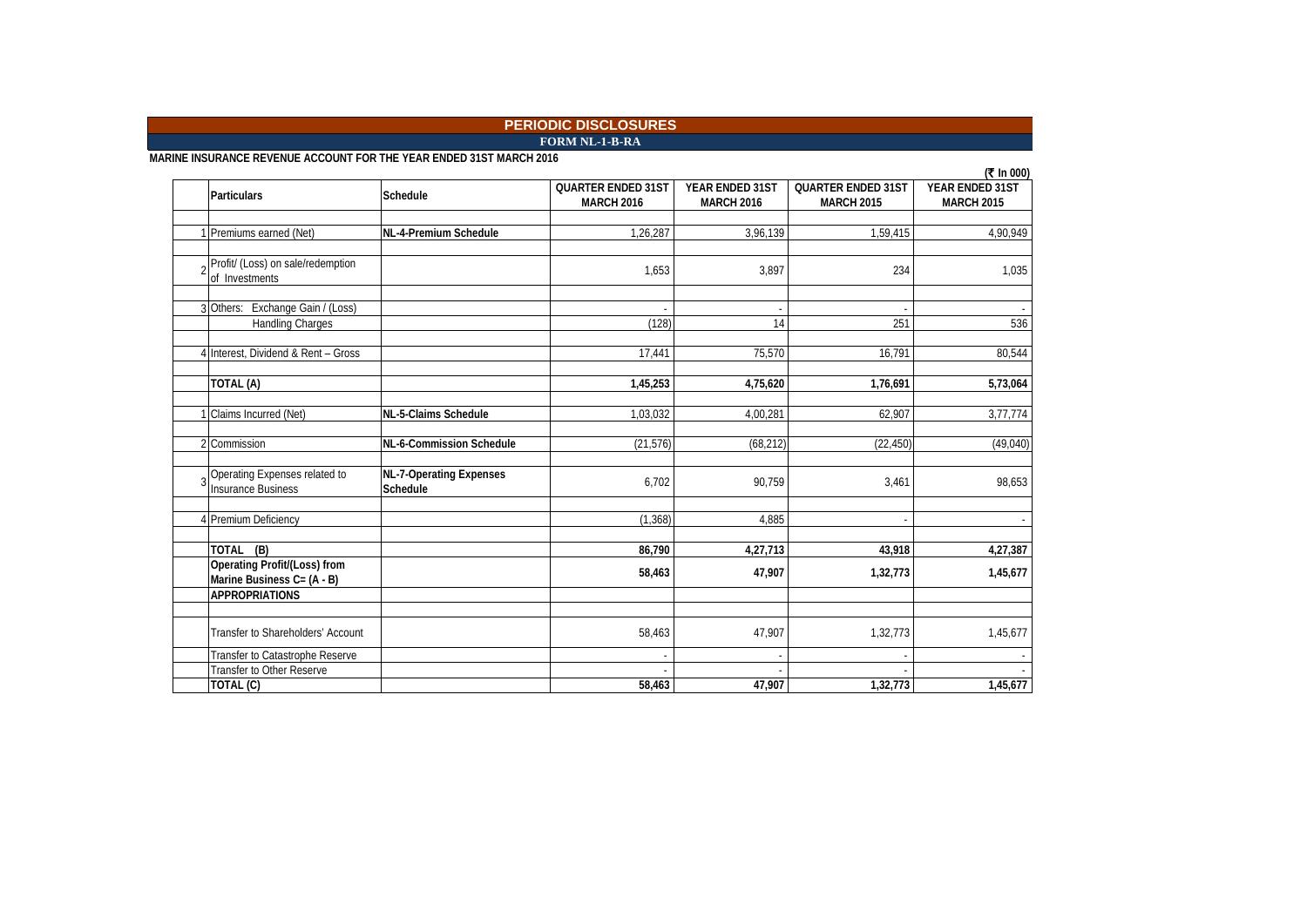**FORM NL-1-B-RA**

**MISCELLANEOUS INSURANCE REVENUE ACCOUNT FOR THE YEAR ENDED 31ST MARCH 2016**

|                                     |                                |                           |                   |                           | (₹ In 000)        |
|-------------------------------------|--------------------------------|---------------------------|-------------------|---------------------------|-------------------|
| <b>Particulars</b>                  | Schedule                       | <b>QUARTER ENDED 31ST</b> | YEAR ENDED 31ST   | <b>QUARTER ENDED 31ST</b> | YEAR ENDED 31ST   |
|                                     |                                | <b>MARCH 2016</b>         | <b>MARCH 2016</b> | <b>MARCH 2015</b>         | <b>MARCH 2015</b> |
|                                     |                                |                           |                   |                           |                   |
| Premiums earned (Net)               | NL-4-Premium Schedule          | 69,18,628                 | 2,72,04,054       | 60,57,677                 | 2,17,91,503       |
|                                     |                                |                           |                   |                           |                   |
| Profit/ (Loss) on sale/redemption   |                                | 75,735                    | 1,70,183          | 10,061                    | 37,470            |
| of Investments                      |                                |                           |                   |                           |                   |
|                                     |                                |                           |                   |                           |                   |
| 3 Others: Transfer & Duplicate Fee  |                                | 3,311                     | 12,729            | 3,126                     | 10,126            |
|                                     |                                |                           |                   |                           |                   |
| Exchange Gain / (Loss)              |                                | 201                       | 7,428             | 1.008                     | (6, 199)          |
| Handling Charges                    |                                | (724)                     | (32)              | (1, 433)                  | (1,034)           |
|                                     |                                |                           |                   |                           |                   |
| 4 Interest, Dividend & Rent - Gross |                                | 8,53,622                  | 33,00,208         | 7,34,028                  | 29,14,776         |
|                                     |                                |                           |                   |                           |                   |
| TOTAL (A)                           |                                | 78,50,773                 | 3,06,94,570       | 68,04,467                 | 2,47,46,642       |
|                                     |                                |                           |                   |                           |                   |
| Claims Incurred (Net)               | NL-5-Claims Schedule           | 57,90,606                 | 2, 15, 45, 548    | 43,33,018                 | 1,62,22,026       |
|                                     |                                |                           |                   |                           |                   |
| 2 Commission                        | NL-6-Commission Schedule       | 2,04,455                  | 8,26,120          | 1,25,696                  | 5,71,019          |
|                                     |                                |                           |                   |                           |                   |
| Operating Expenses related to       | <b>NL-7-Operating Expenses</b> | 20,15,336                 | 70,85,356         | 15,75,407                 | 59,94,882         |
| <b>Insurance Business</b>           | Schedule                       |                           |                   |                           |                   |
|                                     |                                |                           |                   |                           |                   |
| 4 Premium Deficiency                |                                |                           |                   |                           |                   |
|                                     |                                |                           |                   |                           |                   |
| TOTAL (B)                           |                                | 80,10,397                 | 2,94,57,024       | 60,34,121                 | 2,27,87,927       |
| Operating Profit/(Loss) from        |                                |                           |                   |                           |                   |
| Miscellaneous Business C= (A - B)   |                                | (1,59,624)                | 12,37,546         | 7,70,346                  | 19,58,715         |
|                                     |                                |                           |                   |                           |                   |
| <b>APPROPRIATIONS</b>               |                                |                           |                   |                           |                   |
|                                     |                                |                           |                   |                           |                   |
| Transfer to Shareholders' Account   |                                | (1,59,624)                | 12,37,546         | 7,70,346                  | 19,58,715         |
|                                     |                                |                           |                   |                           |                   |
| Transfer to Catastrophe Reserve     |                                |                           |                   |                           |                   |
| Transfer to Other Reserve           |                                |                           |                   |                           |                   |
| TOTAL (C)                           |                                | (1,59,624)                | 12,37,546         | 7,70,346                  | 19,58,715         |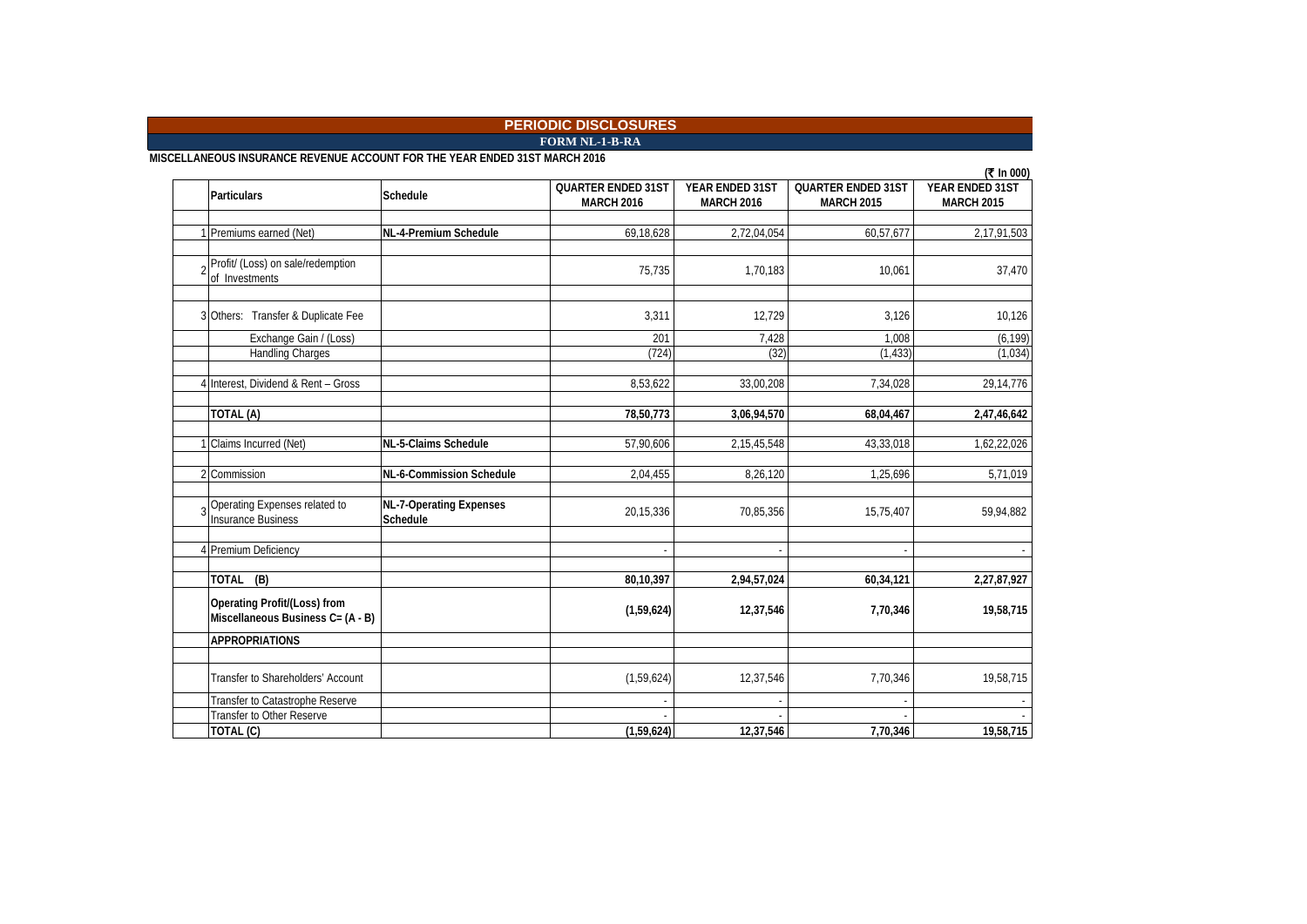**FORM NL-2-B-PL**

**Name of the Insurer: IFFCO TOKIO GENERAL INSURANCE CO. LTD.**

**Registration No. 106 dated 4.12.2000**

|                          | PROFIT AND LOSS ACCOUNT FOR THE YEAR ENDED 31ST MARCH 2016            |  |                                                |                                      |                                                | (₹ In 000)                 |
|--------------------------|-----------------------------------------------------------------------|--|------------------------------------------------|--------------------------------------|------------------------------------------------|----------------------------|
|                          | <b>Particulars</b>                                                    |  | <b>QUARTER ENDED 31ST</b><br><b>MARCH 2016</b> | YEAR ENDED 31ST<br><b>MARCH 2016</b> | <b>QUARTER ENDED 31ST</b><br><b>MARCH 2015</b> | YEAR ENDED 31ST MARCH 2015 |
|                          |                                                                       |  |                                                |                                      |                                                |                            |
|                          | OPERATING PROFIT/(LOSS)                                               |  |                                                |                                      |                                                |                            |
|                          | (a)<br>Fire Insurance                                                 |  | 2,21,115                                       | 4.20.338                             | 1,80,250                                       | 3,13,090                   |
|                          | (b)<br>Marine Insurance                                               |  | 58,463                                         | 47,907                               | 1,32,773                                       | 1,45,677                   |
|                          | (c)<br>Miscellaneous Insurance                                        |  | (1,59,624)                                     | 12,37,546                            | 7.70.346                                       | 19,58,715                  |
| $\overline{\mathcal{L}}$ | <b>INCOME FROM INVESTMENTS</b>                                        |  |                                                |                                      |                                                |                            |
|                          | (a) Interest, Dividend & Rent - Gross                                 |  | 1,58,614                                       | 6,60,838                             | 1,52,822                                       | 5,72,940                   |
|                          | (b) Profit on sale of investments                                     |  | 14,689                                         | 34,077                               | 2,086                                          | 7,366                      |
|                          | Less: Loss on sale of investments                                     |  |                                                |                                      |                                                |                            |
| 3                        | <b>OTHER INCOME</b>                                                   |  |                                                |                                      |                                                |                            |
|                          | a) Miscellaneous Income                                               |  | 13,632                                         | 36,006                               | 11,680                                         | 33,066                     |
|                          | b) Profit on Sale of Fixed Assets                                     |  |                                                |                                      | 67                                             | 67                         |
|                          | TOTAL (A)                                                             |  | 3,06,889                                       | 24,36,712                            | 12,50,024                                      | 30,30,921                  |
|                          | PROVISIONS (Other than taxation)                                      |  |                                                |                                      |                                                |                            |
|                          | (a) For diminution in the value of investments                        |  |                                                |                                      |                                                |                            |
|                          | (b) For doubtful debts                                                |  |                                                |                                      |                                                |                            |
|                          | (c) For doubtful Advances                                             |  |                                                |                                      | 226                                            | 226                        |
| 5                        | <b>OTHER EXPENSES</b>                                                 |  |                                                |                                      |                                                |                            |
|                          | (a) Expenses other than those related to<br><b>Insurance Business</b> |  | 3,060                                          | 9,128                                | 1,961                                          | 7,433                      |
|                          | (b) Bad debts written off                                             |  |                                                |                                      |                                                |                            |
|                          | (c) Loss on Sale of Fixed Assets                                      |  | (2.091)                                        | 825                                  | (27)                                           |                            |
|                          | (d) Expenses on Corporate Social<br>Responsibility (CSR)              |  | 14,937                                         | 27,414                               | 2,278                                          | 2,278                      |
|                          |                                                                       |  |                                                |                                      |                                                |                            |
|                          | TOTAL (B)                                                             |  | 15,906                                         | 37,367                               | 4,438                                          | 9,937                      |
|                          | <b>Profit Before Tax</b>                                              |  | 2,90,983                                       | 23.99.345                            | 12,45,586                                      | 30,20,984                  |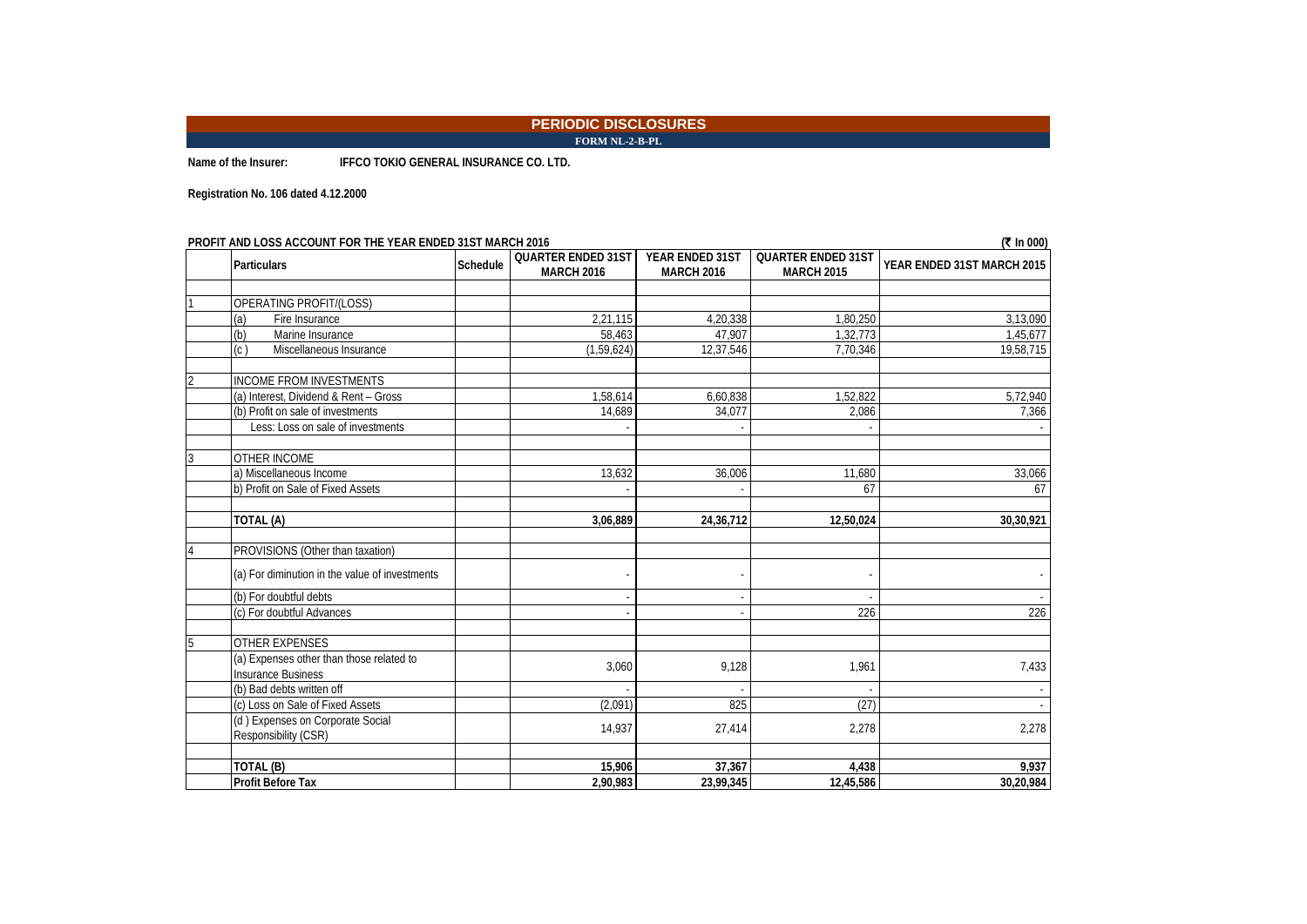| Provision for Taxation                                    | 56,245 | 7,28,462  | 4,04,171 | 9,60,860  |
|-----------------------------------------------------------|--------|-----------|----------|-----------|
|                                                           |        |           |          |           |
| <b>APPROPRIATIONS</b>                                     |        |           |          |           |
| Interim dividends paid during the year<br>(a)             |        |           |          |           |
| (b) Proposed final dividend                               |        |           |          |           |
| Dividend distribution tax<br>(c)                          |        |           |          |           |
| (d) Transfer to any Reserves or Other Accounts            |        | -         |          |           |
|                                                           |        |           |          |           |
| Balance of profit/ loss brought forward from last<br>year |        | 56,54,234 |          | 35,94,110 |
|                                                           |        |           |          |           |
| Balance carried forward to Balance Sheet                  |        | 73,25,117 |          | 56,54,234 |
|                                                           |        |           |          |           |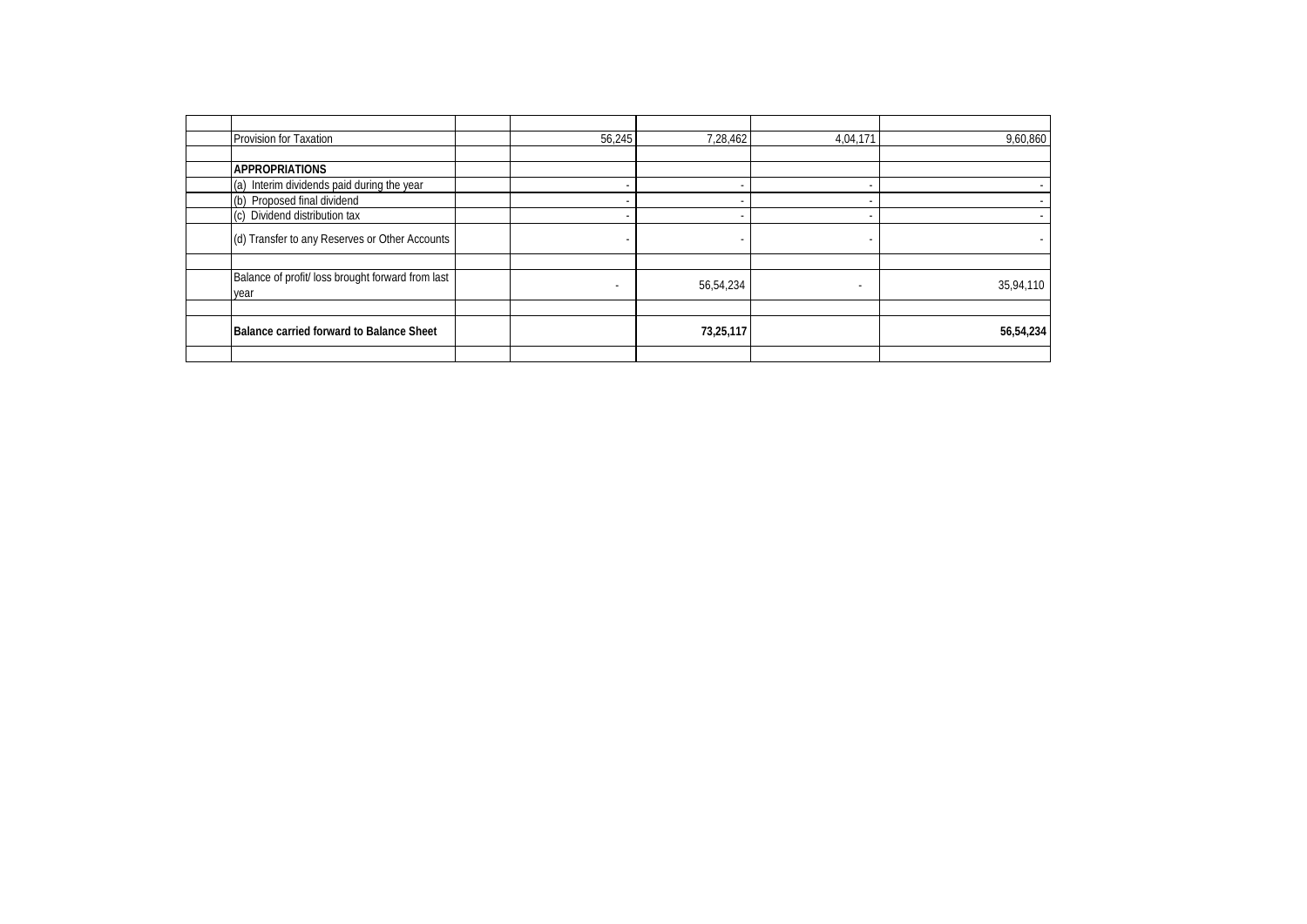**FORM NL-3-B-BS**

**Name of the Insurer: IFFCO TOKIO GENERAL INSURANCE CO. LTD.**

**Registration No. 106 dated 4.12.2000**

#### **BALANCE SHEET AS AT 31ST MARCH 2016**

|                             |                                              |                       | (₹ In 000)            |
|-----------------------------|----------------------------------------------|-----------------------|-----------------------|
|                             | Schedule                                     | AS AT 31ST MARCH 2016 | AS AT 31ST MARCH 2015 |
|                             |                                              |                       |                       |
| SOURCES OF FUNDS            |                                              |                       |                       |
| SHARE CAPITAL               | NL-8-Share Capital Schedule                  | 26,93,215             | 26,93,215             |
|                             |                                              |                       |                       |
| <b>RESERVES AND SURPLUS</b> | NL-10-Reserves and Surplus Schedule          | 98,95,072             | 82,24,189             |
|                             |                                              |                       |                       |
| FAIR VALUE CHANGE ACCOUNT   |                                              | (6, 460)              | (1,011)               |
| <b>BORROWINGS</b>           |                                              |                       |                       |
|                             | NL-11-Borrowings Schedule                    |                       |                       |
| <b>TOTAL</b>                |                                              | 1,25,81,827           | 1,09,16,393           |
|                             |                                              |                       |                       |
| <b>APPLICATION OF FUNDS</b> |                                              |                       |                       |
| <b>INVESTMENTS</b>          | NL-12-Investment Schedule                    | 4,11,10,783           | 2,78,48,029           |
|                             |                                              |                       |                       |
| LOANS                       | NL-13-Loans Schedule                         |                       |                       |
|                             |                                              |                       |                       |
| <b>FIXED ASSETS</b>         | NL-14-Fixed Assets Schedule                  | 2,20,695              | 2,14,606              |
| DEFERRED TAX ASSET (NET)    |                                              | 1,63,300              | 2,53,200              |
|                             |                                              |                       |                       |
| <b>CURRENT ASSETS</b>       |                                              |                       |                       |
| Cash and Bank Balances      | NL-15-Cash and bank balance Schedule         | 81,39,366             | 1,66,95,839           |
| Advances and Other Assets   | NL-16-Advancxes and Other Assets<br>Schedule | 56,86,645             | 48,66,017             |
|                             |                                              |                       |                       |
| Sub-Total (A)               |                                              | 1,38,26,011           | 2,15,61,856           |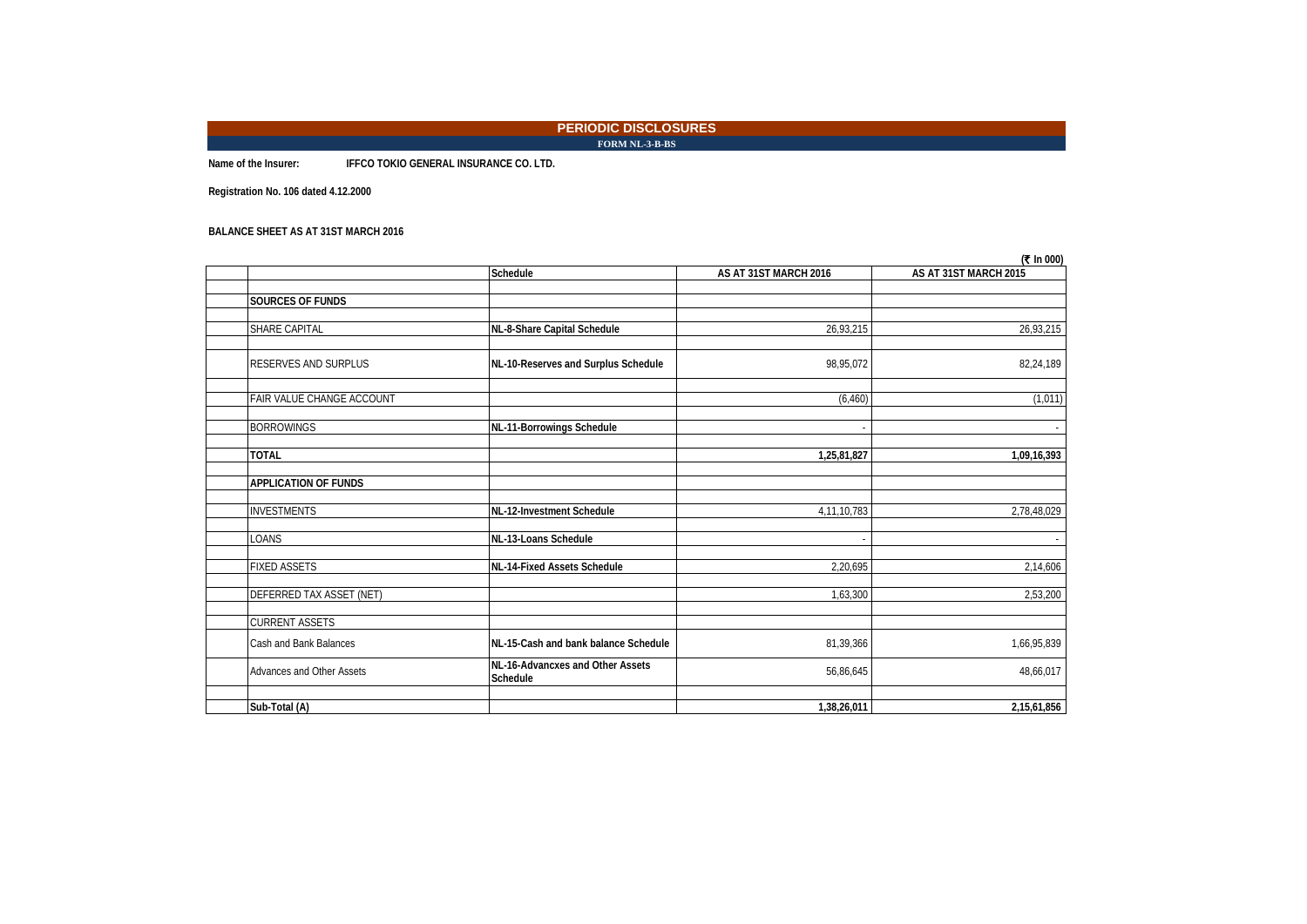| <b>CURRENT LIABILITIES</b>                   | NL-17-Current Liabilities Schedule | 2,76,51,789   | 2,53,62,582   |
|----------------------------------------------|------------------------------------|---------------|---------------|
|                                              |                                    |               |               |
| <b>PROVISIONS</b>                            | NL-18-Provisions Schedule          | 1,50,87,173   | 1,35,98,716   |
|                                              |                                    |               |               |
| Sub-Total (B)                                |                                    | 4,27,38,962   | 3,89,61,298   |
|                                              |                                    |               |               |
| NET CURRENT ASSETS $(C) = (A - B)$           |                                    | (2,89,12,951) | (1,73,99,442) |
|                                              |                                    |               |               |
| MISCELLANEOUS EXPENDITURE (to the extent not | NL-19-Miscellaneous Expenditure    |               |               |
| written off or adjusted)                     | Schedule                           |               |               |
|                                              |                                    |               |               |
| <b>TOTAL</b>                                 |                                    | 1,25,81,827   | 1,09,16,393   |

#### **CONTINGENT LIABILITIES**

|    |                                                                                  |                          | (₹ In 000)            |
|----|----------------------------------------------------------------------------------|--------------------------|-----------------------|
|    | <b>Particulars</b>                                                               | AS AT 31ST MARCH 2016    | AS AT 31ST MARCH 2015 |
|    |                                                                                  |                          |                       |
|    | Partly paid-up investments                                                       |                          |                       |
|    | Claims, other than against policies, not acknowledged as<br>debts by the company | $\overline{\phantom{a}}$ |                       |
|    | Underwriting commitments outstanding (in respect of<br>shares and securities)    |                          |                       |
|    | Guarantees given by or on behalf of the Company                                  |                          |                       |
| 5  | Statutory demands/ liabilities in dispute, not provided for                      | 2.80.281                 | 3,393                 |
| 16 | Reinsurance obligations to the extent not provided for in<br>accounts            |                          |                       |
|    | Others                                                                           |                          |                       |
|    | <b>TOTAL</b>                                                                     | 2.80.281                 | 3,393                 |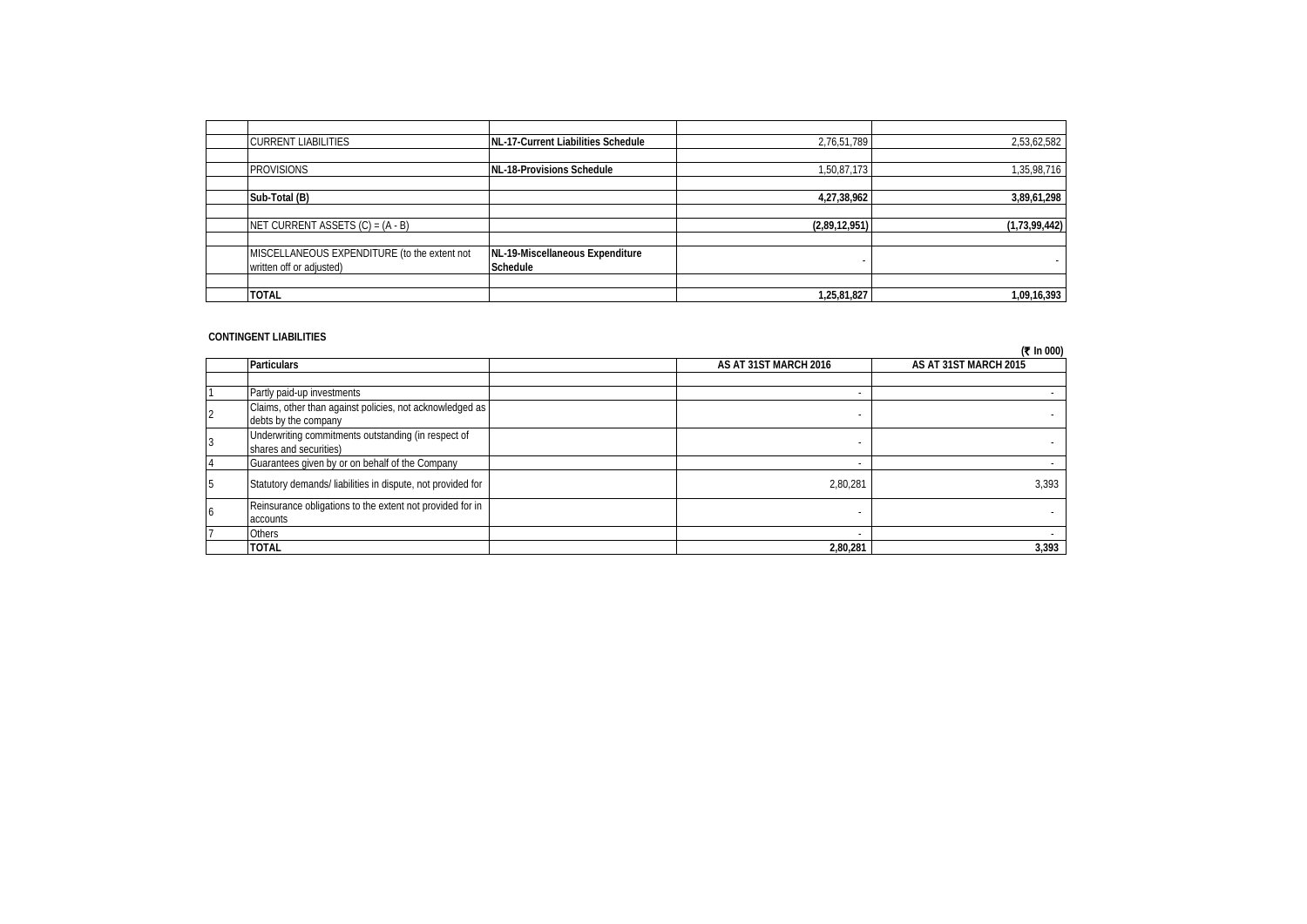#### **PERIODIC DISCLOSURES FORM NL-4- PREMIUM SCHEDULE**

### **PREMIUM EARNED [NET]**

|                                                         |                                                                    |           |                      |             |            |              |                      | (₹ In 000)  |
|---------------------------------------------------------|--------------------------------------------------------------------|-----------|----------------------|-------------|------------|--------------|----------------------|-------------|
| <b>Particulars</b>                                      | <b>QUARTER ENDED 31ST MARCH 2016</b><br>YEAR ENDED 31ST MARCH 2016 |           |                      |             |            |              |                      |             |
|                                                         | Fire                                                               | Marine    | <b>Miscellaneous</b> | Total       | Fire       | Marine       | <b>Miscellaneous</b> | Total       |
| Premium from direct business written                    | 10,23,358                                                          | 2,81,508  | 90,75,789            | 1,03,80,655 | 26,59,496  | 11,67,348    | 3,30,86,472          | 3,69,13,316 |
| Service Tax                                             |                                                                    |           |                      |             |            |              |                      |             |
| Adjustment for change in reserve for unexpired<br>risks | 4,20,155                                                           | (8, 299)  | 8,83,863             | 12,95,719   | 2,71,366   | 2,01,601     | 16,26,923            | 20,99,890   |
| <b>Gross Earned Premium</b>                             | 6,03,203                                                           | 2,89,807  | 81,91,926            | 90,84,936   | 23,88,130  | 9,65,747     | 3,14,59,549          | 3,48,13,426 |
| Add: Premium on reinsurance accepted                    | 77,730                                                             | 18,411    | 70,419               | 1,66,560    | 4,37,711   | 47.759       | 2,25,617             | 7,11,087    |
| Less: Premium on reinsurance ceded                      | 9,40,882                                                           | 2,80,141  | 14,19,030            | 26,40,053   | 26,30,458  | 8,46,565     | 45,56,304            | 80,33,327   |
|                                                         |                                                                    |           |                      |             |            |              |                      |             |
| Net Premium                                             | (2,59,949)                                                         | 28,077    | 68,43,315            | 66,11,443   | 1,95,383   | 1,66,941     | 2,71,28,862          | 2,74,91,186 |
|                                                         |                                                                    |           |                      |             |            |              |                      |             |
| Adjustment for change in reserve for unexpired<br>risks | (4,07,149)                                                         | (98, 210) | (75, 313)            | (5,80,672)  | (2,53,908) | (2, 29, 198) | (75, 192)            | (5,58,298)  |
| <b>Premium Earned (Net)</b>                             | 1,47,200                                                           | 1,26,287  | 69,18,628            | 71,92,115   | 4,49,291   | 3,96,139     | 2,72,04,054          | 2,80,49,484 |

| <b>Particulars</b>                                      | <b>QUARTER ENDED 31ST MARCH 2015</b> |              |               | YEAR ENDED 31ST MARCH 2015 |              |              |                      |             |
|---------------------------------------------------------|--------------------------------------|--------------|---------------|----------------------------|--------------|--------------|----------------------|-------------|
|                                                         | Fire                                 | Marine       | Miscellaneous | Total                      | Fire         | Marine       | <b>Miscellaneous</b> | Total       |
| Premium from direct business written                    | 7,81,089                             | 2,40,973     | 85,79,665     | 96,01,727                  | 23,24,003    | 11,39,421    | 2,98,36,254          | 3,32,99,678 |
| Service Tax                                             |                                      |              |               |                            |              |              |                      |             |
| Adjustment for change in reserve for unexpired<br>risks | 1,97,908                             | (1, 39, 544) | 11,06,527     | 11,64,891                  | 2,29,758     | (1, 17, 182) | 25,76,262            | 26,88,838   |
| <b>Gross Earned Premium</b>                             | 5,83,181                             | 3,80,517     | 74,73,138     | 84,36,836                  | 20,94,245    | 12,56,603    | 2,72,59,992          | 3,06,10,840 |
| Add: Premium on reinsurance accepted                    | 59,836                               | 4,820        | 63,559        | 1,28,215                   | 4,61,635     | 39,550       | 1,85,915             | 6,87,100    |
| Less: Premium on reinsurance ceded                      | 7,57,941                             | 2,20,175     | 15,28,787     | 25,06,903                  | 24,09,232    | 7,65,297     | 48,97,239            | 80,71,768   |
|                                                         |                                      |              |               |                            |              |              |                      |             |
| <b>Net Premium</b>                                      | (1, 14, 924)                         | 1,65,162     | 60,07,910     | 60,58,148                  | 1,46,648     | 5,30,856     | 2,25,48,668          | 2,32,26,172 |
|                                                         |                                      |              |               |                            |              |              |                      |             |
| Adjustment for change in reserve for unexpired<br>risks | (2, 10, 630)                         | 5,747        | (49, 767)     | (2,54,650)                 | (2, 45, 377) | 39,907       | 7,57,165             | 5,51,695    |
| Premium Earned (Net)                                    | 95,706                               | 1,59,415     | 60,57,677     | 63,12,798                  | 3,92,025     | 4,90,949     | 2,17,91,503          | 2,26,74,477 |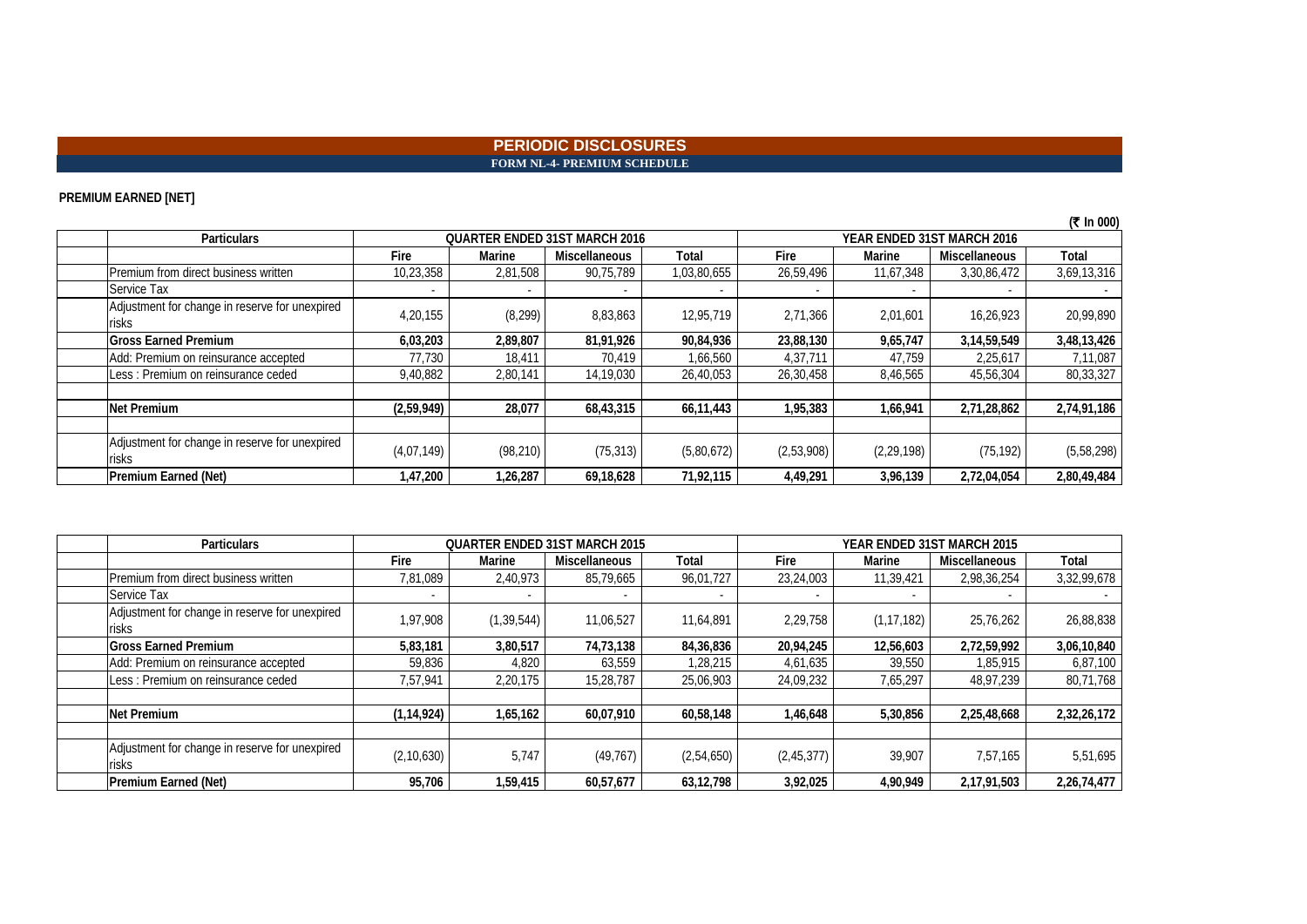### **PERIODIC DISCLOSURES FORM NL-5 - CLAIMS SCHEDULE**

### **CLAIMS INCURRED [NET]**

| (5.0000)                                                |           |                                      |               |            |           |                            |               |             |  |
|---------------------------------------------------------|-----------|--------------------------------------|---------------|------------|-----------|----------------------------|---------------|-------------|--|
| <b>Particulars</b>                                      |           | <b>OUARTER ENDED 31ST MARCH 2016</b> |               |            |           | YEAR ENDED 31ST MARCH 2016 |               |             |  |
|                                                         | Fire      | Marine                               | Miscellaneous | Total      | Fire      | Marine                     | Miscellaneous | Total       |  |
| Claims paid                                             |           |                                      |               |            |           |                            |               |             |  |
| Direct claims                                           | 4,53,093  | 2,71,680                             | 76,10,475     | 83,35,248  | 14,06,951 | 14,40,155                  | 2,26,66,642   | 2,55,13,748 |  |
| Add Claims Outstanding at the end of the year           | (69, 706) | (25, 884)                            | (4,02,686)    | (4,98,276) | 4,58,295  | 5,39,961                   | 2,00,93,200   | 2,10,91,456 |  |
| Less Claims Outstanding at the beginning of the<br>vear |           |                                      |               |            | 4,94,016  | 5,37,506                   | 1,62,58,452   | 1,72,89,974 |  |
|                                                         | 3,83,387  | 2,45,796                             | 72,07,789     | 78,36,972  | 13,71,230 | 14,42,610                  | 2,65,01,390   | 2,93,15,230 |  |
| Add :Re-insurance accepted                              | 22.437    | 15,804                               | 88.412        | 1,26,653   | 5,23,368  | 16.067                     | 1,57,835      | 6,97,270    |  |
| Less: Re-insurance Ceded                                | 3,33,766  | 1,58,568                             | 15,05,595     | 19,97,929  | 16,43,769 | 10,58,396                  | 51,13,677     | 78,15,842   |  |
|                                                         |           |                                      |               |            |           |                            |               |             |  |
| <b>Total Claims Incurred</b>                            | 72,058    | 1,03,032                             | 57,90,606     | 59,65,696  | 2,50,829  | 4,00,281                   | 2,15,45,548   | 2,21,96,658 |  |

| <b>Particulars</b>                                      | <b>QUARTER ENDED 31ST MARCH 2015</b> |           |                      |           | YEAR ENDED 31ST MARCH 2015 |          |                      |             |
|---------------------------------------------------------|--------------------------------------|-----------|----------------------|-----------|----------------------------|----------|----------------------|-------------|
|                                                         | Fire                                 | Marine    | <b>Miscellaneous</b> | Total     | <b>Fire</b>                | Marine   | <b>Miscellaneous</b> | Total       |
| Claims paid                                             |                                      |           |                      |           |                            |          |                      |             |
| Direct claims                                           | 1,63,921                             | 2,21,166  | 54,28,868            | 58,13,955 | 8,25,810                   | 9,45,330 | 1,57,53,335          | 1,75,24,475 |
| Add Claims Outstanding at the end of the year           | (56, 198)                            | (32, 159) | (10, 800)            | (99, 157) | 4,94,016                   | 5,37,506 | 1,62,58,452          | 1,72,89,974 |
| Less Claims Outstanding at the beginning of the<br>year |                                      |           | $\sim$               |           | 4,57,735                   | 5,02,770 | 1,23,94,773          | 1,33,55,278 |
|                                                         | 1,07,723                             | 1,89,007  | 54,18,068            | 57,14,798 | 8,62,091                   | 9,80,066 | 1,96,17,014          | 2,14,59,171 |
| Add :Re-insurance accepted                              | 45,279                               | 5,247     | 80,331               | 1,30,857  | 68,569                     | 8,034    | 2,51,602             | 3,28,205    |
| Less: Re-insurance ceded                                | 1,63,722                             | 1,31,347  | 11,65,381            | 14,60,450 | 7,15,197                   | 6,10,326 | 36,46,590            | 49,72,113   |
|                                                         |                                      |           |                      |           |                            |          |                      |             |
| <b>Total Claims Incurred</b>                            | (10, 720)                            | 62,907    | 43,33,018            | 43,85,205 | 2,15,463                   | 3,77,774 | 1,62,22,026          | 1,68,15,263 |

**(**` **In 000)**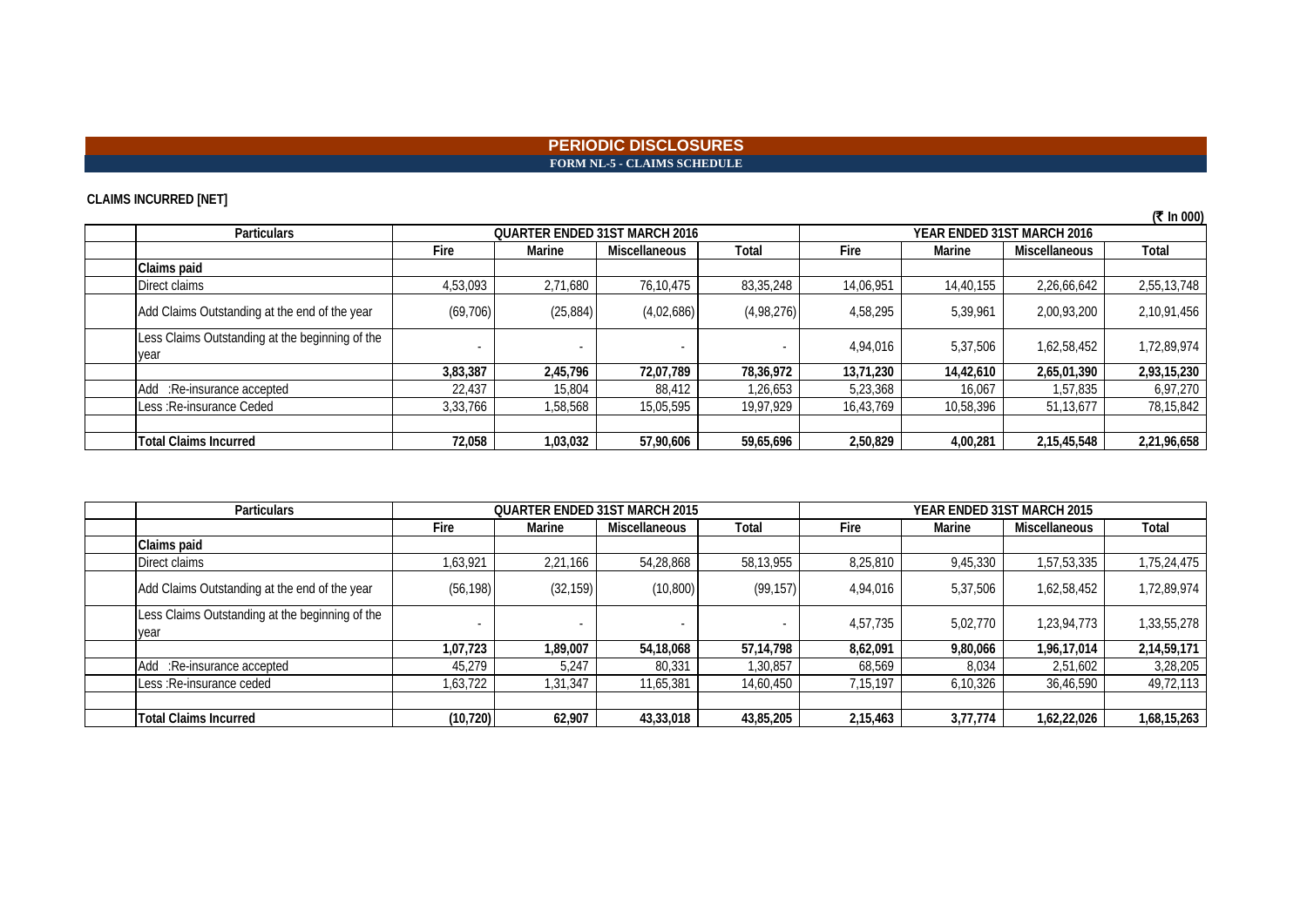#### **PERIODIC DISCLOSURES FORM NL-6-COMMISSION SCHEDULE**

| <b>COMMISSION</b>                                              |                                      |           |                      |          |                            |           |                      | (₹ In 000) |
|----------------------------------------------------------------|--------------------------------------|-----------|----------------------|----------|----------------------------|-----------|----------------------|------------|
| <b>Particulars</b>                                             | <b>QUARTER ENDED 31ST MARCH 2016</b> |           |                      |          | YEAR ENDED 31ST MARCH 2016 |           |                      |            |
|                                                                | Fire                                 | Marine    | <b>Miscellaneous</b> | Total    | Fire                       | Marine    | <b>Miscellaneous</b> | Total      |
| <b>Commission paid</b>                                         |                                      |           |                      |          |                            |           |                      |            |
| <b>Direct</b>                                                  | 17,312                               | 11,255    | 3,42,790             | 3,71,357 | 63,778                     | 56,571    | 12,89,697            | 14,10,046  |
| Add: Re-insurance Accepted                                     | 5,166                                | 2,400     | 1.942                | 9,508    | 31,046                     | 4,171     | 6,457                | 41,674     |
| Less: Commission on Re-insurance Ceded                         | 1.91.465                             | 35,231    | 1.40.277             | 3.66.973 | 3.57.340                   | 1.28.954  | 4.70.034             | 9,56,328   |
| <b>Net Commission</b>                                          | (1,68,987)                           | (21, 576) | 2,04,455             | 13,892   | (2,62,516)                 | (68, 212) | 8,26,120             | 4,95,392   |
| Break-up of the expenses (Gross) incurred to procure business: |                                      |           |                      |          |                            |           |                      |            |
| <b>Agents</b>                                                  | 8,294                                | 5,373     | 1.58.981             | ,72,648  | 29,004                     | 22,988    | 5,49,905             | 6,01,897   |
| <b>Brokers</b>                                                 | 7,930                                | 5,609     | 1,58,783             | ,72,322  | 30,023                     | 32,158    | 6,36,203             | 6,98,384   |
| Corporate Agency                                               | 1,088                                | 273       | 25,026               | 26,387   | 4.751                      | 1.425     | 1,03,589             | 1,09,765   |
| Others                                                         |                                      |           |                      |          |                            |           |                      |            |
| TOTAL (B)                                                      | 17,312                               | 11,255    | 3,42,790             | 3,71,357 | 63,778                     | 56,571    | 12,89,697            | 14,10,046  |

| <b>Particulars</b>                                             |           |           | <b>QUARTER ENDED 31ST MARCH 2015</b> |          |            | YEAR ENDED 31ST MARCH 2015 |               |           |
|----------------------------------------------------------------|-----------|-----------|--------------------------------------|----------|------------|----------------------------|---------------|-----------|
|                                                                | Fire      | Marine    | <b>Miscellaneous</b>                 | Total    | Fire       | Marine                     | Miscellaneous | Total     |
| <b>Commission paid</b>                                         |           |           |                                      |          |            |                            |               |           |
| <b>Direct</b>                                                  | 13,705    | 12,108    | 3.15.416                             | 3.41.229 | 64.973     | 59.987                     | 11,61,839     | 12,86,799 |
| Add: Re-insurance Accepted                                     | 6,848     | (86)      | 2,322                                | 9,084    | 38.994     | 3,160                      | 5,660         | 47,814    |
| Less: Commission on Re-insurance Ceded                         | 97.714    | 34,472    | 1.92.042                             | 3.24.228 | 2,55,271   | 1.12.187                   | 5.96.480      | 9,63,938  |
| <b>Net Commission</b>                                          | (77, 161) | (22, 450) | 1,25,696                             | 26,085   | (1,51,304) | (49, 040)                  | 5,71,019      | 3,70,675  |
| Break-up of the expenses (Gross) incurred to procure business: |           |           |                                      |          |            |                            |               |           |
| Agents                                                         | 7,821     | 6,181     | 1.47.293                             | 1,61,295 | 32,815     | 22,805                     | 5.36.395      | 5,92,015  |
| <b>Brokers</b>                                                 | 4,782     | 5,601     | 1,33,624                             | 1,44,007 | 27.912     | 35,620                     | 5.24.904      | 5,88,436  |
| Corporate Agency                                               | ,102      | 326       | 34,499                               | 35,927   | 4.246      | 1,562                      | 1,00,540      | 1,06,348  |
| Others                                                         |           |           |                                      |          |            |                            |               |           |
| TOTAL (B)                                                      | 13.705    | 12.108    | 3,15,416                             | 3.41.229 | 64.973     | 59,987                     | 11.61.839     | 12,86,799 |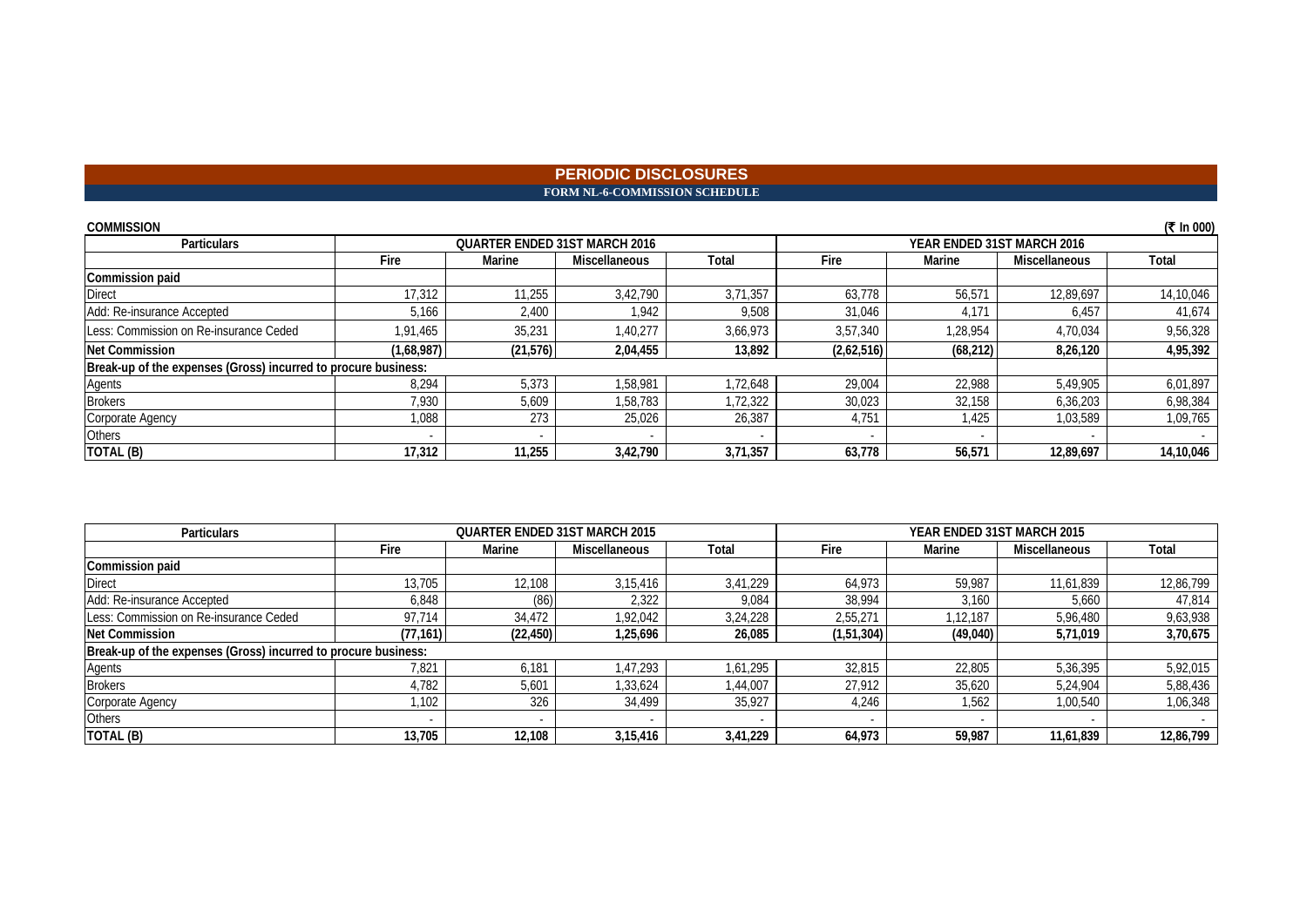#### **PERIODIC DISCLOSURES FORM NL-7-OPERATING EXPENSES SCHEDULE**

#### **OPERATING EXPENSES RELATED TO INSURANCE BUSINESS**

|                                                        |        |        |                                      |                          |                          |                          |                            | (₹ In 000) |
|--------------------------------------------------------|--------|--------|--------------------------------------|--------------------------|--------------------------|--------------------------|----------------------------|------------|
| <b>Particulars</b>                                     |        |        | <b>QUARTER ENDED 31ST MARCH 2016</b> |                          |                          |                          | YEAR ENDED 31ST MARCH 2016 |            |
|                                                        | Fire   | Marine | Miscellaneous                        | Total                    | Fire                     | Marine                   | <b>Miscellaneous</b>       | Total      |
| Employees' remuneration & welfare benefits             | 5.295  | 104    | 2,44,366                             | 2,49,765                 | 17.003                   | 13.425                   | 10,47,544                  | 10,77,972  |
| 2 Travel, conveyance and vehicle running expenses      | 573    | 106    | 28,342                               | 29,021                   | 1,566                    | 1,236                    | 96,465                     | 99,267     |
| 3 Training expenses                                    | 12     | (14)   | 291                                  | 289                      | 82                       | 66                       | 5.131                      | 5,279      |
| 4 Rents, rates & taxes                                 | 1,674  | 193    | 80,446                               | 82,313                   | 4,917                    | 3,882                    | 3,02,899                   | 3,11,698   |
| 5 Repairs                                              | 737    | 228    | 38,326                               | 39.291                   | 1.754                    | 1.385                    | 1.08.071                   | 1,11,210   |
| 6 Printing & stationery                                | 441    | 121    | 22,566                               | 23,128                   | 1,092                    | 862                      | 67,261                     | 69,215     |
| <b>Communication</b>                                   | 428    | 53     | 20,634                               | 21,115                   | 1,243                    | 981                      | 76,569                     | 78,793     |
| 8 Legal & professional charges                         | 6,787  | 2,033  | 3,51,373                             | 3.60.193                 | 16.337                   | 12,899                   | 10,06,506                  | 10,35,742  |
| 9 Auditors' fees, expenses etc                         |        |        |                                      |                          |                          |                          |                            |            |
| (a) as auditor                                         | 16     |        | 733                                  | 750                      | 48                       | 37                       | 2,915                      | 3,000      |
| (b) as adviser or in any other capacity, in respect of |        |        |                                      |                          |                          |                          |                            |            |
| (i) Taxation matters                                   | 6      |        | 389                                  | 400                      | 6                        | 5                        | 389                        | 400        |
| (ii) Insurance matters                                 | $\sim$ | $\sim$ |                                      | $\overline{\phantom{a}}$ | $\overline{\phantom{a}}$ |                          |                            |            |
| (iii) Management services; and                         |        | $\sim$ |                                      | $\overline{\phantom{a}}$ | $\overline{\phantom{a}}$ | $\overline{\phantom{a}}$ |                            |            |
| in any other capacity                                  |        |        |                                      |                          |                          |                          |                            |            |
| 10 Advertisement and publicity                         | 1.173  | 479    | 63,292                               | 64.944                   | 2,460                    | 1.943                    | 1,51,583                   | 1,55,986   |
| 11 Marketing and Support Services                      | 20,500 | 2,907  | 9,96,349                             | 10,19,756                | 58,646                   | 46,307                   | 36,13,130                  | 37,18,083  |
| 12 Interest & Bank Charges                             | 426    | 99     | 21,438                               | 21.963                   | 1.111                    | 878                      | 68.424                     | 70,413     |
| 13 Others:                                             |        |        |                                      |                          |                          |                          |                            |            |
| <b>Policy Stamps</b>                                   | 16     | $\sim$ | 1.949                                | 1.965                    | 31                       |                          | 3,764                      | 3,795      |
| Information & Technology Expenses                      | 1,012  | 108    | 48.496                               | 49.616                   | 2,999                    | 2,368                    | 1,84,765                   | 1,90,132   |
| Electricity & Water Charges                            | 325    | 66     | 16,222                               | 16.613                   | 872                      | 688                      | 53,722                     | 55,282     |
| Courtesies & Entertainment                             | 315    | (44)   | 13,530                               | 13.801                   | 1.157                    | 913                      | 71,258                     | 73,328     |
| <b>Others</b>                                          | (67)   | (407)  | (11, 256)                            | (11, 730)                | 951                      | 751                      | 58,563                     | 60,265     |
| 14 Depreciation                                        | 548    | 120    | 27,462                               | 28,130                   | 1,447                    | 1.143                    | 89,140                     | 91,730     |
| 15 Service Tax Expenses                                | 863    | 544    | 50,388                               | 51,795                   | 1,254                    | 990                      | 77,257                     | 79,501     |
| <b>TOTAL</b>                                           | 41,080 | 6.702  | 20,15,336                            | 20,63,118                | 1,14,976                 | 90.759                   | 70,85,356                  | 72,91,091  |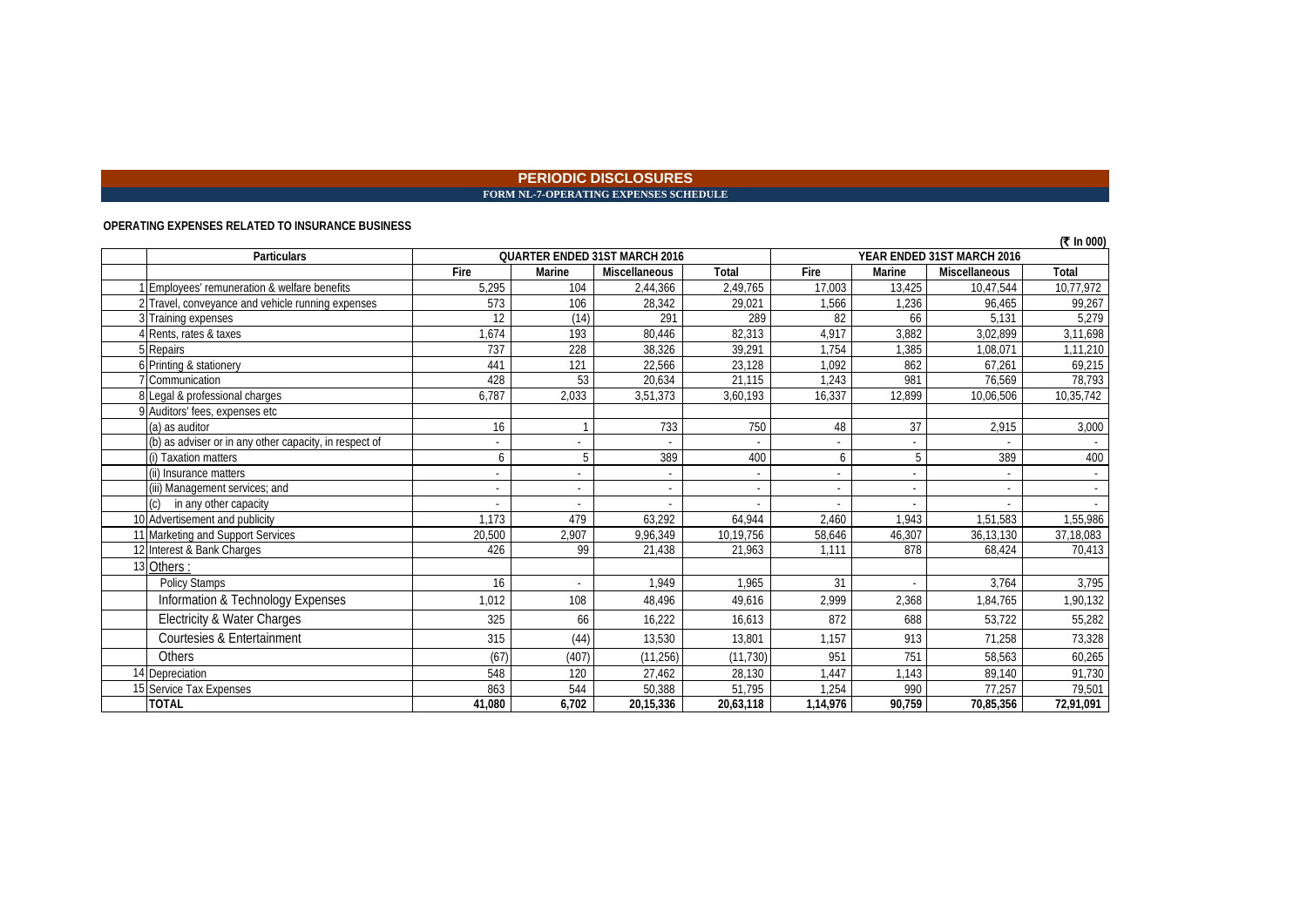| <b>Particulars</b>                                     |        |        | <b>QUARTER ENDED 31ST MARCH 2015</b> |              |        |                | YEAR ENDED 31ST MARCH 2015 | $(1 \text{ m})$ |
|--------------------------------------------------------|--------|--------|--------------------------------------|--------------|--------|----------------|----------------------------|-----------------|
|                                                        | Fire   | Marine | Miscellaneous                        | <b>Total</b> | Fire   | Marine         | <b>Miscellaneous</b>       | Total           |
| Employees' remuneration & welfare benefits             | 3,028  | 742    | 2,64,212                             | 2,67,982     | 14.597 | 16,042         | 9,74,329                   | 10,04,968       |
| 2 Travel, conveyance and vehicle running expenses      | 306    | 88     | 26,394                               | 26,788       | 1,417  | 1,557          | 94,590                     | 97,564          |
| 3 Training expenses                                    | 8      | (2)    | 621                                  | 627          | 47     | 50             | 3,039                      | 3,136           |
| 4 Rents, rates & taxes                                 | 889    | 203    | 77,953                               | 79,045       | 4,353  | 4,784          | 2,90,568                   | 2,99,705        |
| 5 Repairs                                              | 381    | 184    | 31,121                               | 31,686       | 1,434  | 1,577          | 95,754                     | 98,765          |
| 6 Printing & stationery                                | 181    | 34     | 16,010                               | 16,225       | 917    | 1,007          | 61,178                     | 63,102          |
| 7 Communication                                        | 267    | 132    | 21,778                               | 22,177       | 996    | 1.096          | 66.509                     | 68,601          |
| 8 Legal & professional charges                         | 2,066  | (97)   | 1,94,761                             | 1,96,730     | 12,659 | 13,912         | 8,44,970                   | 8,71,541        |
| 9 Auditors' fees, expenses etc                         |        |        |                                      |              |        |                |                            |                 |
| (a) as auditor                                         | 8      |        | 741                                  | 750          | 43     | 48             | 2,909                      | 3,000           |
| (b) as adviser or in any other capacity, in respect of |        |        |                                      |              |        |                |                            |                 |
| (i) Taxation matters                                   | 6      | 6      | 388                                  | 400          | 6      | 6              | 388                        | 400             |
| (ii) Insurance matters                                 |        | ٠      |                                      |              |        | $\blacksquare$ |                            |                 |
| (iii) Management services; and                         |        | $\sim$ | $\overline{a}$                       |              |        | $\sim$         |                            |                 |
| (c)<br>in any other capacity                           |        |        |                                      |              |        |                |                            |                 |
| 10 Advertisement and publicity                         | 691    | 483    | 52,762                               | 53,936       | 1,927  | 2,118          | 1,28,629                   | 1,32,674        |
| 11 Marketing and Support Services                      | 8,899  | 2,135  | 7,77,522                             | 7,88,556     | 43.095 | 47,360         | 28,76,495                  | 29,66,950       |
| 12 Interest & Bank Charges                             | 285    | 161    | 22,742                               | 23,188       | 970    | 1.066          | 64,761                     | 66,797          |
| 13 Others:                                             |        |        |                                      |              |        |                |                            |                 |
| Policy Stamps                                          | 14     |        | 1,670                                | 1.684        | 28     |                | 3,074                      | 3,102           |
| Information & Technology Expenses                      | 334    | (153)  | 34,890                               | 35,071       | 2,668  | 2,933          | 1,78,131                   | 1,83,732        |
| Electricity & Water Charges                            | 164    | 55     | 14,016                               | 14.235       | 730    | 803            | 48.737                     | 50,270          |
| Courtesies & Entertainment                             | 144    | 38     | 12,458                               | 12,640       | 679    | 746            | 45,330                     | 46,755          |
| Others                                                 | 105    | (31)   | 10.609                               | 10.683       | 764    | 841            | 51,060                     | 52,665          |
| 14 Depreciation                                        | 36     | (365)  | 12,120                               | 11,791       | ,845   | 2,028          | 1,23,180                   | 1,27,053        |
| 15 Service Tax Expenses                                | (11)   | (153)  | 2,639                                | 2,475        | 618    | 679            | 41.251                     | 42,548          |
| <b>TOTAL</b>                                           | 17,801 | 3,461  | 15,75,407                            | 15,96,669    | 89,793 | 98,653         | 59,94,882                  | 61,83,328       |

#### **OPERATING EXPENSES RELATED TO INSURANCE BUSINESS**

**(**` **In 000)**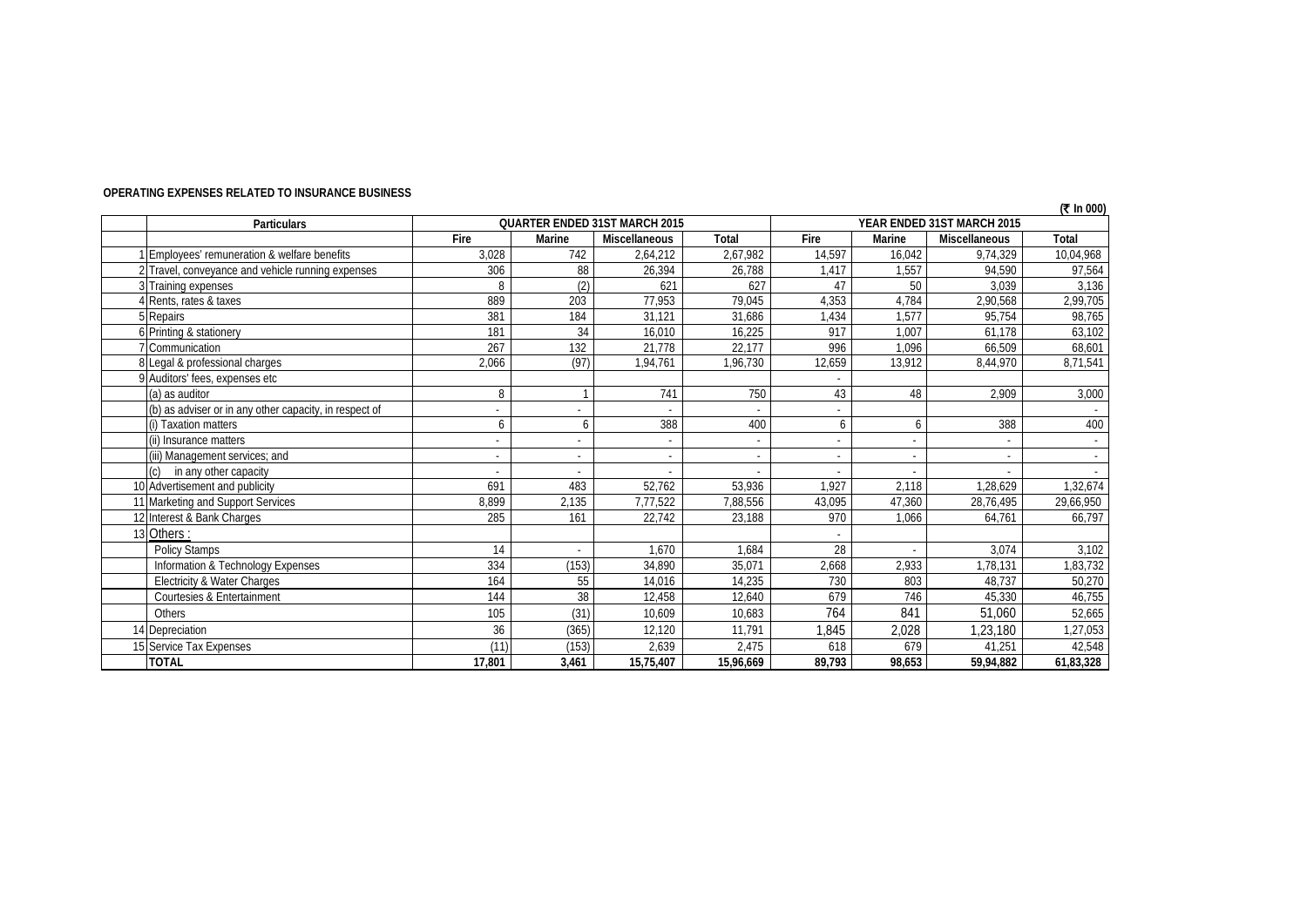### **PERIODIC DISCLOSURES FORM NL-8-SHARE CAPITAL SCHEDULE**

|                                                               |                       | (₹ In 000)            |
|---------------------------------------------------------------|-----------------------|-----------------------|
| <b>Particulars</b>                                            | AS AT 31ST MARCH 2016 | AS AT 31ST MARCH 2015 |
|                                                               |                       |                       |
| 1 Authorised Capital                                          |                       |                       |
| 400000000 Equity Shares of ₹ 10 each                          | 40,00,000             | 40,00,000             |
| (Previous Year 400000000 Equity Shares of ₹ 10 each)          |                       |                       |
| 2 Issued Capital                                              |                       |                       |
| 269321500 Equity Shares of ₹ 10 each                          | 26,93,215             | 26,93,215             |
| (Previous Year 269321500 Equity Shares of ₹ 10 each)          |                       |                       |
| 3 Subscribed Capital                                          |                       |                       |
| 269321500 Equity Shares of ₹10 each                           | 26,93,215             | 26,93,215             |
| (Previous Year 269321500 Equity Shares of ₹ 10 each)          |                       |                       |
| 4 Called up Capital                                           |                       |                       |
| 269321500 Equity Shares of ₹ 10 each                          | 26,93,215             | 26,93,215             |
| (Previous Year 269321500 Equity Shares of ₹ 10 each)          |                       |                       |
| Less: Calls unpaid                                            |                       |                       |
| Add: Equity Shares forfeited (amount orginally paid up)       |                       |                       |
| Less: Par Value of Equity Shares bought back                  |                       |                       |
| Less: preliminary Expenses                                    |                       |                       |
| Expenses including commission or brokerage on underwriting or |                       |                       |
| subscription of shares                                        |                       |                       |
|                                                               |                       |                       |
| <b>TOTAL</b>                                                  | 26,93,215             | 26,93,215             |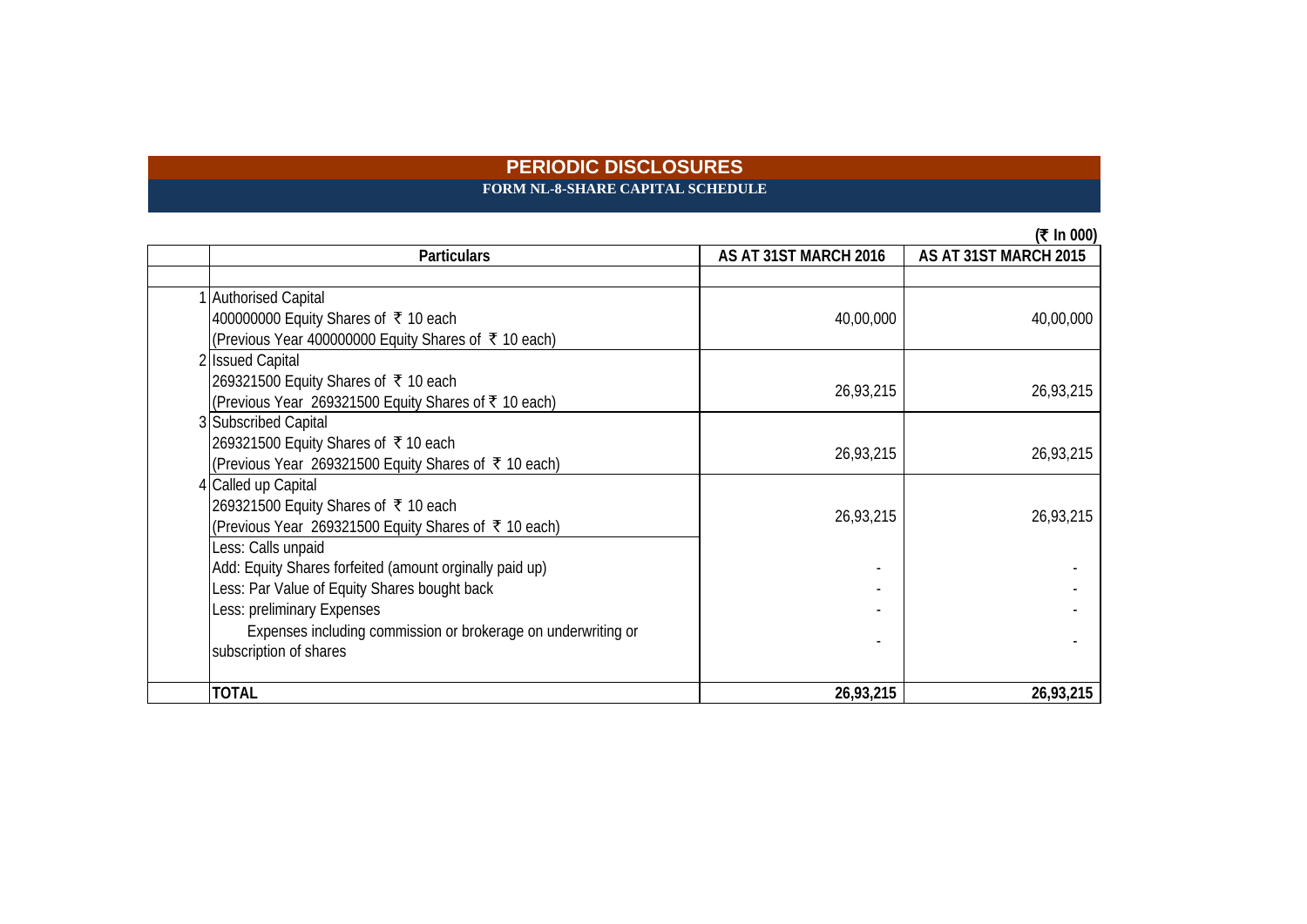# **FORM NL-9-PATTERN OF SHAREHOLDING SCHEDULE**

# **PATTERN OF SHAREHOLDING**

**[As certified by the Management]**

| Shareholder      | AS AT 31ST MARCH 2016                   |      | AS AT 31ST MARCH 2015   |              |  |  |
|------------------|-----------------------------------------|------|-------------------------|--------------|--|--|
|                  | % of Holding<br><b>Number of Shares</b> |      | <b>Number of Shares</b> | % of Holding |  |  |
| <b>Promoters</b> |                                         |      |                         |              |  |  |
| Indian           | 19,92,97,910                            |      | 19,92,97,910            | 74           |  |  |
| Foreign          | 7,00,23,590                             | 26   | 7,00,23,590             | 26           |  |  |
| <b>Others</b>    |                                         |      |                         |              |  |  |
| <b>TOTAL</b>     | 26,93,21,500                            | 100l | 26,93,21,500            | 100          |  |  |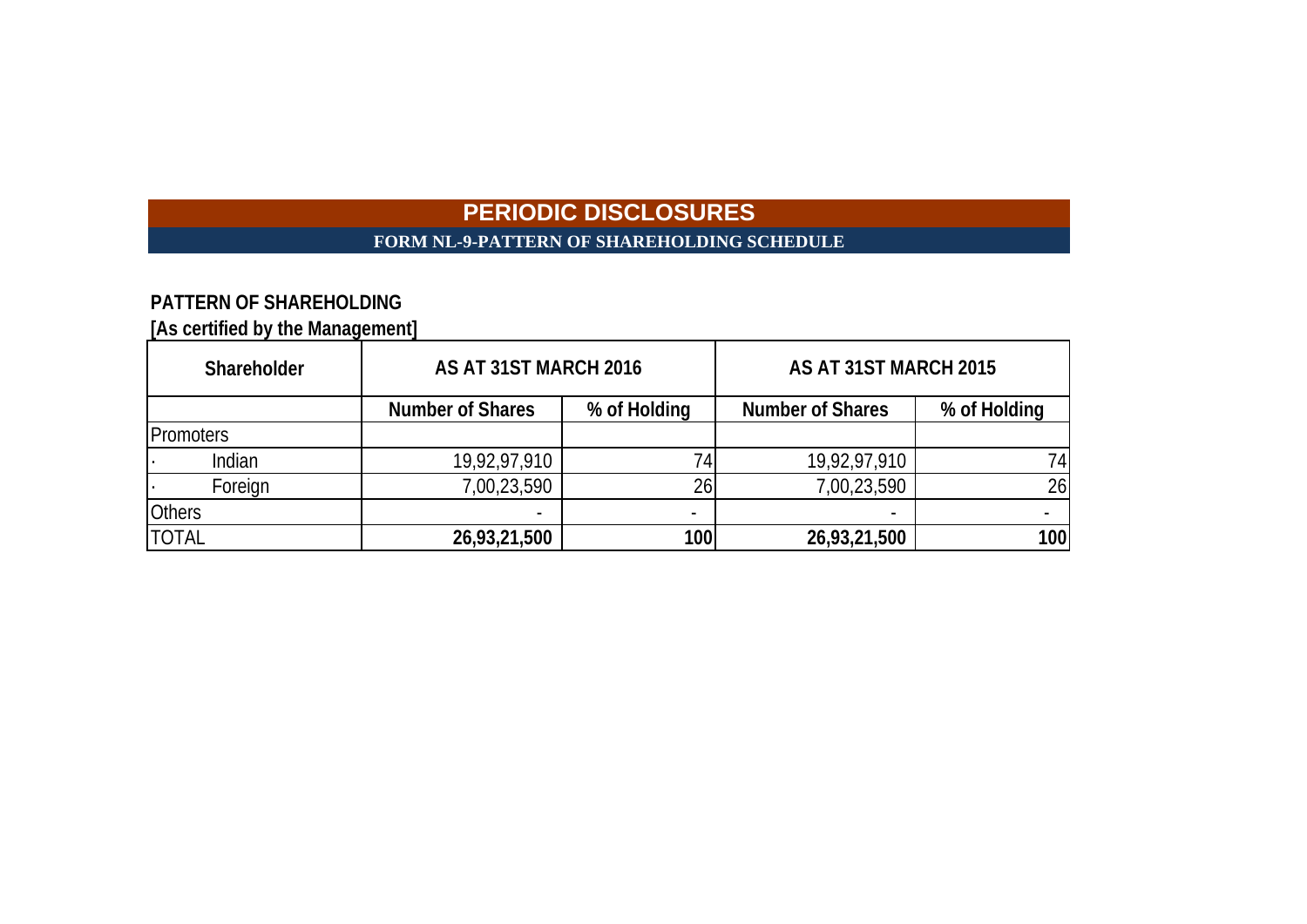# **FORM NL-10-RESERVE AND SURPLUS SCHEDULE**

**(**` **In 000)**

| <b>Particulars</b>                             | AS AT 31ST MARCH 2016    | AS AT 31ST MARCH 2015 |
|------------------------------------------------|--------------------------|-----------------------|
|                                                |                          |                       |
| 1 Capital Reserve                              | $\overline{\phantom{a}}$ |                       |
| 2 Capital Redemption Reserve                   |                          |                       |
| 3 Share Premium                                | 25,68,789                | 25,68,789             |
| General Reserves                               |                          |                       |
| 5 Catastrophe Reserve                          | 1,166                    | 1,166                 |
| 6 Other Reserve                                |                          |                       |
| 7 Balance of Profit in Profit and Loss Account | 73,25,117                | 56,54,234             |
| <b>TOTAL</b>                                   | 98,95,072                | 82,24,189             |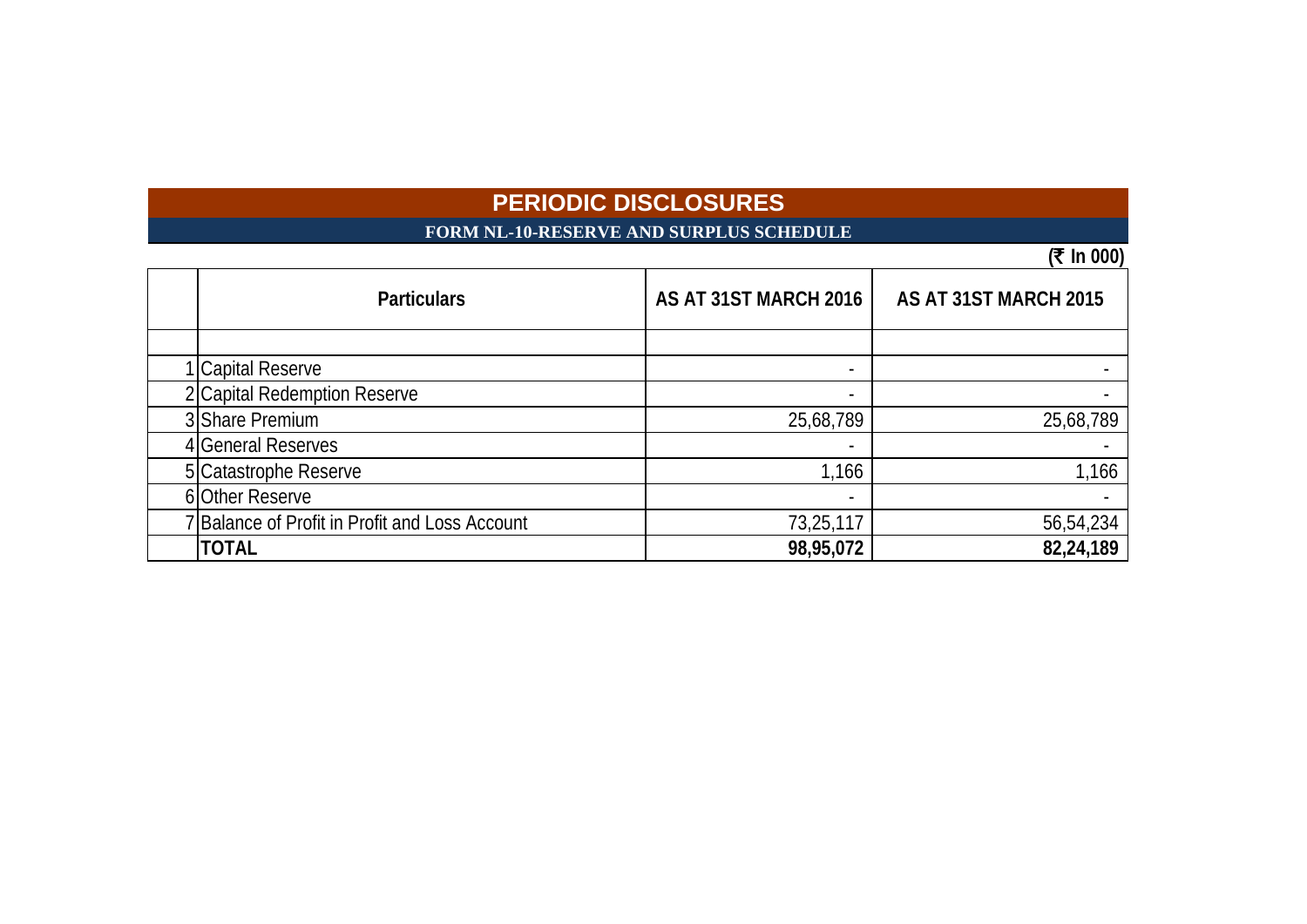### **FORM NL-11-BORROWINGS SCHEDULE**

## $(7 \text{ In } 000)$

|                          |                       | ו טטט ווו             |
|--------------------------|-----------------------|-----------------------|
| <b>Particulars</b>       | AS AT 31ST MARCH 2016 | AS AT 31ST MARCH 2015 |
|                          |                       |                       |
| IDebentures/Bonds        |                       |                       |
| 2Banks                   |                       |                       |
| 3 Financial Institutions |                       |                       |
| <b>Others</b>            |                       |                       |
| <b>TOTAL</b>             |                       |                       |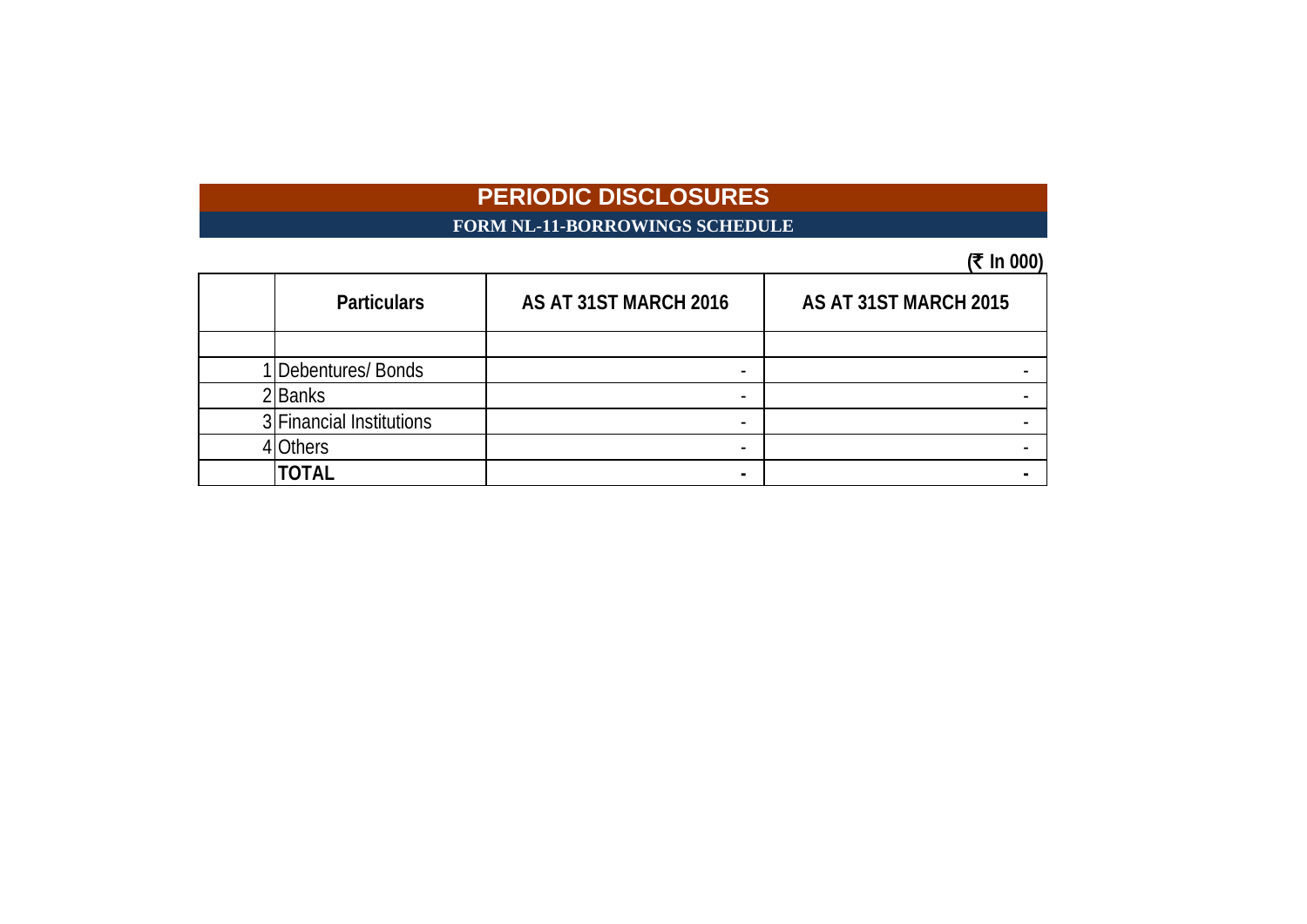**FORM NL-12-INVESTMENT SCHEDULE** 

| In $000$ |
|----------|
|----------|

| <b>Particulars</b>                                                                       | AS AT 31ST MARCH 2016   | AS AT 31ST MARCH 2015 |
|------------------------------------------------------------------------------------------|-------------------------|-----------------------|
|                                                                                          |                         |                       |
| <b>LONG TERM INVESTMENTS</b>                                                             |                         |                       |
| Government securities and Government guaranteed bonds including Treasury                 | 1,47,04,212             | 1,31,54,565           |
| <b>Bills</b>                                                                             |                         |                       |
| 2 Other Approved Securities                                                              |                         |                       |
| 3 Other Investments                                                                      |                         |                       |
| <b>Equity Shares</b>                                                                     | 79,388                  | 16,800                |
| Preference Shares                                                                        |                         |                       |
| <b>Mutual Funds</b>                                                                      |                         |                       |
| Derivative Instruments                                                                   |                         |                       |
| Debentures/ Bonds (Housing)                                                              | 49,28,610               | 45, 13, 424           |
| Non Convertible Debenture/ Bonds                                                         | 27,59,034               | 13,00,000             |
| Subsidiaries                                                                             | 5,000                   | 5,000                 |
| Investment Properties - Real Estate                                                      |                         |                       |
| 4 Investments in Infrastructure and Social Sector                                        | 1,42,69,029             | 69,66,953             |
| 5 Other than approved investments                                                        |                         |                       |
| <b>SHORT TERM INVESTMENTS</b>                                                            |                         |                       |
| Government securities and Government guaranteed bonds including Treasury<br><b>Bills</b> | 4,51,645                | 6,55,974              |
| 2 Other Approved Securities                                                              |                         |                       |
| 3 Other Investments                                                                      |                         |                       |
| Equity Shares                                                                            | $\overline{a}$          |                       |
| Preference Shares                                                                        |                         |                       |
| Mutual Funds                                                                             | 4,90,752                | 5,00,313              |
| Derivative Instruments                                                                   |                         |                       |
| Debentures/ Bonds (Housing)                                                              | 20,46,041               | 4,00,000              |
| Non Convertible Debenture/ Bonds                                                         | $\overline{7,51}$ , 373 |                       |
| Subsidiaries                                                                             |                         |                       |
| Investment Properties - Real Estate                                                      |                         |                       |
| 4 Investments in Infrastructure and Social Sector                                        | 6,25,699                | 3,35,000              |
| 5 Other than Approved Investments                                                        |                         |                       |
| <b>TOTAL</b>                                                                             | 4,11,10,783             | 2,78,48,029           |

Note: Aggregate amount of company's investment other than listed equity securities and derivative instruments is ₹ 41,031,395 thousand (Previous year ₹ 27,831,229 thousand)

Market value of such investments as at 31.03.2016 is ₹ 42,450,416 thousand (Previous year ₹ 28,667,512 thousand)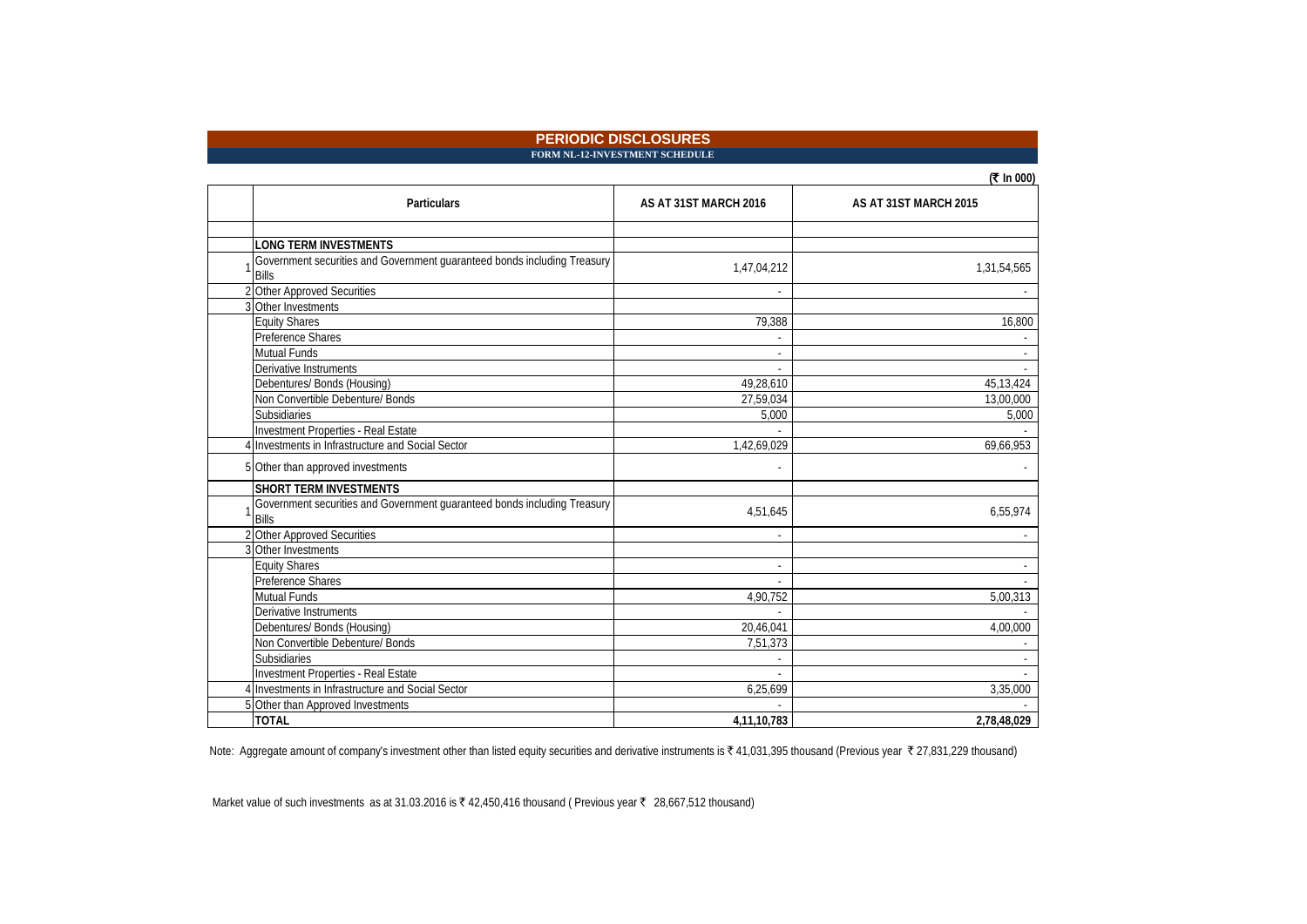**FORM NL-13-LOANS SCHEDULE**

| In $000$<br>( |  |
|---------------|--|
|---------------|--|

| <b>Particulars</b>                             | AS AT 31ST MARCH 2016 | AS AT 31ST MARCH 2015 |
|------------------------------------------------|-----------------------|-----------------------|
|                                                |                       |                       |
| SECURITY-WISE CLASSIFICATION                   |                       |                       |
| Secured                                        |                       |                       |
| (a) On mortgage of property                    |                       |                       |
| (aa) In India                                  |                       |                       |
| (bb) Outside India                             |                       |                       |
| (b)<br>On Shares, Bonds, Govt. Securities      |                       |                       |
| (c)<br>Others                                  |                       |                       |
| Unsecured                                      |                       |                       |
| <b>TOTAL</b>                                   |                       |                       |
| 2 BORROWER-WISE CLASSIFICATION                 |                       |                       |
| Central and State Governments<br>(a)           |                       |                       |
| (b)<br><b>Banks and Financial Institutions</b> |                       |                       |
| $\left( \mathrm{c}\right)$<br>Subsidiaries     |                       |                       |
| (d)<br>Industrial Undertakings                 |                       |                       |
| (e)<br><b>Others</b>                           |                       |                       |
| <b>TOTAL</b>                                   |                       |                       |
| 3 PERFORMANCE-WISE CLASSIFICATION              |                       |                       |
| (a) Loans classified as standard               |                       |                       |
| (aa) In India                                  |                       |                       |
| (bb) Outside India                             |                       |                       |
| (b) Non-performing loans less provisions       |                       |                       |
| (aa) In India                                  |                       |                       |
| (bb) Outside India                             |                       |                       |
| <b>TOTAL</b>                                   |                       |                       |
| 4 MATURITY-WISE CLASSIFICATION                 |                       |                       |
| (a)<br><b>Short Term</b>                       |                       |                       |
| (b)<br>Long Term                               |                       |                       |
| <b>TOTAL</b>                                   |                       |                       |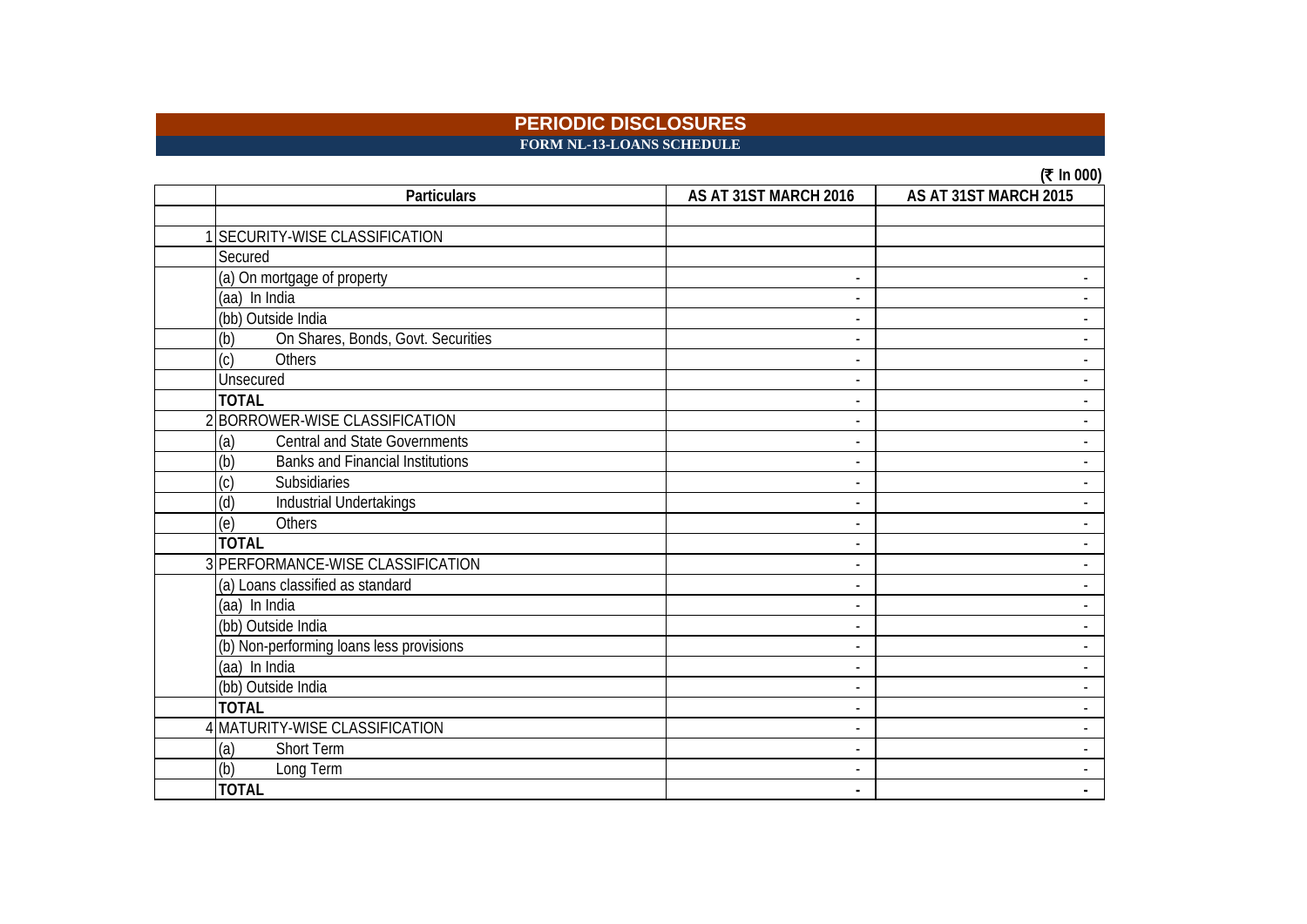### **PERIODIC DISCLOSURES FORM NL-14-FIXED ASSETS SCHEDULE**

#### **FIXED ASSETS**

**Particulars Goodwill second and the second conduct of the second conduct of the second conduct of the second conduct of the s Intangibles: - Computer Software** 2,06,778 2,404 - 2,09,182 1,83,806 16,344 - 2,00,150 9,032 22,972 **Land - Freehold** 37,849 | 37,849 | 37,849 | 37,849 Leasehold Property | - | - | - | - | - | - | - | - | - | -**Buildings** 12,251 - 12,251 - 12,251 - 12,251 - 1,004 - 1,000 - 1,000 - 1,206 11,045 11,247 **Furniture & Fittings** 2,74,328 10,488 26 2,84,789 2,16,735 18,131 26 2,34,839 49,950 57,593 **Information Technology Equipment** 4,97,674 72,270 219 5,69,726 4,43,204 44,351 219 4,87,336 82,390 54,470 **Vehicles** 5,319 3,727 2,831 6,215 2,241 806 1,094 1,953 4,262 3,078 **Office Equipment** 83,845 | 4,951 | 797 | 87,999 | 62,747 | 11,896 | 73,846 | 14,153 | 21,098 **Others** - - - - - - - - - - **TOTAL 11,18,044 93,840 3,873 12,08,011 9,09,737 91,730 2,136 9,99,330 2,08,681 2,08,307 Capital Work In Progress** 6,299 12,014 6,299 12,014 12,014 - - - - - - - - 12,014 6,299 Grand Total 11,24,343 | 1,05,854 | 10,172 | 12,20,025 | *9,09,737 | 9,1730 | 2,136 | 2,19,695 | 2,14,6*06 | 2,14,606 **Previous Period Total 10,66,743 70,450 12,850 11,24,343 7,90,071 1,27,053 7,385 9,09,737 2,14,606 As at 1st April, 2015 Additions during the Year Sales/ Adjustments during the Year As at 31st March, 2016 Cost/ Gross Block Depreciation Net Block Upto 31st**  Upto 31st **For the Year | On sales / | Upto 31st March, As At 31st March, 18 At 31st March, 18 At 31st March, 1<br>March 2015 <b>1991** adjustments | 2016 | 2016 | 2016 | 2015 **2016 2016 2015 On sales / adjustments** 

**(**` **In 000)**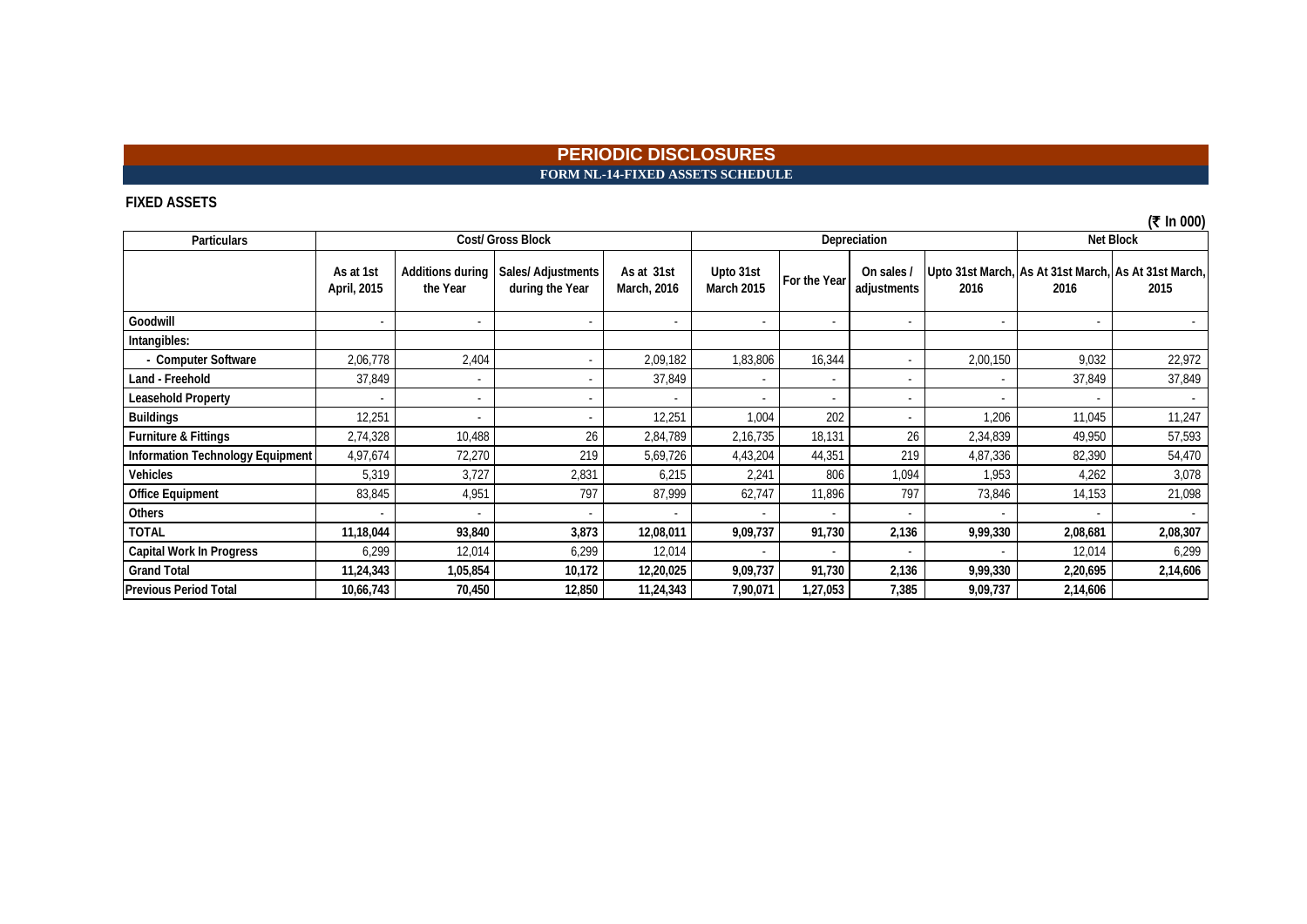### **PERIODIC DISCLOSURES FORM NL-15-CASH AND BANK BALANCE SCHEDULE**

**(₹ In 000)** 

| <b>Particulars</b>                                    | AS AT 31ST MARCH 2016 | $(1 \text{ m} \text{ v} \text{ v})$<br>AS AT 31ST MARCH 2015 |
|-------------------------------------------------------|-----------------------|--------------------------------------------------------------|
|                                                       |                       |                                                              |
| Cash (including cheques, drafts and stamps)           | 13,276                | 52,252                                                       |
| 2 Bank Balances                                       |                       |                                                              |
| (a)<br>Deposit Accounts                               |                       |                                                              |
| (aa) Short-term (due within 12 months)                | 69,19,851             | 1,36,50,000                                                  |
| (bb) Others                                           | 2,80,000              | 21,90,000                                                    |
| <b>Current Accounts</b><br>(b)                        | 9,26,239              | 8,03,587                                                     |
| (c)<br>Others                                         |                       |                                                              |
| 3 Money at Call and Short Notice                      |                       |                                                              |
| <b>With Banks</b><br>(a)                              |                       |                                                              |
| (b)<br>With other Institutions                        |                       |                                                              |
| 4 Others                                              |                       |                                                              |
| <b>TOTAL</b>                                          | 81,39,366             | 1,66,95,839                                                  |
|                                                       |                       |                                                              |
| Balances with non-scheduled banks included in 2 and 3 |                       |                                                              |
| above                                                 |                       |                                                              |

Note: Balance with Banks in current accounts above, includes liquid flexi term deposit of ₹ 614,980 thousand (Previous year ₹ 574,206 thousand)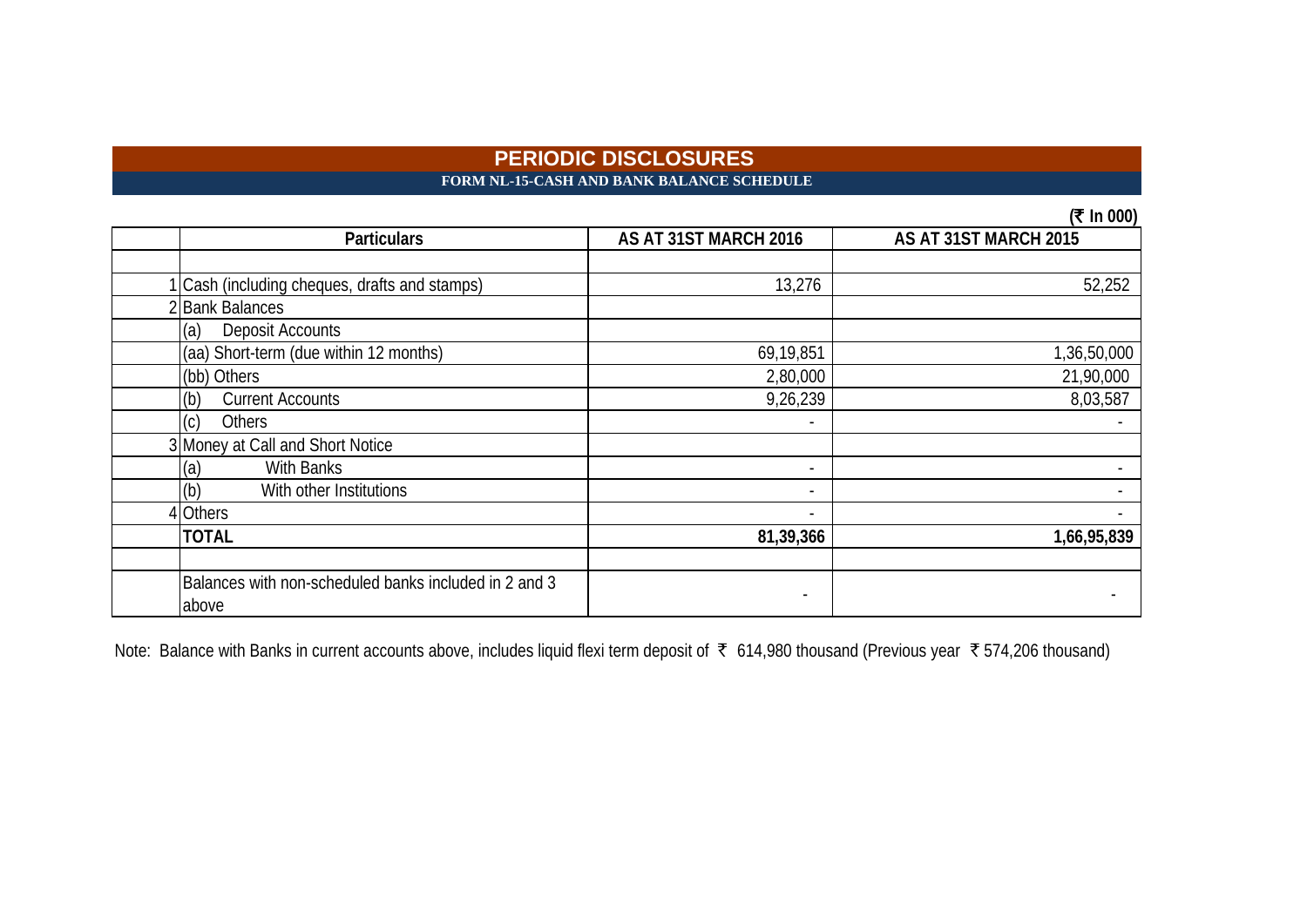**FORM NL-16-ADVANCES AND OTHER ASSETS SCHEDULE** 

|   | <b>Particulars</b>                                                                 | AS AT 31ST MARCH 2016 | AS AT 31ST MARCH 2015 |
|---|------------------------------------------------------------------------------------|-----------------------|-----------------------|
|   |                                                                                    |                       |                       |
|   | <b>ADVANCES</b>                                                                    |                       |                       |
|   | Reserve deposits with ceding companies                                             |                       |                       |
|   | 2 Application money for investments                                                |                       |                       |
|   | 3 Prepayments                                                                      | 82,680                | 1,43,103              |
|   | 4 Advances to Directors/Officers                                                   |                       |                       |
|   | 5 Advance tax paid and taxes deducted at source (Net<br>of provision for taxation) | 2,31,179              |                       |
|   | 6 Deposit towards Rent                                                             | 65,027                | 54,121                |
|   | 7 Service Tax Recoverable                                                          |                       |                       |
|   | 8 Others                                                                           | 19,110                | 13,313                |
|   | TOTAL (A)                                                                          | 3,97,996              | 2,10,537              |
|   |                                                                                    |                       |                       |
|   | <b>OTHER ASSETS</b>                                                                |                       |                       |
|   | Income accrued on investments                                                      | 19,44,851             | 19,72,321             |
|   | 2 Outstanding Premiums                                                             | 12,10,534             | 12,99,518             |
|   | 3 Agents' Balances                                                                 |                       |                       |
|   | 4 Foreign Agencies Balances                                                        |                       |                       |
| 5 | Due from other entities carrying on insurance<br>business                          | 21,33,264             | 13,83,641             |
|   | 6 Due from subsidiaries/ holding                                                   |                       |                       |
|   | 7 Deposit with Reserve Bank of India                                               |                       |                       |
|   | [Pursuant to section 7 of Insurance Act, 1938]                                     |                       |                       |
|   | 8 Others                                                                           |                       |                       |
|   | TOTAL (B)                                                                          | 52,88,649             | 46,55,480             |
|   | TOTAL (A+B)                                                                        | 56,86,645             | 48,66,017             |

 $(2)$  In 000)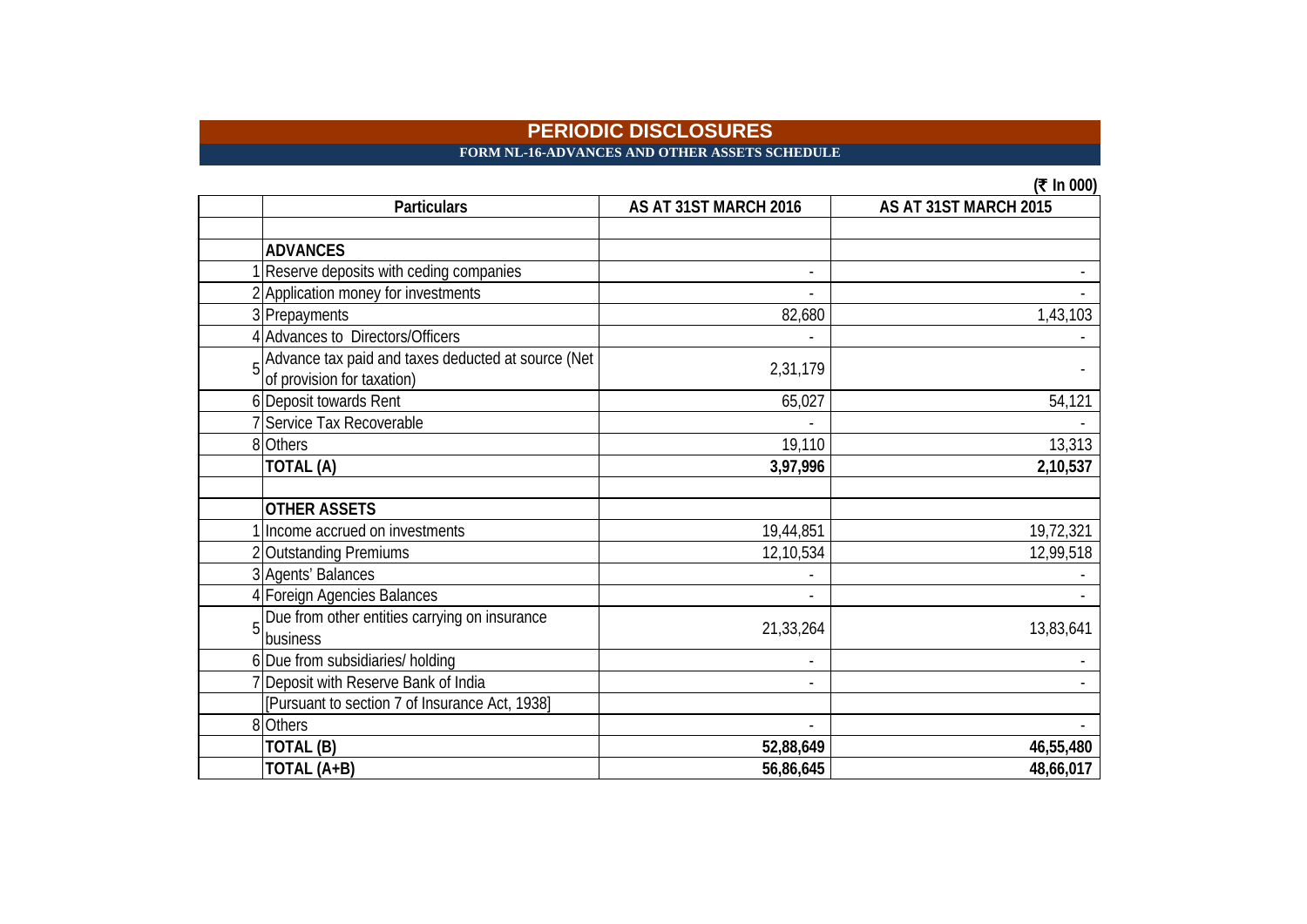# **FORM NL-17-CURRENT LIABILITIES SCHEDULE**

**(**` **In 000)**

| <b>Particulars</b>                        | AS AT 31ST MARCH 2016 | AS AT 31ST MARCH 2015 |
|-------------------------------------------|-----------------------|-----------------------|
|                                           |                       |                       |
| <b>I</b> Agents' Balances                 | 1,19,143              | 1,62,624              |
| Balances due to other insurance companies | 6,78,598              | 10,44,031             |
| 3 Deposits held on re-insurance ceded     |                       |                       |
| 4 Premiums received in advance            | 3,96,688              | 8,75,664              |
| 5 Unallocated Premium                     |                       |                       |
| 6 Sundry creditors                        | 6,58,027              | 4,56,571              |
| " Due to subsidiaries/ holding company    | 49,249                | 59,222                |
| 8 Claims Outstanding *                    | 2,50,60,923           | 2,21,94,039           |
| 9 Due to Officers/ Directors              |                       |                       |
| 10 Deposit Premium                        | 2,24,223              | 1,56,563              |
| 11 Service Tax Payable                    | 346                   | 40,156                |
| 12 Employee Benefits                      | 1,54,284              | 1,44,340              |
| 13 Unclaimed Amount of Policyholders      | 3,10,308              | 2,29,372              |
| <b>TOTAL</b>                              | 2,76,51,789           | 2,53,62,582           |

\* Claims Outstanding Includes  $\bar{\tau}$  3,969,467 thousand (Previous Period  $\bar{\tau}$  4,904,065 thousands) on account of settlement received from the IMTPIP towards the company's share of claim liability determined by the pool upto the date of dismantling (Net of claims paid upto reporting period)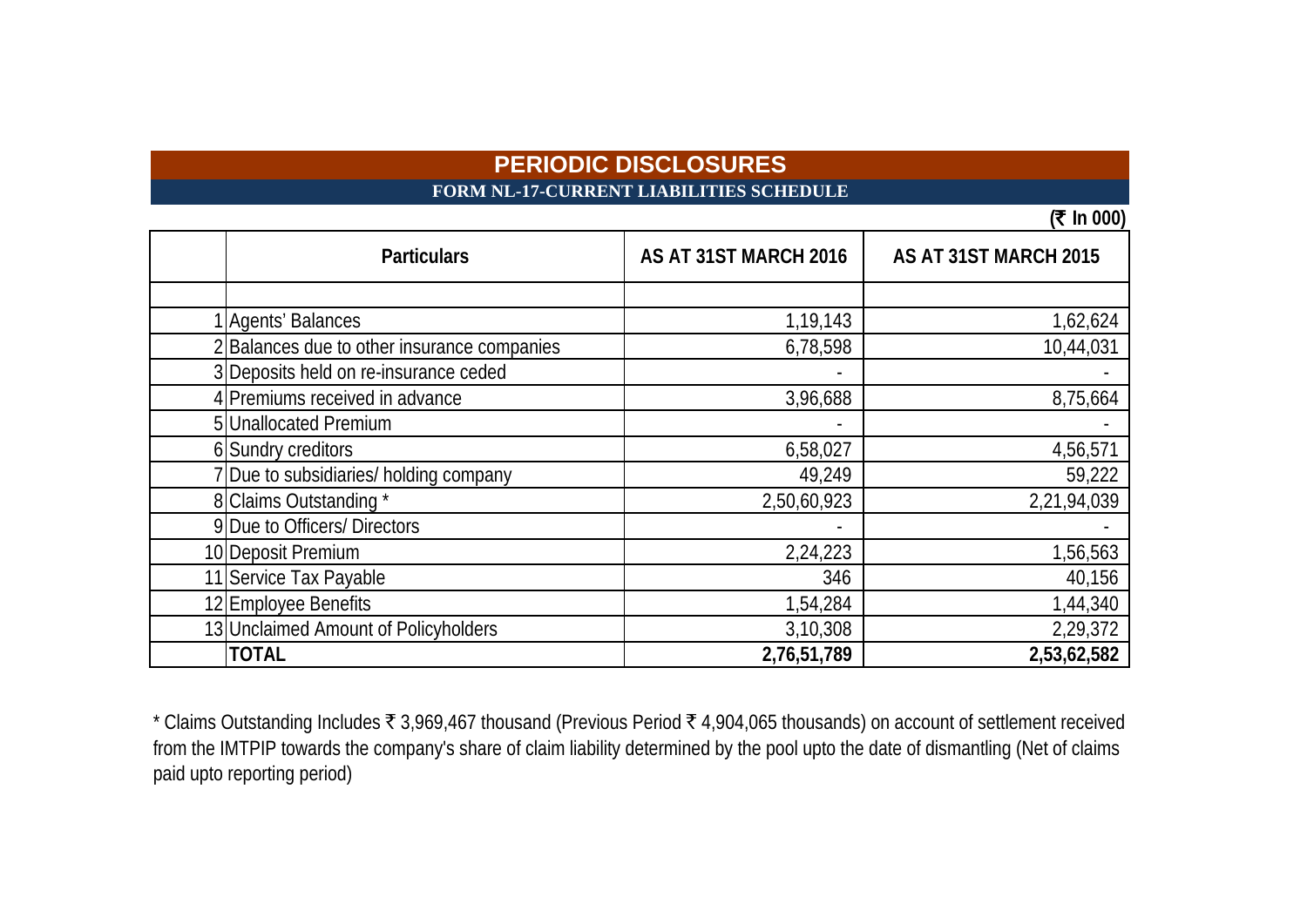# **PERIODIC DISCLOSURES FORM NL-18-PROVISIONS SCHEDULE**

# **(**` **In 000)**

| <b>Particulars</b>                                                   | AS AT 31ST MARCH 2016 | AS AT 31ST MARCH 2015 |
|----------------------------------------------------------------------|-----------------------|-----------------------|
|                                                                      |                       |                       |
| Reserve for Unexpired Risk                                           | 1,50,82,288           | 1,35,40,696           |
| For Taxation (less advance tax paid and<br>taxes deducted at source) |                       | 58,020                |
| 3 For Proposed Dividends                                             |                       |                       |
| 4 For Dividend Distribution Tax                                      |                       |                       |
| 5 For Premium Deficiency                                             | 4,885                 |                       |
| TOTAL                                                                | 1,50,87,173           | 1,35,98,716           |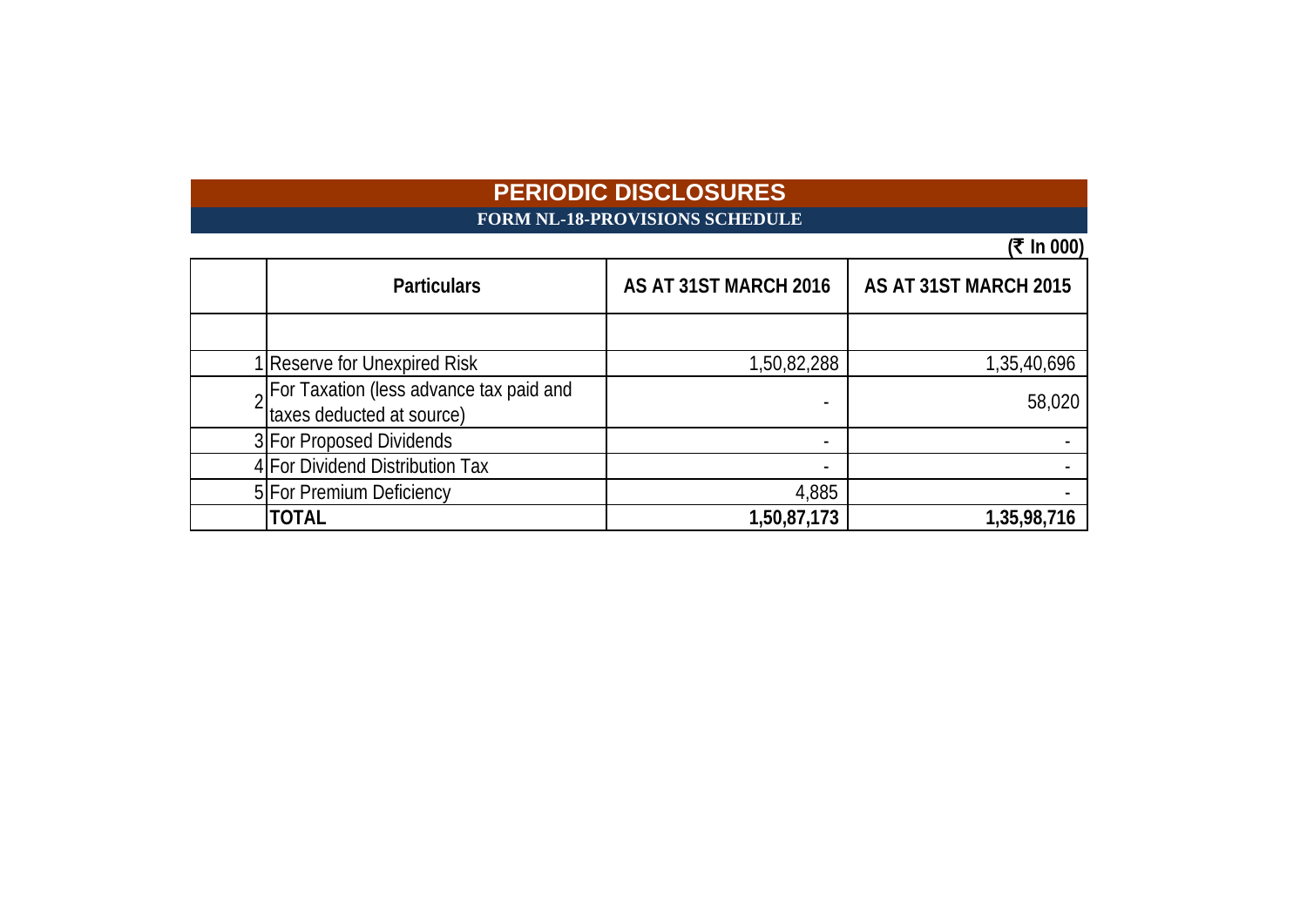# **PERIODIC DISCLOSURES FORM NL-19 MISC EXPENDITURE SCHEDULE**

# $(\bar{\bar{\mathbf{x}}} \ln 000)$

| <b>Particulars</b>                                 | AS AT 31ST MARCH 2016 | AS AT 31ST MARCH 2015 |
|----------------------------------------------------|-----------------------|-----------------------|
|                                                    |                       |                       |
| Discount Allowed in issue of shares/<br>debentures |                       |                       |
| Others                                             |                       |                       |
| TOTAL                                              | -                     |                       |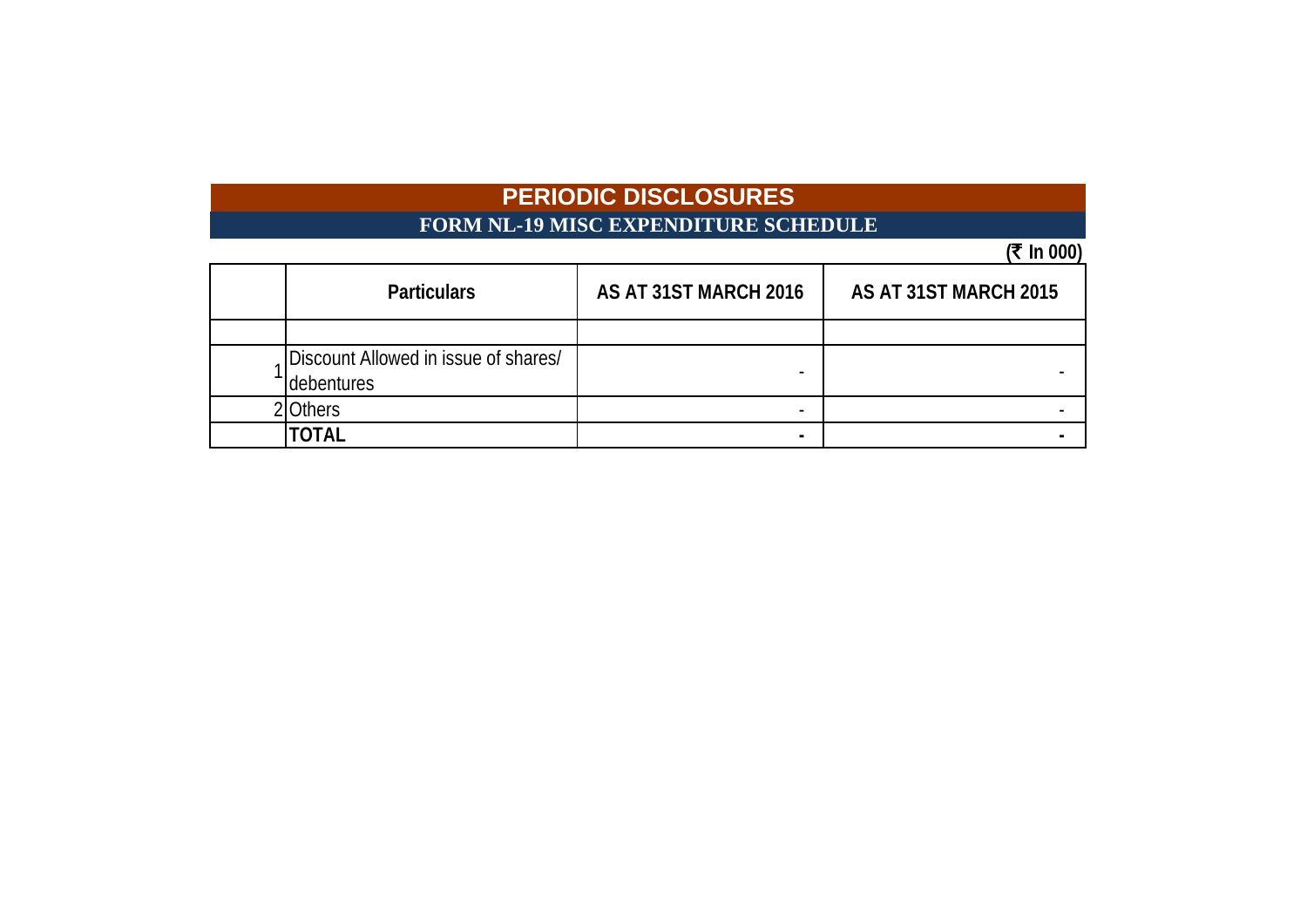### **PERIODIC DISCLOSURES FORM NL-20 RECEIPT AND PAYMENTS SCHEDULE**

#### **FORM NL-20-RECEIPT AND PAYMENTS SCHEDULE FOR THE YEAR ENDED 31ST MARCH, 2016**

|                                                                           |                          | (Rs in '000's)           |
|---------------------------------------------------------------------------|--------------------------|--------------------------|
| <b>Particulars</b>                                                        | <b>Current Year</b>      | <b>Previous Year</b>     |
| Cash Flows from the operating activities:                                 |                          |                          |
|                                                                           |                          |                          |
| Premium received from policyholders, including advance receipts           | 4,21,61,936              | 3,83,56,045              |
| Other receipts                                                            | 36,007                   | 33,066                   |
| Receipt from the re-insurers, net of commissions and claims               | (9,35,040)               | (45, 16, 274)            |
| Payments to co-insurers, net of claims recovery                           | (2,01,612)               | (3,98,376)               |
| Payments of claims                                                        | (2,76,12,933)            | (1,80,47,932)            |
| Payments of commission and brokerage                                      | (17, 98, 893)            | (14, 25, 831)            |
| Payments of other operating expenses                                      | (72, 62, 922)            | (62, 54, 031)            |
| Preliminary and pre-operative expenses                                    |                          |                          |
| Deposits, advances and staff loans                                        | (26, 677)                | 20,726                   |
| Income taxes paid (Net)                                                   | (9,27,761)               | (10, 66, 246)            |
| Service tax paid                                                          | (28, 51, 137)            | (21, 16, 297)            |
| Other payments                                                            | $\overline{\phantom{a}}$ |                          |
| Cash flows before extraordinary items                                     | 5,80,969                 | 45,84,851                |
| Cash flow from extraordinary operations                                   |                          |                          |
| Net cash flow from operating activities                                   | 5,80,969                 | 45,84,851                |
|                                                                           |                          |                          |
| Cash flows from investing activities:                                     |                          |                          |
|                                                                           |                          |                          |
| Purchase of fixed assets                                                  | (1,06,312)               | (60, 246)                |
| Proceeds from sale of fixed assets                                        | 912                      | 298                      |
| Purchases of investments                                                  | (7, 73, 45, 152)         | (4,96,34,728)            |
| Loans disbursed                                                           |                          |                          |
| Sales of investments                                                      | 6,50,05,746              | 4,37,47,883              |
| Repayments received                                                       |                          |                          |
| Rents/Interests/Dividends received                                        | 33,16,493                | 34,65,777                |
| Investments in money market instruments and in liquid mutual funds (Net)* |                          |                          |
| Expenses related to investments                                           | (9, 128)                 | (7, 433)                 |
| Net cash flow from investing activities                                   | (91, 37, 441)            | (24, 88, 448)            |
|                                                                           |                          |                          |
| Cash flows from financing activities:                                     |                          |                          |
|                                                                           |                          |                          |
| Proceeds from issuance of share capital                                   | $\overline{\phantom{a}}$ | $\overline{\phantom{a}}$ |
| Proceeds from borrowing                                                   | $\overline{a}$           | $\overline{a}$           |
| Repayments of borrowing                                                   | ٠                        | $\overline{\phantom{a}}$ |
| Interest/dividends paid                                                   | $\blacksquare$           | $\overline{\phantom{a}}$ |
| Net cash flow from financing activities                                   | $\overline{a}$           | $\overline{a}$           |
| Effect of foreign exchange rates on cash and cash equivalents, net        | $\overline{a}$           | $\overline{a}$           |
| Net increase in cash and cash equivalents:                                | (85, 56, 472)            | 20,96,403                |
| Cash and cash equivalents at the beginning of the year                    | 1,66,95,839              | 1,45,99,437              |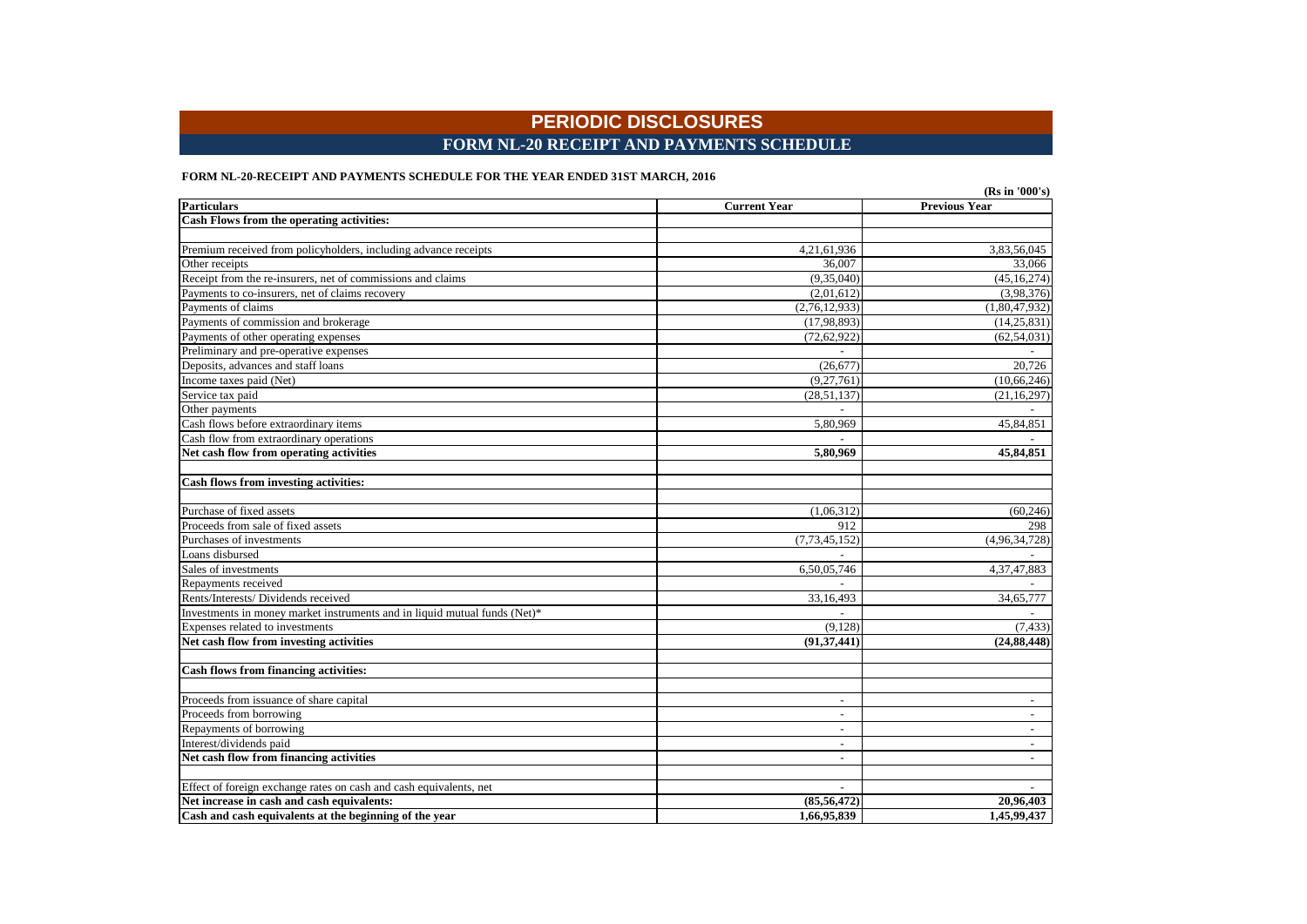### **FORM NL-21 Statement of Liabilities PERIODIC DISCLOSURES**

 $\sqrt{\bar{\tau}$  In Lakhs)

|        |                          |                                 | AS AT 31ST MARCH 2016                    |                      | AS AT 31ST MARCH 2015 |                                 |                                      |                                |                          |  |  |
|--------|--------------------------|---------------------------------|------------------------------------------|----------------------|-----------------------|---------------------------------|--------------------------------------|--------------------------------|--------------------------|--|--|
| SI.No. | Particular               | Reserves for<br>unexpired risks | Reserve for<br><b>Outstanding Claims</b> | <b>IBNR Reserves</b> | <b>Total Reserves</b> | Reserves for<br>unexpired risks | Reserve for<br>Outstanding<br>Claims | <b>IBNR</b><br><b>Reserves</b> | Total<br><b>Reserves</b> |  |  |
|        | Fire                     | 3,581.49                        | 4,081.03                                 | 501.93               | 8,164.45              | 3,406.92                        | 4,318.46                             | 621.70                         | 8,347.08                 |  |  |
|        | Marine                   |                                 |                                          |                      |                       |                                 |                                      |                                |                          |  |  |
| a      | Marine Cargo             | ,443.85                         | 3,344.27                                 | 901.06               | 5,689.18              | 1,662.03                        | 2,947.56                             | 067.20                         | 5,676.79                 |  |  |
| b      | Marine Hull              | 133.61                          | 853.57                                   | 300.72               | ,287.89               | 191.40                          | 1,010.25                             | 350.06                         | 1,551.70                 |  |  |
|        | Miscellaneous            |                                 |                                          |                      |                       |                                 |                                      |                                |                          |  |  |
| a      | Motor                    | 1,21,931.14                     | 74,377.35                                | 1,44,668.90          | 3,40,977.39           | 1,08,654.40                     | 69,263.02                            | 1,21,879.13                    | 2,99,796.56              |  |  |
| b      | Engineering              | 1,014.24                        | 2,602.34                                 | 320.78               | 3,937.35              | 919.45                          | 2,919.92                             | 363.41                         | 4,202.77                 |  |  |
| C      | Aviation                 | 0.50                            | 97.39                                    |                      | 97.89                 | 6.85                            | 146.57                               |                                | 153.42                   |  |  |
| đ      | Liabilities              | 995.52                          | 894.98                                   | 377.67               | 2,268.18              | 910.11                          | 555.03                               | 457.73                         | 1,922.87                 |  |  |
| e      | <b>Others</b>            | 9,713.61                        | 5,794.15                                 | 2,234.25             | 17,742.01             | 8,103.17                        | 7,780.73                             | 2,033.01                       | 17,916.91                |  |  |
| 4      | <b>Health Insurance</b>  | 12,008.91                       | 4,872.43                                 | 4,386.44             | 21,267.78             | 11,552.64                       | 3,517.98                             | 2,708.63                       | 17,779.25                |  |  |
| b      | <b>Total Liabilities</b> | 1,50,822.88                     | 96,917.49                                | 1,53,691.75          | 4,01,432.11           | 1,35,406.96                     | 92,459.52                            | 1,29,480.87                    | 3,57,347.35              |  |  |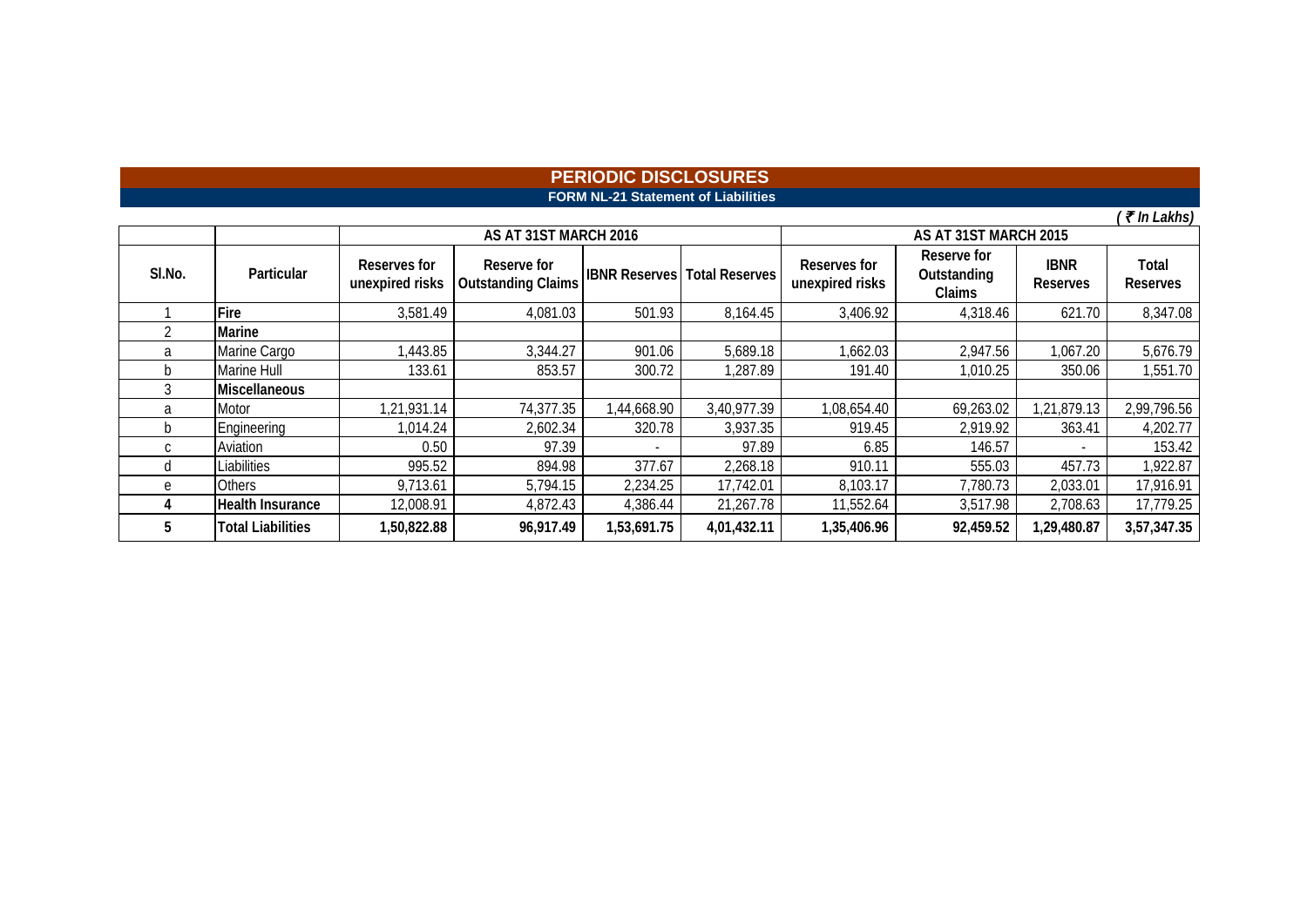|  | and the contract of the contract of the contract of the contract of the contract of the contract of the contract of |  |  |
|--|---------------------------------------------------------------------------------------------------------------------|--|--|
|  |                                                                                                                     |  |  |
|  |                                                                                                                     |  |  |
|  |                                                                                                                     |  |  |

**FORM NL-22** Geographical Distribution of Business Control of Business Control of Business Control of Business Control of Business Control of Business Control of Business Control of Business Control of Business Control of **PERIODIC DISCLOSURES**

**1st Apr'15 to 31st Mar'16**

**Insurer: IFFCO Tokio General Insurance Company Ltd Date: Date:** 

**GROSS DIRECT PREMIUM UNDERWRITTEN FOR THE QUARTER:** 

| (Rs in Lakhs)            | *GDP figures (Excluding pool) |              |          |                                      |        |               |          |                          |             |                         |                          |              |                            |                          |          |                          |                          |              |       |                               |                       |               |                                |              |                    |              |
|--------------------------|-------------------------------|--------------|----------|--------------------------------------|--------|---------------|----------|--------------------------|-------------|-------------------------|--------------------------|--------------|----------------------------|--------------------------|----------|--------------------------|--------------------------|--------------|-------|-------------------------------|-----------------------|---------------|--------------------------------|--------------|--------------------|--------------|
|                          |                               | Fire         |          | Marine (Cargo)                       |        | Marine (Hull) |          | <b>Engineering</b>       |             | <b>Motor Own Damage</b> | <b>Motor Third Party</b> |              | <b>Liability insurance</b> |                          |          | <b>Personal Accident</b> | <b>Medical Insurance</b> |              |       | Overseas medical<br>Insurance | <b>Crop Insurance</b> |               | <b>All Other Miscellaneous</b> |              | <b>Grand Total</b> |              |
| <b>STATES</b>            | For the qtr                   | Upto the qtr |          | For the qtr Upto the qtr For the qtr |        | Upto the      |          | For the qtr Upto the qtr | For the qtr | Upto the qtr            | For the qtr              | Upto the qtr |                            | For the qtr Upto the qtr |          | For the qtr Upto the qtr | For the qtr              | Upto the qtr |       | For the Upto the              | For the qtr           | Upto the qtr  | For the qtr                    | Upto the qtr | For the qtr        | Upto the qtr |
| <b>Andhra Pradesh</b>    | 229.47                        | 531.69       | 2.12     | 9.43                                 | 1.57   | 6.75          | 15.88    | 66.41                    | 859.41      | 3.164.75                | 892.04                   | 3.008.95     |                            | 1.29                     | 13.53    | 26.49                    | 30.92                    | 152.66       | 0.95  | 2.59                          |                       |               | 68.07                          | 182.67       | 2.113.97           | 7.153.68     |
| <b>Arunachal Pradesh</b> |                               |              |          |                                      |        |               |          |                          |             |                         |                          |              |                            |                          |          |                          |                          |              |       |                               |                       |               |                                |              |                    |              |
| Assam                    | 1.38                          | 9.04         |          |                                      |        |               |          |                          |             |                         |                          |              |                            |                          |          |                          |                          |              |       |                               |                       |               |                                |              | 1.38               | 9.04         |
| Bihar                    | (182.67)                      | (124.34)     | 0.02     | 0.34                                 |        |               | 2.62     | 7.28                     | 260.98      | 941.84                  | 146.63                   | 506.72       |                            | 0.02                     | 0.68     | 2.41                     | 3.91                     | 9.16         |       | 0.02                          | 0.64                  | 1.05          | 1.69                           | 4.18         | 234.50             | 1,348.68     |
| Chhattisgarh             | 19.68                         | 255.05       | 5.00     | 10.69                                |        |               | 34.62    | 75.59                    | 622.42      | 2,482.36                | 531.15                   | 1,776.26     | 0.36                       | 0.63                     | 127.98   | 137.04                   | 15.22                    | 41.88        | 0.11  | 0.27                          |                       |               | 23.61                          | 95.48        | 1,380.14           | 4,875.24     |
| Goa                      | 13.89                         | 66.77        | 2.43     | 9.08                                 | 34.09  | 147.06        | 1.53     | 25.70                    | 429.10      | 1,552.97                | 426.43                   | 1,442.45     | 0.50                       | 2.80                     | 5.24     | 15.57                    | 13.93                    | 50.90        | 0.87  | 3.46                          |                       |               | 19.98                          | 57.46        | 948.00             | 3,374.21     |
| Gujarat                  | 1,645.09                      | 4,118.78     | 224.15   | 784.36                               | 8.46   | 27.98         | 92.34    | 463.29                   | 3,513.84    | 13,188.92               | 4,505.01                 | 15,488.61    | 61.53                      | 211.99                   | 188.98   | 671.79                   | 1,335.61                 | 4,042.98     | 8.12  | 37.91                         |                       |               | 741.17                         | 2,879.45     | 12,324.30          | 41,916.06    |
| Haryana                  | 305.84                        | 1,955.67     | 443.35   | 2,245.49                             |        |               | 265.11   | 528.01                   | 2,614.88    | 8,923.91                | 1,775.77                 | 5,495.93     | 18.80                      | 241.46                   | 333.81   | 1,450.18                 | 648.06                   | 3,098.22     | 4.07  | 14.73                         |                       |               | 303.76                         | 1,185.37     | 6,713.44           | 25,138.97    |
| Himachal Pradesh         | 23.94                         | 72.65        |          |                                      |        |               |          |                          |             |                         |                          |              |                            |                          |          |                          |                          |              |       |                               |                       |               |                                |              | 23.94              | 72.65        |
| Jammu & Kashmir          | 1.24                          | 7.70         | 0.06     | 0.14                                 |        |               |          |                          | 553.51      | 1,929.96                | 241.20                   | 876.58       |                            |                          | 0.62     | 1.95                     | 0.42                     | 3.68         |       |                               |                       |               | 2.01                           | 6.42         | 799.06             | 2,826.43     |
| Jharkhand                | 8.01                          | 617.05       | 3.86     | 10.13                                |        |               | 15.88    | 37.79                    | 545.29      | 2,255.80                | 300.68                   | 1,101.53     | 0.67                       | 1.09                     | 1.07     | 2.73                     | 11.88                    | 24.44        |       | 0.20                          |                       |               | 11.55                          | 33.84        | 898.88             | 4,084.60     |
| Karnataka                | 606.86                        | 1,465.24     | 127.29   | 215.95                               | 0.13   | 0.25          | 108.37   | 312.30                   | 2,899.28    | 10,049.03               | 2,318.23                 | 8,279.58     | 109.72                     | 611.85                   | 85.45    | 247.82                   | 1,018.26                 | 3,281.04     | 2.97  | 7.48                          |                       |               | 186.90                         | 643.98       | 7,463.45           | 25,114.50    |
| Kerala                   | 24.10                         | 109.67       | 0.29     | 2.17                                 |        | 0.29          | 0.32     | 1.51                     | 1,058.72    | 4,098.34                | 332.66                   | 1,249.43     | 1.69                       | 5.16                     | 39.12    | 51.55                    | 36.82                    | 102.70       | 3.15  | 9.25                          |                       |               | 7.96                           | 24.28        | 1,504.83           | 5,654.34     |
| <b>Madhya Pradesh</b>    | 88.98                         | 561.98       | 26.56    | 14282                                |        |               | 11.59    | 53.32                    | 1.536.67    | 5.933.67                | 1 701 76                 | 6.082.43     | 3.99                       | 9.31                     | 130.40   | 218 19                   | 128.81                   | 391.00       | 5.75  | 27.22                         |                       |               | 177 19                         | 549.20       | 3,811.70           | 13,969.15    |
| Maharasthra              | 2,097.98                      | 3,602.22     | 243.70   | 1,310.57                             | 272.24 | 530.89        | 247.62   | 1,453.57                 | 4,731.11    | 18,295.41               | 4,349.34                 | 15,869.70    | 228.30                     | 2,285.80                 | 170.60   | 481.77                   | 2,382.51                 | 12,649.17    | 12.29 | 57.64                         |                       | 29.38         | 1,692.78                       | 9,733.43     | 16,428.47          | 66,299.55    |
| Manipur                  |                               | 0.26         |          |                                      |        |               |          |                          |             |                         |                          |              |                            |                          |          |                          |                          |              |       |                               |                       |               |                                |              |                    | 0.26         |
| Meghalaya                |                               |              |          |                                      |        |               |          |                          |             |                         |                          |              |                            |                          |          |                          |                          |              |       |                               |                       |               |                                |              |                    |              |
| Mizoram                  |                               |              |          |                                      |        |               |          |                          |             |                         |                          |              |                            |                          |          |                          |                          |              |       |                               |                       |               |                                |              |                    |              |
| Nagaland                 | 0.00                          | (0.43)       |          |                                      |        |               |          |                          |             |                         |                          |              |                            |                          |          |                          |                          |              |       |                               |                       |               |                                |              | 0.00               | (0.43)       |
| Orissa                   | 1,548.88                      | 2,778.46     | (2.12)   | 30.41                                | 0.55   | 1.06          | 219.10   | 429.00                   | 659.06      | 2,423.68                | 869.95                   | 2,884.03     | 1.15                       | 2.82                     | 4.37     | 241.03                   | 1,677.61                 | 5,384.27     | 0.37  | 2.22                          |                       |               | 58.10                          | 133.34       | 5,037.02           | 14,310.31    |
| Punjab                   | 65.67                         | 307.76       | 4.91     | 17.90                                |        |               | 3.52     | 55.41                    | 1,778.01    | 6,573.44                | 1,579.10                 | 5,794.86     | 9.97                       | 41.49                    | 19.09    | 126.45                   | 65.84                    | 234.78       | 2.41  | 10.35                         |                       |               | 38.27                          | 358.55       | 3,566.80           | 13,520.99    |
| Rajasthan                | 115.77                        | 604.18       | 4.85     | 20.77                                |        |               | 34.54    | 80.81                    | 1,494.90    | 6.047.89                | 1,781.99                 | 6,448.90     | 3.48                       | 10.98                    | 20.32    | 52.02                    | 43.56                    | 149.15       | 0.43  | 2.83                          |                       | 0.10          | 60.96                          | 310.65       | 3,560.80           | 13,728.27    |
| Sikkim                   | 1.59                          | 15.64        |          |                                      |        |               |          |                          |             |                         |                          |              |                            |                          |          |                          |                          |              |       |                               |                       |               |                                |              | 1.59               | 15.64        |
| <b>Tamil Nadu</b>        | 727.99                        | 1,754.97     | 177.91   | 894.07                               |        |               | 39.00    | 99.79                    | 2,887.33    | 9,644.01                | 2,596.64                 | 8,795.58     | 46.58                      | 152.43                   | 49.87    | 150.67                   | 159.26                   | 655.79       | 3.26  | 12.78                         |                       |               | 150.21                         | 590.77       | 6,838.04           | 22,750.86    |
| Telangana                | 0.50                          | 0.52         | 3.96     | 28.55                                |        |               | 46.34    | 640.61                   | 1,229.56    | 4,199.67                | 864.46                   | 2,992.71     | 40.57                      | 134.31                   | 24.48    | 135.43                   | 220.58                   | 2,466.11     | 1.73  | 7.45                          |                       |               | 34.37                          | 657.24       | 2,466.57           | 11,262.59    |
| <b>Tripura</b>           |                               | 0.70         |          |                                      |        |               |          |                          |             |                         |                          |              |                            |                          |          |                          |                          |              |       |                               |                       |               |                                |              |                    | 0.70         |
| <b>Uttar Pradesh</b>     | 2,737.61                      | 6,013.52     | 63.56    | 320.61                               |        |               | 27.24    | 97.04                    | 2,830.49    | 10,476.65               | 1,722.22                 | 6,055.38     | 11.47                      | 28.18                    | 22.39    | 51.43                    | 113.56                   | 350.96       | 3.54  | 10.31                         | 4,468.64              | 8,975.49      | 55.23                          | 199.52       | 12,055.93          | 32,579.09    |
| <b>Uttrakhand</b>        | 13.59                         | 272.50       | 1.23     | 5.91                                 |        | 0.06          | 2.27     | 6.99                     | 341.63      | 1,314.65                | 345.94                   | 1,192.46     | 0.07                       | 0.76                     | 44.29    | 81.95                    | 38.08                    | 61.04        | 0.16  | 0.36                          | 2.71                  | $2.7^{\circ}$ | 14.08                          | 44.41        | 804.04             | 2,983.80     |
| <b>West Bengal</b>       | 42.65                         | 839.08       | 32.56    | 123.52                               |        |               | 30.20    | 96.67                    | 841.82      | 3,383.55                | 570.26                   | 2,124.52     | 14.72                      | 54.47                    | 9.37     | 114.52                   | 253.38                   | 1,725.36     | 1.31  | 7.21                          | 0.47                  | 0.62          | 62.94                          | 219.37       | 1,859.67           | 8,688.87     |
| Andaman & Nicobar Is.    |                               | 0.25         |          |                                      |        |               |          |                          |             |                         |                          |              |                            |                          |          |                          |                          |              |       |                               |                       |               |                                |              |                    | 0.25         |
| Chandigarh               | 3.47                          | 23.10        | 5.66     | 31.57                                |        |               | 3.67     | 16.55                    | 762.66      | 2,994.83                | 432.89                   | 1,893.74     | 1.94                       | 5.21                     | 32.22    | 72.18                    | 36.28                    | 148.70       | 0.45  | 3.08                          | 61.77                 | 61.77         | 36.31                          | 146.13       | 1,377.32           | 5,396.85     |
| Dadra & Nagra Haveli     | 3.55                          | 48.43        |          |                                      |        |               |          |                          |             |                         |                          |              |                            |                          |          |                          |                          |              |       |                               |                       |               |                                |              | 3.55               | 48.43        |
| Daman & Diu              | 4.17                          | 32.33        |          |                                      |        |               |          |                          |             |                         |                          |              |                            |                          |          |                          |                          |              |       |                               |                       |               |                                |              | 4.17               | 32.33        |
| Delhi                    | 77.28                         | 647.03       | 1,126.59 | 4,741.48                             |        | 2.08          | 360.76   | 1,826.02                 | 3,372.26    | 12,007.11               | 2,078.95                 | 7,764.36     | 227.85                     | 901.10                   | 176.13   | 595.61                   | 3,086.80                 | 7,785.04     | 42.05 | 216.17                        |                       |               | 480.05                         | 3,736.63     | 11,028.71          | 40,222.64    |
| Lakshadweep              |                               |              |          |                                      |        |               |          |                          |             |                         |                          |              |                            |                          |          |                          |                          |              |       |                               |                       |               |                                |              |                    |              |
| Puducherry               | 7.05                          | 7.50         | 0.10     | 1.13                                 |        |               | 0.45     | 0.81                     | 313.20      | 1,016.04                | 215.15                   | 691 13       | 2.02                       | 2.34                     | 0.57     | 2.11                     | 1.51                     | 494          | 0.02  | 0.20                          |                       |               | 16.92                          | 29.16        | 556.99             | 1,755.35     |
| Total                    | 10.233.59                     | 26,594.98    |          | 10.957.08                            | 317.04 | 716.42        | 1.562.96 | 6.374.48                 | 36.136.12   | 1.32.898.48             | 30.578.43                | 1.07.815.83  | 785.3                      | 4.705.50                 | 1.500.58 | 4.930.87                 | 11.322.80                | 42.813.94    | 94.01 | 433.71                        | 4.534.22              | 9,071.12      | 4.244.10                       | 21.821.50    | 1.03.807.26        | 3,69,133.90  |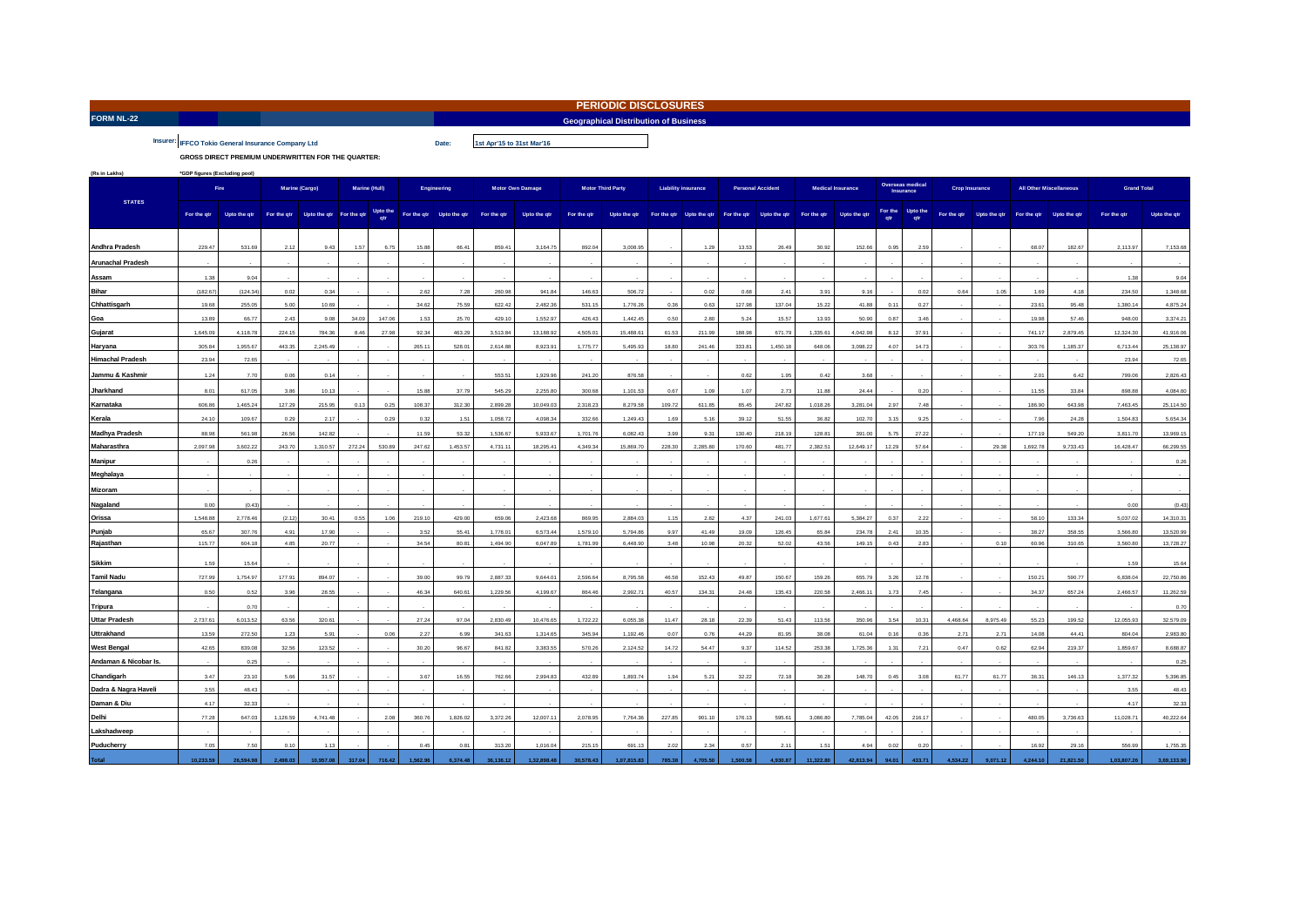# **PERIODIC DISCLOSURES FORM NL-23 Reinsurance Risk Concentration**

**Public Disclosures 4th quarter ending March, 2016** *(Rs in Lakhs)* 

| <b>Reinsurance Risk Concentration</b> |                                                    |                   |                             |                  |                    |                    |  |  |  |  |  |
|---------------------------------------|----------------------------------------------------|-------------------|-----------------------------|------------------|--------------------|--------------------|--|--|--|--|--|
| S.No.                                 | <b>Reinsurance Placements</b>                      | No. of            | Premium ceded to reinsurers |                  | Premium ceded to   |                    |  |  |  |  |  |
|                                       |                                                    | <b>reinsurers</b> | Proportional                | Non-Proportional | <b>Facultative</b> | reinsurers / Total |  |  |  |  |  |
|                                       | No. of Reinsurers with rating of AAA and above     |                   |                             |                  |                    | $0\%$              |  |  |  |  |  |
| $\overline{2}$                        | No. of Reinsurers with rating AA but less than AAA | 25                | 4,745                       | 815              | 6,046              | 15%                |  |  |  |  |  |
| $\overline{3}$                        | No. of Reinsurers with rating A but less than AA   | 161               | 33,762                      | 2,619            | 23,576             | 76%                |  |  |  |  |  |
| 14                                    | No. of Reinsurers with rating BBB but less than A  | 40                | 3,045                       | 452              | 322                | 5%                 |  |  |  |  |  |
| 5                                     | No. of Reinsurers with rating less than BBB        |                   |                             |                  |                    | $0\%$              |  |  |  |  |  |
| 6                                     | No.of Indian Reinsurers other than GIC             |                   |                             |                  | 3,597              | 5%                 |  |  |  |  |  |
| <b>Total</b>                          |                                                    | 226               | 41,552                      | 3,886            | 33,540             | 100%               |  |  |  |  |  |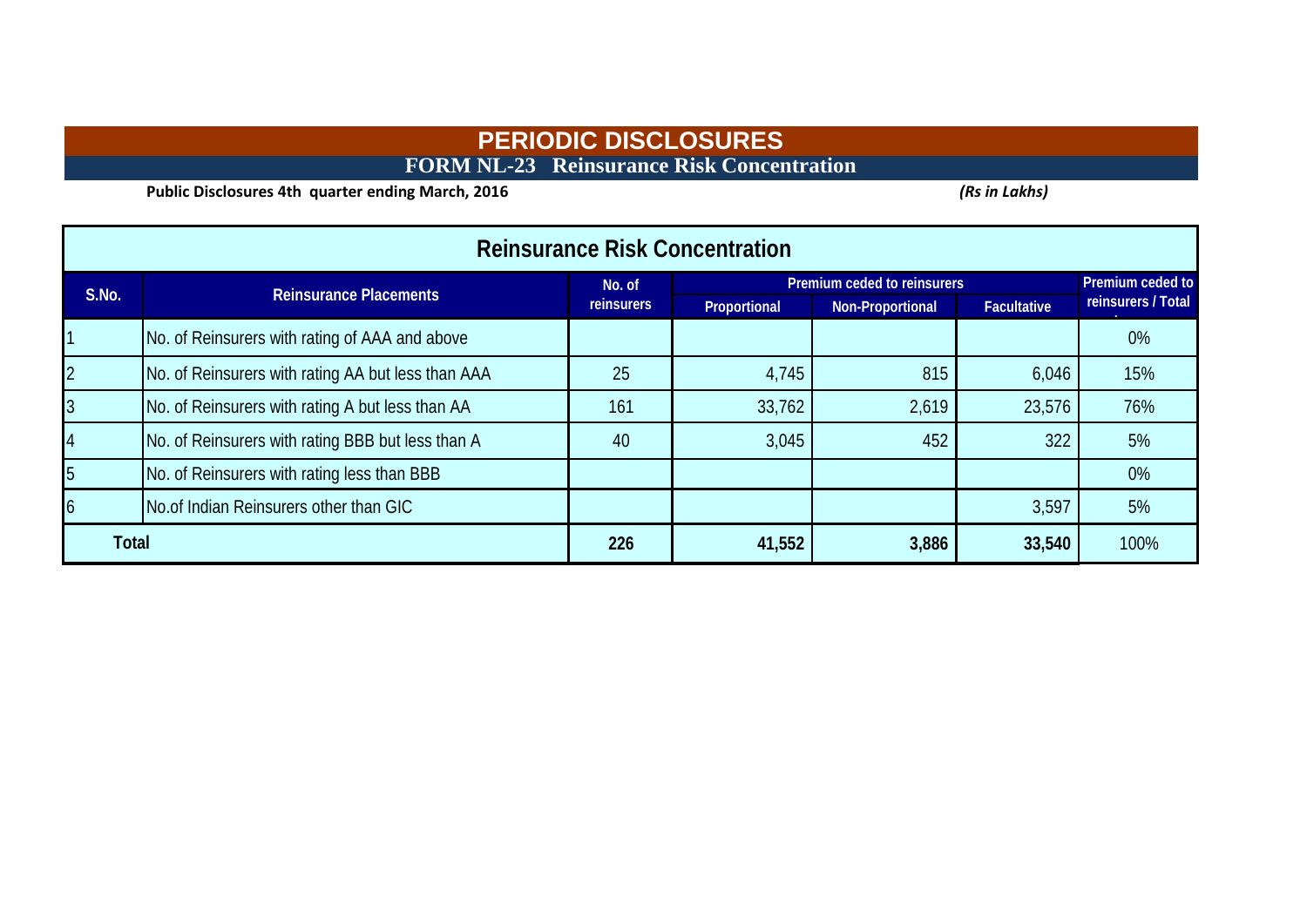**FORM NL-24 Ageing of Claims** 

**Insurer: IFFCO Tokio General Insurance Com Date:**

**1st Apr'15 to 31st Mar'16**

### *(Rs in Lakhs)*

| <b>Ageing of Claims</b> |                          |                 |                    |                 |                   |                 |        |                                       |  |
|-------------------------|--------------------------|-----------------|--------------------|-----------------|-------------------|-----------------|--------|---------------------------------------|--|
| SI.No.                  | <b>Line of Business</b>  |                 | No. of claims paid |                 |                   |                 |        | <b>Total amount of</b><br>claims paid |  |
|                         |                          | 1 month         | $1 - 3$ months     | $3 - 6$ months  | 6 months - 1 year | $>1$ year       | paid   |                                       |  |
| 1                       | Fire                     | 222             | 205                | 199             | 262               | 328             | 1216   | 19,302.49                             |  |
| $\overline{2}$          | <b>Marine Cargo</b>      | 14045           | 4134               | 1780            | 1143              | 368             | 21470  | 13,819.91                             |  |
| 3 <sup>1</sup>          | <b>Marine Hull</b>       |                 |                    |                 | 12                |                 | 24     | 727.70                                |  |
| 4                       | <b>Engineering</b>       | 252             | 155                | 264             | 176               | 141             | 988    | 4,517.92                              |  |
| 5                       | <b>Motor OD</b>          | 239811          | 83411              | 20095           | 9340              | 3147            | 355804 | 89,638.88                             |  |
| $6\phantom{1}$          | <b>Motor TP</b>          | 1571            | 1391               | 2115            | 3352              | 10720           | 19149  | 54,995.05                             |  |
| $\overline{7}$          | lHealth.                 | 85066           | 100393             | 24992           | 8293              | 3738            | 222482 | 42,654.01                             |  |
| 8                       | <b>Overseas Travel</b>   | 75              | 183                | 16 <sup>1</sup> | 162               | 279             | 715    | 182.36                                |  |
| 9                       | <b>Personal Accident</b> | 1136            | 1433               | 1445            | 1097              | 713             | 5824   | 2,399.69                              |  |
| 10 <sup>°</sup>         | <b>Liability</b>         | 10 <sub>l</sub> | 6                  | 16              | 24                | 33 <sup>1</sup> | 89     | 176.37                                |  |
| 11                      | <b>Crop</b>              | 431             | 177                | 50              | 24                | 40              | 722    | 24,188.55                             |  |
| 12                      | <b>IMiscellaneous</b>    | 2804            | 2109               | 1204            | 855               | 598             | 7570   | 6,969.24                              |  |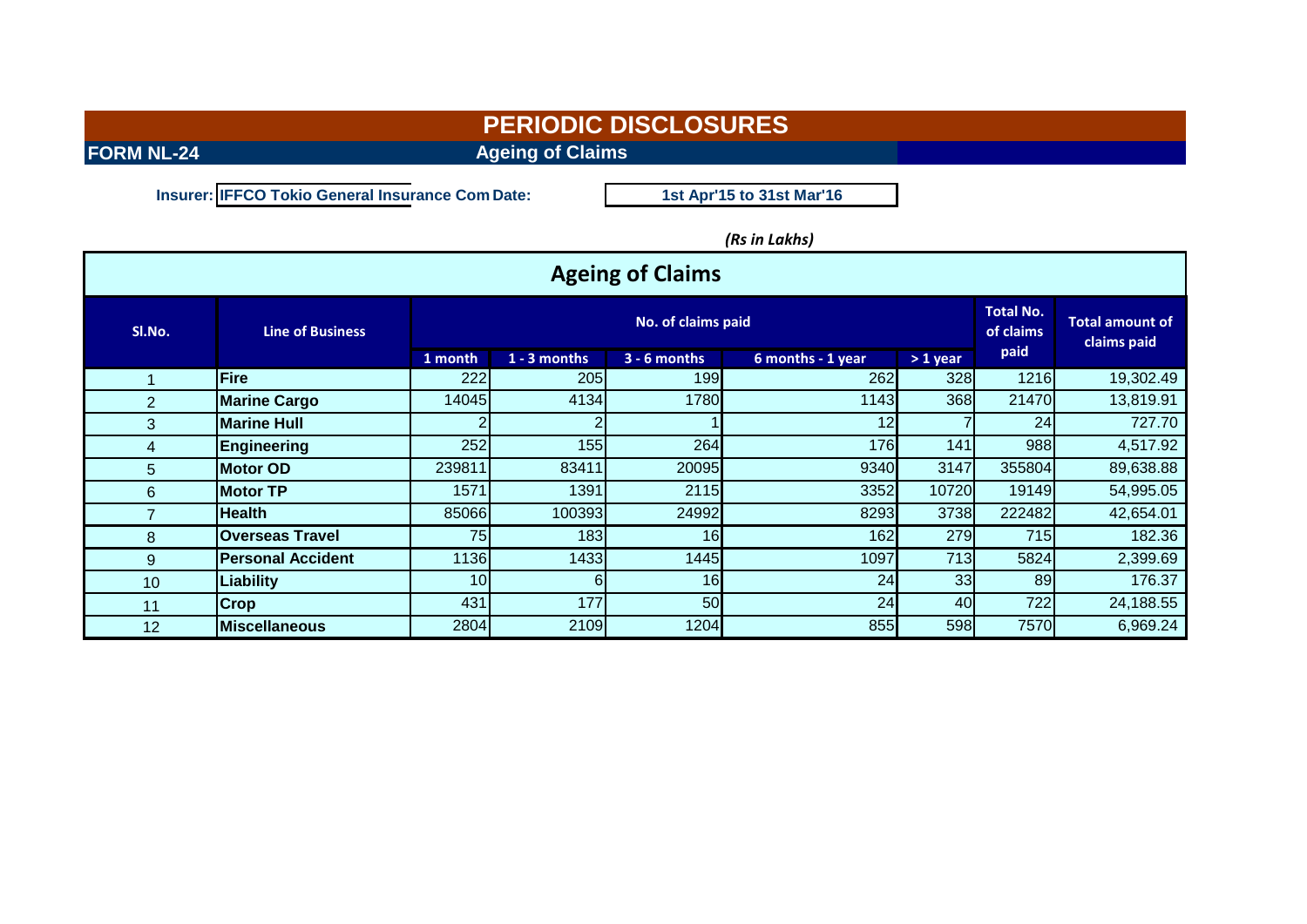**FORM NL-25: :** CONSERVANCE CONSERVANCE CONSERVANCE CONSERVANCE CONSERVANCE CONSERVANCE CONSERVANCE CONSERVANCE CONSERVANCE CONSERVANCE CONSERVANCE CONSERVANCE CONSERVANCE CONSERVANCE CONSERVANCE CONSERVANCE CONSERVANCE CO

**Insurer: IFFCO Tokio General Insurance Company Ltd Date:**

**1st Apr'15 to 31st Mar'16**

|         |                                           |      | No. of claims only     |    |                                |                          |          |        |                        |                             |                  |          |               |                                |        |
|---------|-------------------------------------------|------|------------------------|----|--------------------------------|--------------------------|----------|--------|------------------------|-----------------------------|------------------|----------|---------------|--------------------------------|--------|
| SI. No. | <b>Claims Experience</b>                  | Fire | <b>Marine</b><br>Cargo |    | <b>Marine Hull Engineering</b> | Motor OD Motor TP Health |          |        | <b>Overseas Travel</b> | Personal<br><b>Accident</b> | <b>Liability</b> | Crop     | <b>Credit</b> | Miscellaneo Total<br><b>us</b> |        |
|         | Claims O/S at the beginning of the period | 1266 | 1080                   | 72 | 995                            | 16169                    | 32744    | 7184   | 359                    | 1438                        | 104              | 141      | 87            | 1503                           | 63142  |
|         | Claims reported during the period         | 1177 | 21333                  | 17 |                                | 1035 348683              | 17073    | 246105 | 416                    | 5258                        | 123              | 683      | 171           | 7089                           | 649163 |
| 3       | Claims Settled during the period          | 1216 | 21470                  | 24 |                                | 988 355804               | 19149    | 222482 | 715                    | 5824                        | 89               | 722      | 136           | 7434                           | 636053 |
|         | Claims Repudiated during the period       |      |                        |    |                                | 297                      | $\Omega$ |        |                        |                             |                  |          |               |                                | 297    |
|         | Claims closed during the period           | 179  | 746                    |    | 214                            | 16581                    | 326      | 6      |                        | 148                         | 27               | $\Omega$ |               | 611                            | 18855  |
| 6       | Claims O/S at End of the period           | 1277 | 1383                   | 67 | 1066                           | 13735                    | 32518    | 32336  | 69                     | 1327                        | 142              | 129      | 141           | 1363                           | 85553  |
|         | Less than 3months                         | 87   | 544                    |    | 122                            | 10436                    | 2590     | 23343  |                        | 440                         | 17               | 17       | 34            | <b>580</b>                     | 38214  |
|         | 3 months to 6 months                      | 143  | 297                    |    | 83                             | 1736                     | 2848     | 7183   |                        | 214                         | 17               |          | 35            | 199                            | 12762  |
|         | 6months to 1 year                         | 165  | 314                    |    | 106                            | 856                      | 5322     | 1194   |                        | 210                         | 36               | 22       | 41            | 178                            | 8451   |
|         | 1year and above                           | 882  | 228                    | 57 | 755                            | 707                      | 21758    | 616    | 65                     | 463                         | 72               | 86       | 31            | 406                            | 26126  |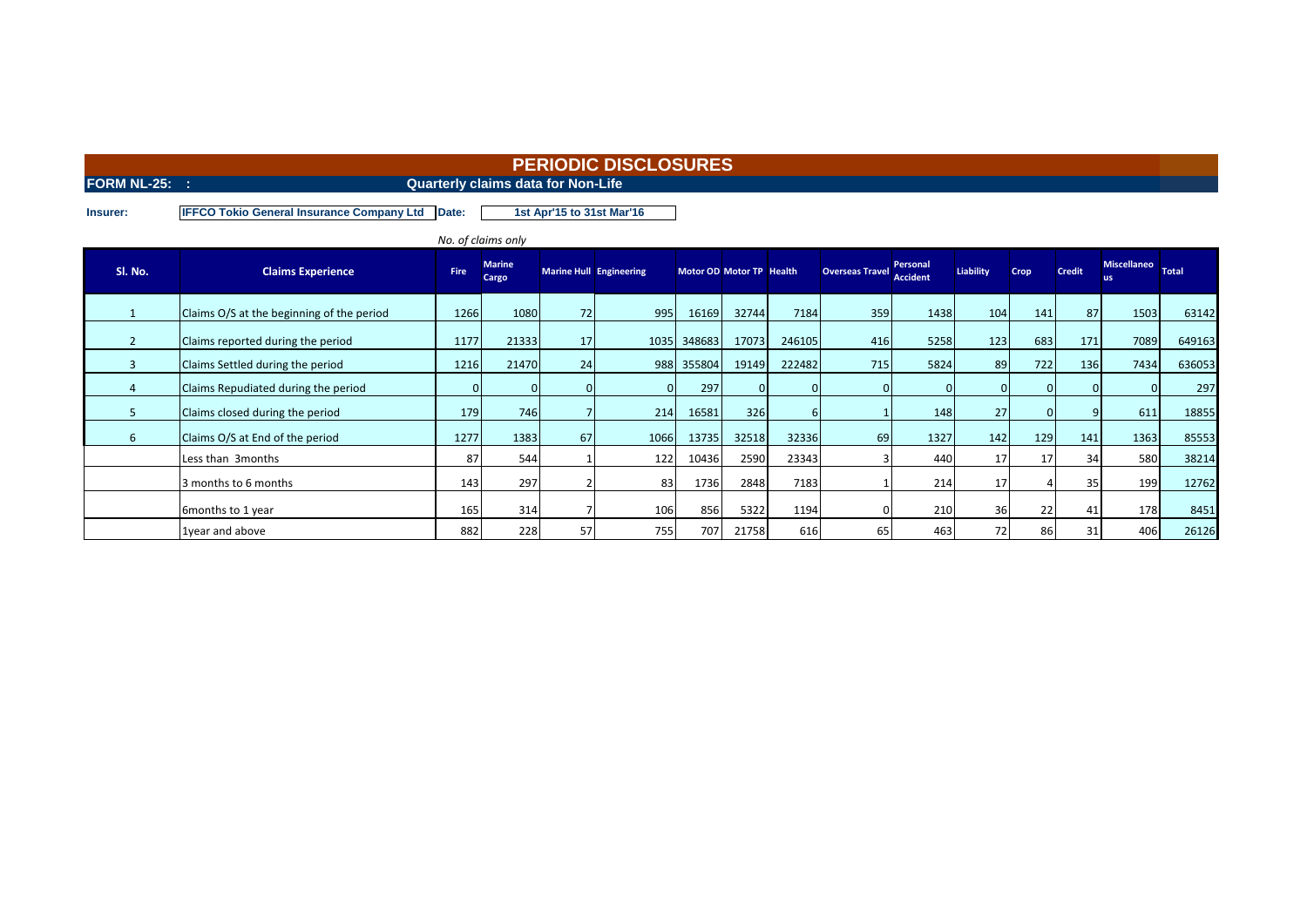# **PERIODIC DISCLOSURES FORM NL-26 - CLAIMS INFORMATION - KG Table I**

**Insurer : IFFCO TOKIO GENERAL INSURANCE CO. LTD. Solvency As At 31ST MARCH 2016**

| Required solvency margin based on net premium and net incurred claims |                      |                      |             |                                |                       |           |           |            |  |  |
|-----------------------------------------------------------------------|----------------------|----------------------|-------------|--------------------------------|-----------------------|-----------|-----------|------------|--|--|
|                                                                       |                      | <b>PREMIUM</b>       |             |                                |                       |           |           |            |  |  |
|                                                                       | Item No. Description | <b>Gross Premium</b> | Net Premium | <b>Gross incurred</b><br>claim | Net incurred<br>Claim | RSM-1     | RSM-2     | <b>RSM</b> |  |  |
|                                                                       | 1 Fire               | 20,781.07            | 3,974.97    | 16,704.71                      | 3,108.82              | 2,078.11  | 2,505.71  | 2,505.71   |  |  |
|                                                                       | 2 Marine Cargo       | 8,645.41             | 2,263.78    | 9,728.38                       | 3,792.73              | 1,037.45  | 1,751.11  | 1,751.11   |  |  |
|                                                                       | 3 Marine Hull        | 508.32               | 133.61      | 1,067.89                       | 266.05                | 50.83     | 160.18    | 160.18     |  |  |
|                                                                       | 4 Motor              | 2,37,708.86          | 2,25,052.92 | 1,79,956.06                    | 1,64,415.05           | 45,010.58 | 49,324.52 | 49,324.52  |  |  |
|                                                                       | 5 Engineering        | 5,135.16             | 1,653.25    | 3,024.83                       | 1,336.18              | 513.52    | 453.72    | 513.52     |  |  |
|                                                                       | 6 Aviation           | 52.30                | 0.58        | 323.68                         | 106.80                | 5.23      | 48.55     | 48.55      |  |  |
|                                                                       | 7 Liabilities        | 4,429.97             | 2,065.85    | 2,903.24                       | 375.66                | 664.50    | 653.23    | 664.50     |  |  |
|                                                                       | 8 Others             | 25,548.47            | 12,862.27   | 22,930.59                      | 8,938.40              | 3,576.79  | 4,815.42  | 4,815.42   |  |  |
|                                                                       | 9 Health             | 30,155.64            | 25,805.23   | 45,725.89                      | 40,995.62             | 5,161.05  | 12,298.69 | 12,298.69  |  |  |
|                                                                       | Total                | 3,32,965.21          | 2,73,812.46 | 2,82,365.26                    | 2,23,335.32           | 58,098.05 | 72,011.13 | 72,082.19  |  |  |

Note: Based on IRDA circular No IRDA/F&A/CIR/FA/126/07/2013 dated 3rd July, 2013, premium considered for the computation of RSM1 do not include premiums in respect of expired policies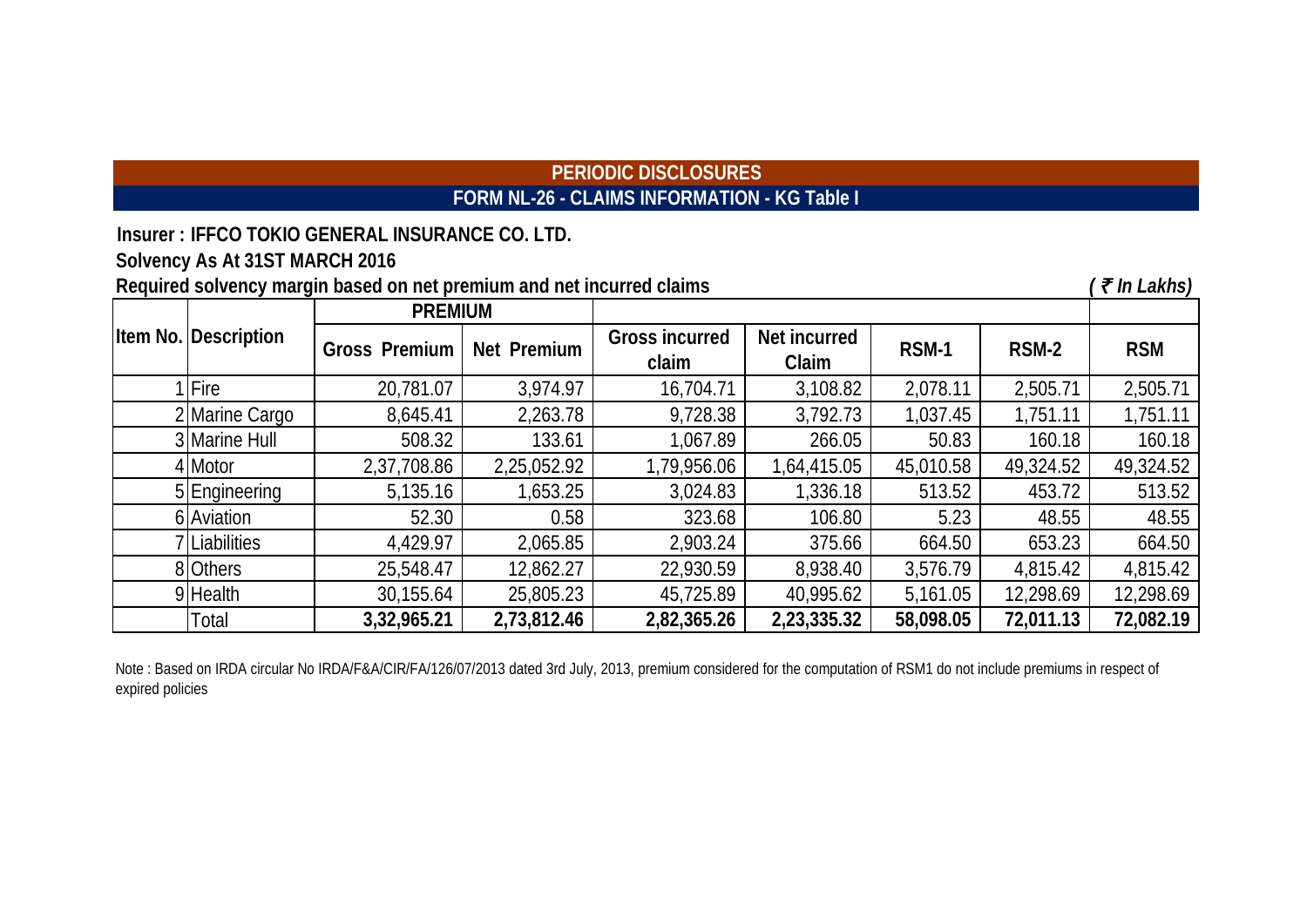# **PERIODIC DISCLOSURES FORM NL-27: Offices information for Non-Life**

# Insurer: IFFCO TOKIO General Insurance Co. Ltd. **Date: 1st January, 2016 - 31st March, 2016**

| SI. No.        |                                                | <b>Office Information</b>            | <b>Number</b> |
|----------------|------------------------------------------------|--------------------------------------|---------------|
|                | No. of offices at the beginning of the Quarter |                                      | 83            |
|                | No. of branches approved during the Quarter    |                                      |               |
| $\mathfrak{Z}$ | No. of branches opened                         | Out of approvals of previous quarter | 0             |
|                | during the Quarter                             | Out of approvals of this quarter     |               |
| 5              | No. of branches closed during the Quarter      |                                      |               |
| 6              | No of branches at the end of the Quarter       |                                      | 82            |
|                | No. of branches approved but not opend         |                                      |               |
| 8              | No. of rural branches                          |                                      | 0             |
| 9              | No. of urban branches                          |                                      | 82            |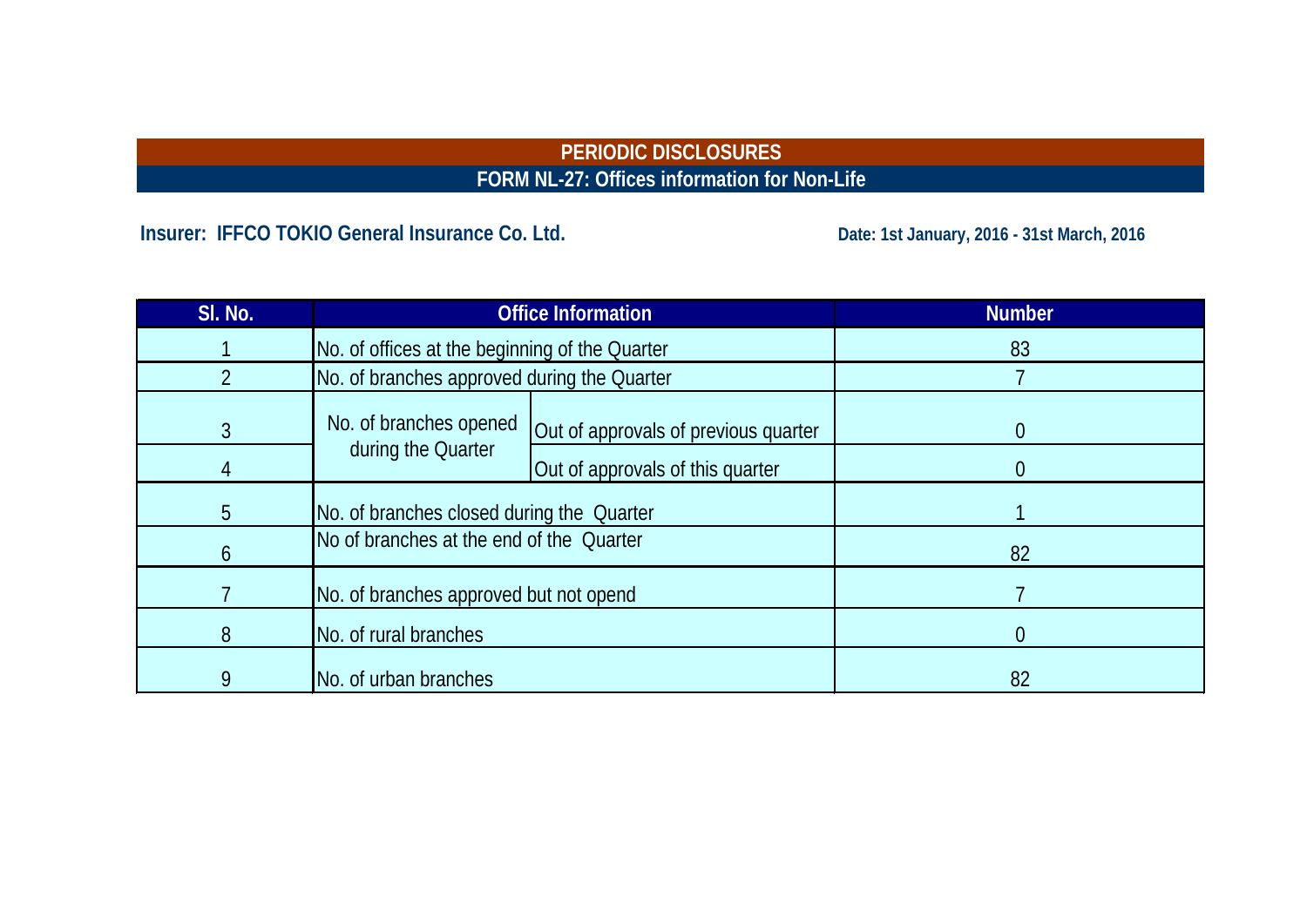### **Expressed**<br>FORM - 3B  **PERIODIC DISCLOSURES**

**FORM - NL 28 STATEMENT OF ASSETS COMPANY NAME & CODE: IFFCO-TOKIO GENEAL INSURANCE CO LTD & 106 STATEMENT AS ON : 31st March 2016 STATEMENT OF INVESTMENT ASSETS (General Insurer, Re-Insurer) ( Business within India) PERIODICITY OF SUBMISSION: QUARTERLY**

| $S \overline{NO}$ . | <b>PARTICULARS</b>                            | <b>SCH</b> | $(13.11)$ Lats<br><b>AMOUNT</b> |
|---------------------|-----------------------------------------------|------------|---------------------------------|
|                     | Investments                                   | 8          | 4,11,107.83                     |
|                     | Loans                                         | 9          |                                 |
|                     | <b>3 Fixed Assets</b>                         | 10         | 2,206.95                        |
|                     | <b>Current Assets</b>                         |            |                                 |
|                     | a. Cash & Bank Balance                        | 11         | 81,393.66                       |
|                     | b. Advances & Other Assets                    | 12         | 56,866.45                       |
|                     | 5 Current Liablities                          |            |                                 |
|                     | a. Current Liabilities                        | 13         | 2,76,517.89                     |
|                     | b. Provisions                                 | 14         | 1,50,871.73                     |
|                     | c. Misc. Exp not written off                  | 15         |                                 |
|                     | d. Debit Balance of P&L A/c                   |            |                                 |
|                     | Application of Funds as per balance Sheet (A) |            | 9,78,964.51                     |
|                     | <b>Less: Other Assets</b>                     | <b>SCH</b> |                                 |
|                     | Loans (if any)                                | 9          |                                 |
|                     | Fixed Assets (if any)                         | 10         | 2,206.95                        |
|                     | Cash & Bank Balance (if any)                  | 11         | 9,395.15                        |
|                     | Advances & Other Assets (if any)              | 12         | 56,866.45                       |
|                     | <b>Current Liablities</b>                     | 13         | 2,76,517.89                     |
|                     | 6 Provisions                                  | 14         | 1,50,871.73                     |
|                     | Misc. Exp not written off                     | 15         |                                 |
|                     | 8 Debit Balance of P&L A/c                    |            |                                 |
|                     |                                               | Total (B)  | 4,95,858.17                     |
|                     | Investment Assets' as per FORM 3B             | $(A-B)$    | 4,83,106.34                     |

**( Rs. in Lacs )**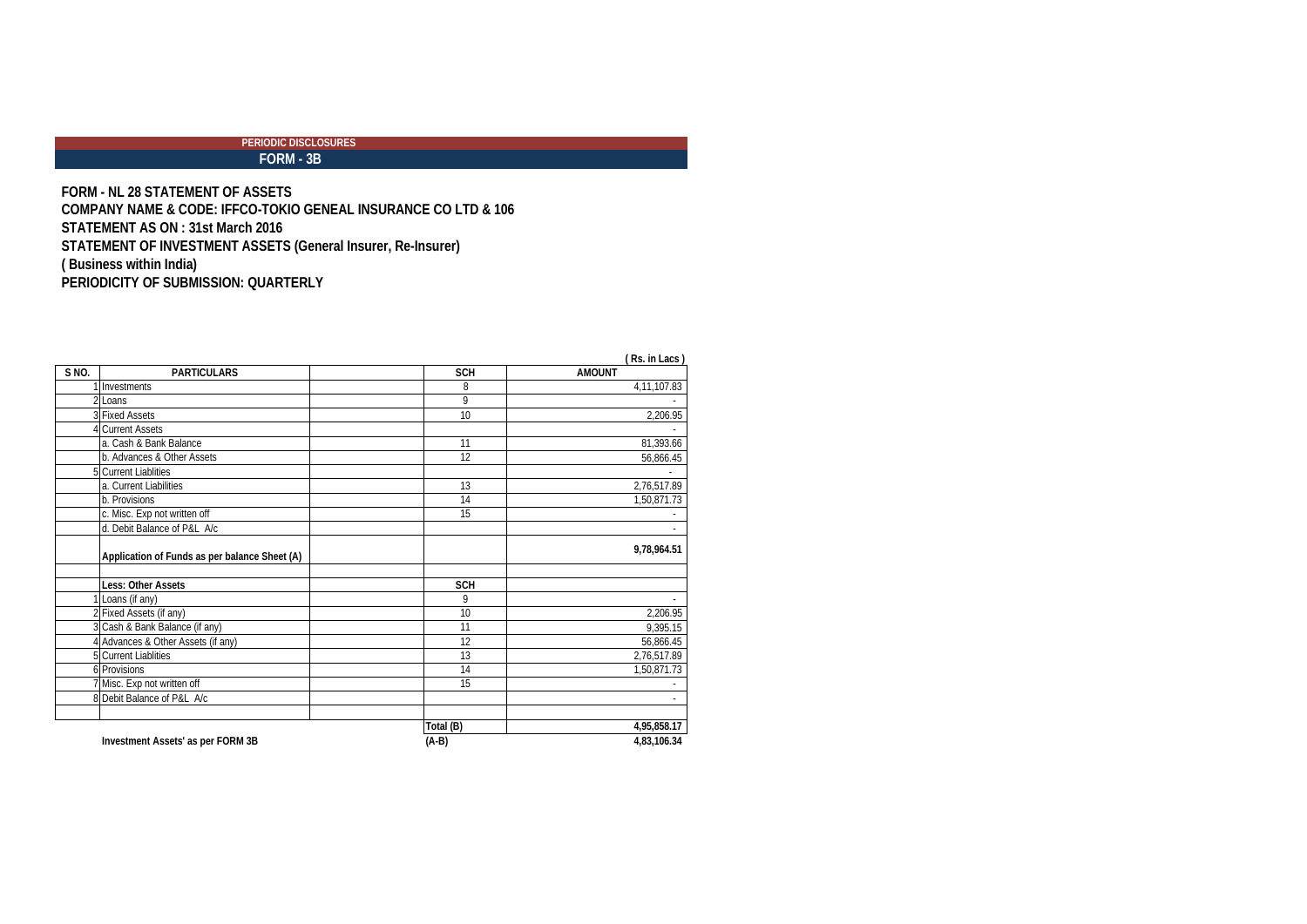| Cont to next page |  |
|-------------------|--|
|                   |  |

|   |                                                                                  |                   |         | <b>CONTROLLIGAL Page</b> |           |                   |          |                   | (Rs in Lakhs) |                     |
|---|----------------------------------------------------------------------------------|-------------------|---------|--------------------------|-----------|-------------------|----------|-------------------|---------------|---------------------|
|   | S.No. Cont from prev page                                                        |                   |         |                          | PH        | Book Value(SH+PH) |          | <b>FVC Amount</b> | Total         |                     |
|   |                                                                                  |                   |         | SH<br>$\star$            | (C)       | $d=(b+c)$         | % ACTUAL | (e)               | $(d+e)$       | <b>MARKET VALUE</b> |
|   | 'Investment' represented as                                                      | Reg %             | Balance | FRSM*                    | 87796.33  | 1,03,251.39       | 21.37%   | 0.00              | 103251.39     | 1,04,979.86         |
|   |                                                                                  |                   | (a)     | (b)                      | 128872.71 | 1,51,558.57       | 31.37%   | 0.00              | 151558.57     | 1,55,310.20         |
|   | 3 Government Securities                                                          | Not less than 20% |         | 15455.06                 |           |                   |          |                   |               |                     |
|   | Government Securities or other approved securities (including<br>$(l)$ above $)$ | Not less than 30% |         | 22685.86                 | 185958.88 | 2,18,693.79       | 45.27%   | 0.00              | 218693.79     | 2,28,867.30         |
|   | Investment subject to Exposure Norms                                             |                   |         |                          | 95194.92  | 1,11,952.38       | 23.17%   | 0.00              | 111952.38     | 1,12,211.52         |
|   | . Housing and Loans to SG for Housing and Fire Fighting                          | Not less than 15% |         | 32734.91                 | 766.65    | 901.60            | 0.19%    | 0.00              | 901.60        | 899.22              |
|   | 2. Approved Investments                                                          | Not exceeding 55% |         | 16757.45                 | 410793.15 | 4,83,106.34       | 100.00%  | 0.00              | 483106.34     | 497288.25           |
|   | 3. Other Investments(not exceeding 25%)                                          |                   |         | 134.95                   |           |                   |          |                   |               |                     |
| 惢 | <b>TOTAL INVESTMENT ASSETS</b>                                                   | 100%              |         | 72313.18                 |           |                   |          |                   |               |                     |

Company is not splitting shareholders funds on the basis of solvency margin into FRSM & Balance, therefore, all shareholders funds are showh in FRSM column i.e., (b)

#### **Note:**

**(\*)** FRSM refers 'Funds representing solvency margin'

**(\*)** Pattern of investment will apply only to SH funds representing FRMS

**(\*)** Book Value shall not include funds beyond solvency margin

Other Investments are as permitted under Sec27A(2) and 27B(3)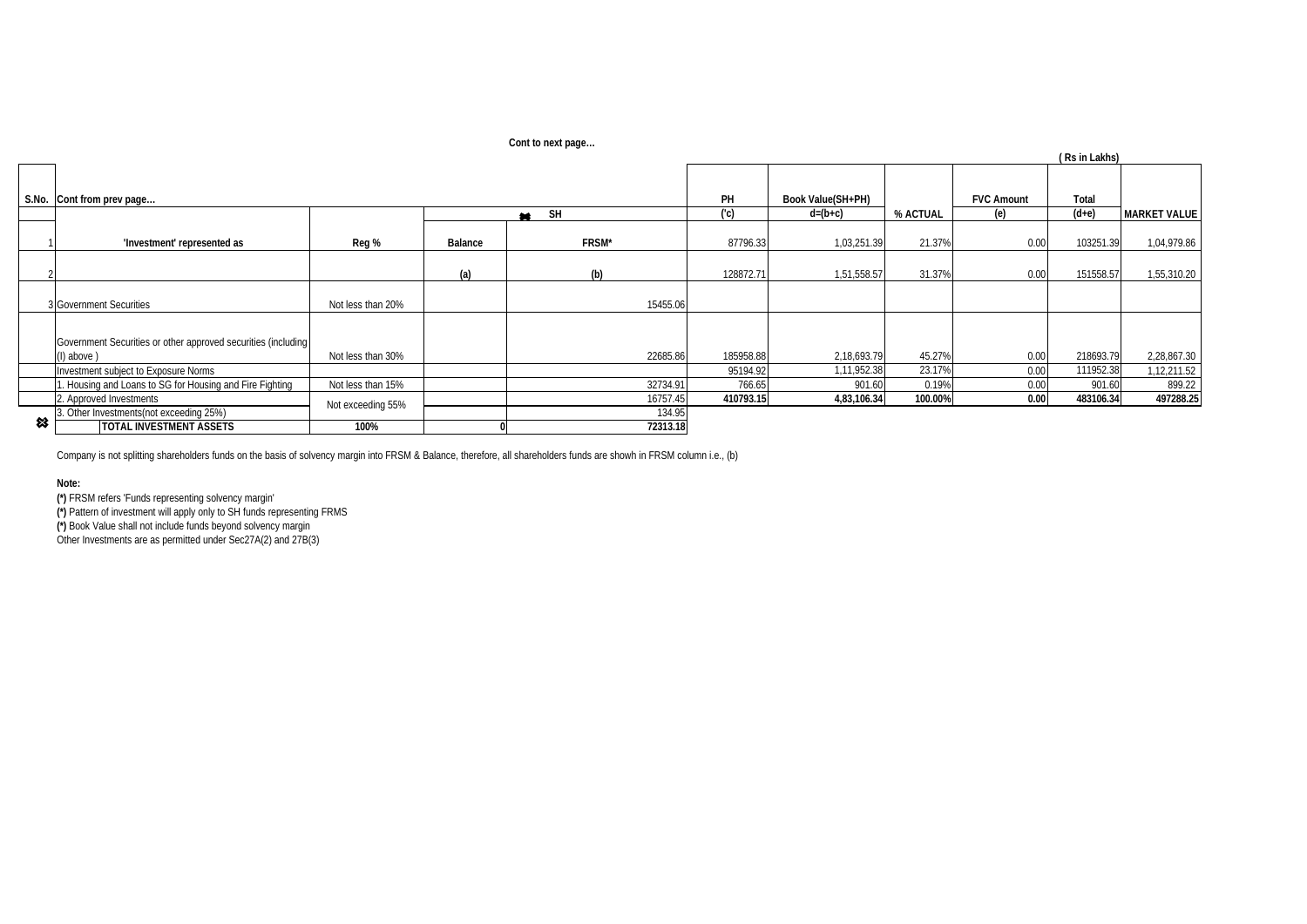|                   | T ENIOPIO PIOOLOOONLO            |
|-------------------|----------------------------------|
| <b>FORM NL-29</b> | Detail regarding debt securities |

**Insurer: Date: 31-Mar-2016 Iffco Tokio General Insurance Co. Ltd.**

*(Rs in Lakhs)*

| <b>Detail Regarding debt securities</b>        |                  |                                        |                |                                 |                  |                                 |                |                                 |  |
|------------------------------------------------|------------------|----------------------------------------|----------------|---------------------------------|------------------|---------------------------------|----------------|---------------------------------|--|
|                                                |                  | <b>MARKET VALUE</b>                    |                |                                 |                  | <b>Book Value</b>               |                |                                 |  |
|                                                | As at 31.03.2016 | as % of total for this<br><b>class</b> | As at 31.03.15 | as % of total for<br>this class | As at 31.03.2016 | as % of total for<br>this class | As at 31.03.15 | as % of total for<br>this class |  |
| Break down by credit rating                    |                  |                                        |                |                                 |                  |                                 |                |                                 |  |
| <b>AAA</b> rated                               | 2,60,193.03      | 98.78%                                 | 2,73,852.38    | 97.22%                          | 2,50,634.12      | 98.75%                          | 2,66,259.16    | 97.44%                          |  |
| AA or better                                   | 3,214.60         | 1.22%                                  | 7,819.61       | 2.78%                           | 3,163.74         | 1.25%                           | 7,000.00       | 2.56%                           |  |
| Rated below AA but above A                     |                  |                                        |                |                                 |                  |                                 |                |                                 |  |
| Rated below A but above B                      | -                | ۰                                      |                |                                 |                  |                                 |                |                                 |  |
| Any other                                      |                  |                                        |                |                                 |                  |                                 |                |                                 |  |
|                                                |                  |                                        |                |                                 |                  |                                 |                |                                 |  |
| <b>BREAKDOWN BY</b><br><b>RESIDUALMATURITY</b> |                  |                                        |                |                                 |                  |                                 |                |                                 |  |
| Up to 1 year                                   | 1,12,036.87      | 22.67%                                 | 1,55,352.56    | 34.90%                          | 1,11,946.09      | 23.21%                          | 1,55,409.74    | 35.59%                          |  |
| more than 1 year and upto<br>3years            | 61,924.18        | 12.53%                                 | 70,811.13      | 15.91%                          | 61,375.75        | 12.73%                          | 70,427.93      | 16.13%                          |  |
| More than 3years and up to<br><b>7years</b>    | 1,24,064.72      | 25.11%                                 | 96,731.83      | 21.73%                          | 1,21,714.82      | 25.24%                          | 95,164.64      | 21.79%                          |  |
| More than 7 years and up to<br>10 years        | 1,03,520.19      | 20.95%                                 | 62,768.74      | 14.10%                          | 1,01,168.41      | 20.98%                          | 61,190.92      | 14.01%                          |  |
| above 10 years                                 | 92,580.68        | 18.74%                                 | 59,410.86      | 13.35%                          | 86,049.09        | 17.84%                          | 54,465.93      | 12.47%                          |  |
| Breakdown by type of the<br>lissurer           |                  |                                        |                |                                 |                  |                                 |                |                                 |  |
| a. Central Government                          | 1,04,040.75      | 27.24%                                 | 91,319.91      | 32.42%                          | 1,03,251.39      | 27.89%                          | 90,786.97      | 33.22%                          |  |
| b. State Government                            | 49,772.40        | 13.03%                                 | 48,141.19      | 17.09%                          | 48,307.19        | 13.05%                          | 47,318.42      | 17.32%                          |  |
| c.Corporate Securities                         | 2,28,113.72      | 59.73%                                 | 1,42,210.88    | 50.49%                          | 2,18,693.79      | 59.07%                          | 1,35,153.78    | 49.46%                          |  |
|                                                |                  |                                        |                |                                 |                  |                                 |                |                                 |  |

#### **Note**

1. In case of a debt instrument is rated by more than one agency, then the lowest rating will be taken for the purpose of classification.

2. Market value of the securities will be in accordnace with the valuation method specified by the Authority under Accounting/ Investment regulations.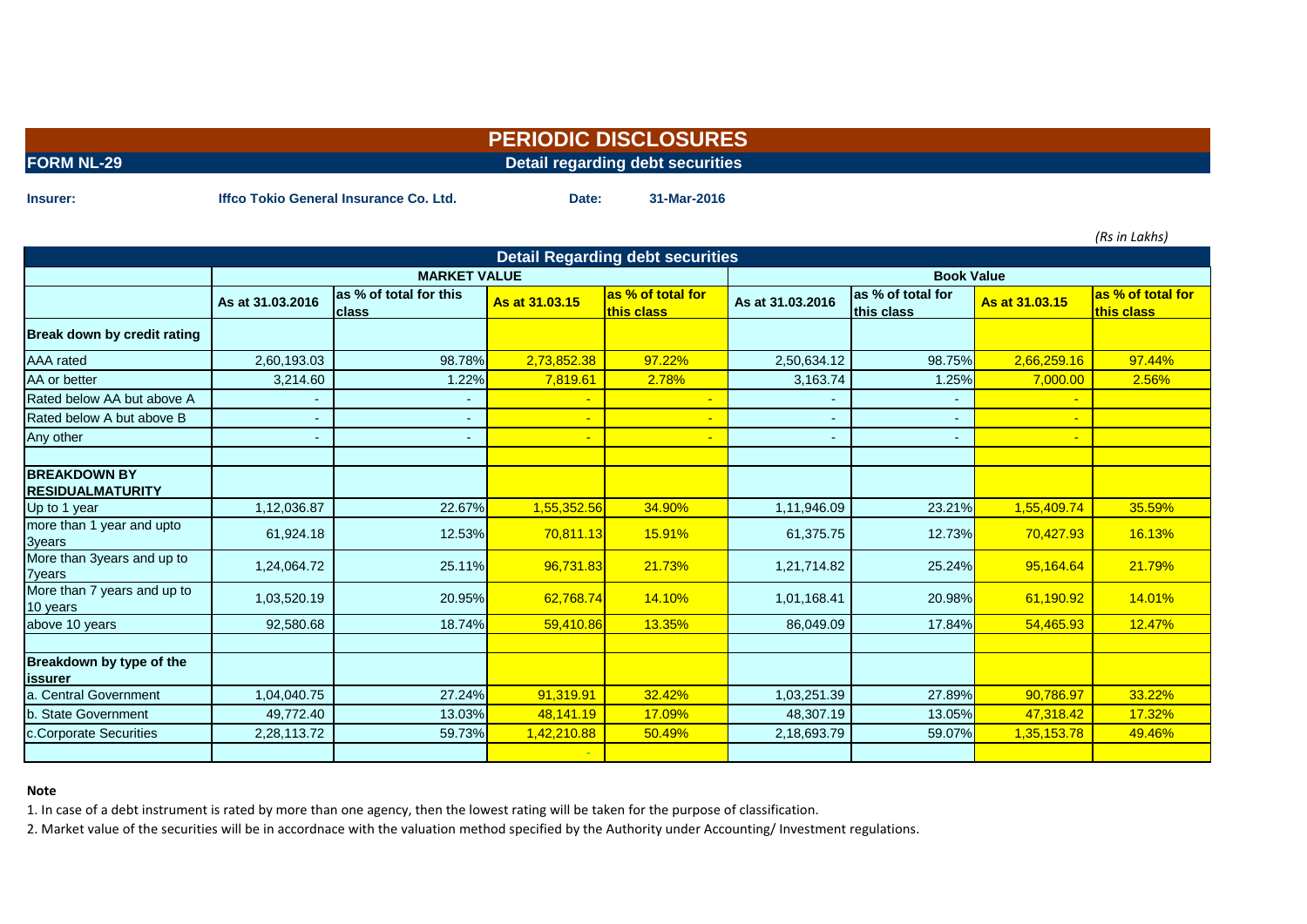|            | PERIODIC DISCLOSURES     |  |
|------------|--------------------------|--|
| FORM NL-30 | <b>Analytical Ratios</b> |  |

### **Insurer: IFFCO TOKIO GENERAL INSURANCE CO. LTD.**

|       | <b>Analytical Ratios for Non-Life companies</b>                      |                                                |                                        |                                                |                                         |  |  |  |  |  |  |
|-------|----------------------------------------------------------------------|------------------------------------------------|----------------------------------------|------------------------------------------------|-----------------------------------------|--|--|--|--|--|--|
| S.No. | <b>Particular</b>                                                    | <b>Quarter Ended 31st</b><br><b>March 2016</b> | <b>Year Ended On 31st</b><br>March2016 | <b>Quarter Ended 31st</b><br><b>March 2015</b> | Year Ended On 31st<br><b>March 2015</b> |  |  |  |  |  |  |
|       |                                                                      |                                                |                                        |                                                |                                         |  |  |  |  |  |  |
|       | <b>Gross Direct Premium Growth Rate</b>                              | 8.11%                                          | 10.85%                                 | 19.16%                                         | 13.61%                                  |  |  |  |  |  |  |
|       | <b>FIRE</b>                                                          | 31.02%                                         | 14.44%                                 | 55.48%                                         | 8.89%                                   |  |  |  |  |  |  |
|       | <b>MARINE</b>                                                        | 16.82%                                         | 2.45%                                  | $-7.49%$                                       | $-2.95%$                                |  |  |  |  |  |  |
|       | <b>MISCELLANEOUS</b>                                                 | 5.78%                                          | 10.89%                                 | 17.61%                                         | 14.75%                                  |  |  |  |  |  |  |
|       | 2 Gross Direct Premium to Net Worth Ratio                            | <b>NA</b>                                      | 2.93                                   | <b>NA</b>                                      | 3.05                                    |  |  |  |  |  |  |
|       | 3 Growth rate of Net Worth                                           | <b>NA</b>                                      | 15.26%                                 | <b>NA</b>                                      | 23.25%                                  |  |  |  |  |  |  |
|       | 4 Net Retention Ratio                                                | 74.97%                                         | 78.65%                                 | 74.24%                                         | 76.25%                                  |  |  |  |  |  |  |
|       | <b>FIRE</b>                                                          | 14.55%                                         | 15.07%                                 | 9.87%                                          | 13.51%                                  |  |  |  |  |  |  |
|       | <b>MARINE</b>                                                        | 6.59%                                          | 30.33%                                 | 10.42%                                         | 35.09%                                  |  |  |  |  |  |  |
|       | <b>MISCELLANEOUS</b>                                                 | 84.49%                                         | 86.32%                                 | 82.31%                                         | 83.69%                                  |  |  |  |  |  |  |
|       | 5 Net Commission Ratio                                               | 0.18%                                          | 1.67%                                  | 0.36%                                          | 1.43%                                   |  |  |  |  |  |  |
|       | <b>FIRE</b>                                                          | $-105.48%$                                     | $-56.24%$                              | $-92.98%$                                      | $-40.20%$                               |  |  |  |  |  |  |
|       | <b>MARINE</b>                                                        | -109.09%                                       | $-18.51%$                              | $-87.63%$                                      | $-11.85%$                               |  |  |  |  |  |  |
|       | <b>MISCELLANEOUS</b>                                                 | 2.65%                                          | 2.87%                                  | 1.77%                                          | 2.27%                                   |  |  |  |  |  |  |
| 6     | <b>Expense of Management to Gross Direct</b><br><b>Premium Ratio</b> | 23.45%                                         | 23.57%                                 | 20.18%                                         | 22.43%                                  |  |  |  |  |  |  |
|       | 7 Expense of Management to Net Written<br><b>Premium Ratio</b>       | 30.79%                                         | 29.40%                                 | 26.83%                                         | 28.83%                                  |  |  |  |  |  |  |
|       | Net Incurred Claims to Net Earned<br>Premium                         | 82.95%                                         | 79.13%                                 | 69.47%                                         | 74.16%                                  |  |  |  |  |  |  |
|       | 9 Combined Ratio                                                     | 109.22%                                        | 105.45%                                | 91.93%                                         | 99.45%                                  |  |  |  |  |  |  |
|       | 10 Technical Reserves to Net Premium ratio                           | <b>NA</b>                                      | 1.36                                   | <b>NA</b>                                      | 1.38                                    |  |  |  |  |  |  |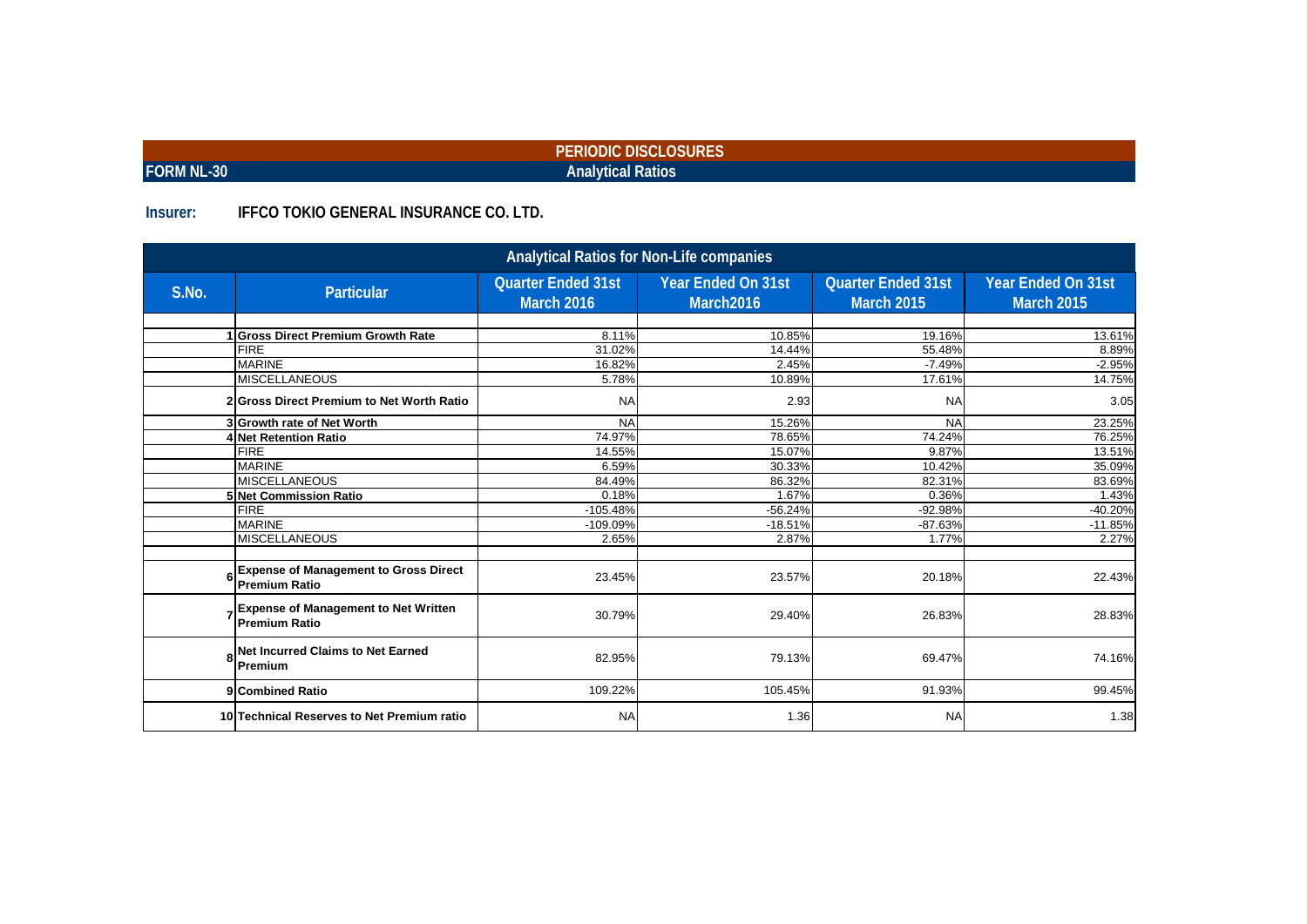|                | 11 Underwriting balance ratio                                                                                         | $-11.83%$                | $-6.89%$                 | 4.83%          | $-3.06%$                 |
|----------------|-----------------------------------------------------------------------------------------------------------------------|--------------------------|--------------------------|----------------|--------------------------|
|                | <b>FIRE</b>                                                                                                           | 137.94%                  | 77.01%                   | 173.22%        | 60.73%                   |
|                | <b>MARINE</b>                                                                                                         | 30.19%                   | $-6.74%$                 | 72.45%         | 12.95%                   |
|                | <b>MISCELLANEOUS</b>                                                                                                  | $-15.78%$                | $-8.28%$                 | 0.39%          | $-4.57%$                 |
|                | 12 Operating Profit Ratio                                                                                             | 1.65%                    | 6.04%                    | 17.18%         | 10.67%                   |
|                | 13 Liquid Assets to liabilities ratio                                                                                 | <b>NA</b>                | 0.31                     | <b>NA</b>      | 0.52                     |
|                | 14 Net earning ratio                                                                                                  | 2.97%                    | 5.65%                    | 11.65%         | 7.95%                    |
|                | 15 Return on Net worth ratio                                                                                          | <b>NA</b>                | 13.28%                   | <b>NA</b>      | 18.87%                   |
| 16             | Available Solvency Margin (ASM) to<br>Required Solvency Margin (RSM) Ratio                                            | <b>NA</b>                | 1.60                     | <b>NA</b>      | 1.65                     |
|                | 17 NPA Ratio                                                                                                          |                          |                          |                |                          |
|                | Gross NPA Ratio                                                                                                       | $\overline{\phantom{a}}$ | $\overline{\phantom{a}}$ | $\overline{a}$ | $\overline{\phantom{a}}$ |
|                | Net NPA Ratio                                                                                                         | ۰                        |                          |                |                          |
|                |                                                                                                                       |                          |                          |                |                          |
|                | <b>Equity Holding Pattern for Non-Life Insurers</b>                                                                   |                          |                          |                |                          |
|                | (a) No. of shares                                                                                                     | <b>NA</b>                | 26,93,21,500             | <b>NA</b>      | 26,93,21,500             |
| $\overline{2}$ | (b) Percentage of shareholding (Indian /<br>Foreign)                                                                  | <b>NA</b>                | 74/26                    | <b>NA</b>      | 74/26                    |
| 3              | (c) % of Government holding (in case of<br>public sector insurance companies)                                         | <b>NIL</b>               | <b>NIL</b>               | <b>NIL</b>     | <b>NIL</b>               |
| $\overline{4}$ | (a) Basic and diluted EPS before<br>extraordinary items (net of tax expense) for<br>the period (not to be annualized) | <b>NA</b>                | 6.20                     | <b>NA</b>      | 7.65                     |
| 5              | (b) Basic and diluted EPS after extraordinary<br>items (net of tax expense) for the period (not<br>to be annualized)  | <b>NA</b>                | 6.20                     | <b>NA</b>      | 7.65                     |
| 6              | (iv) Book value per share (Rs)                                                                                        | <b>NA</b>                | 46.74                    | <b>NA</b>      | 40.54                    |

### **Note**

**The Analytical Ratios has been calculated in accordance with the directions contained in IRDA's circular dated 5th October 2012.**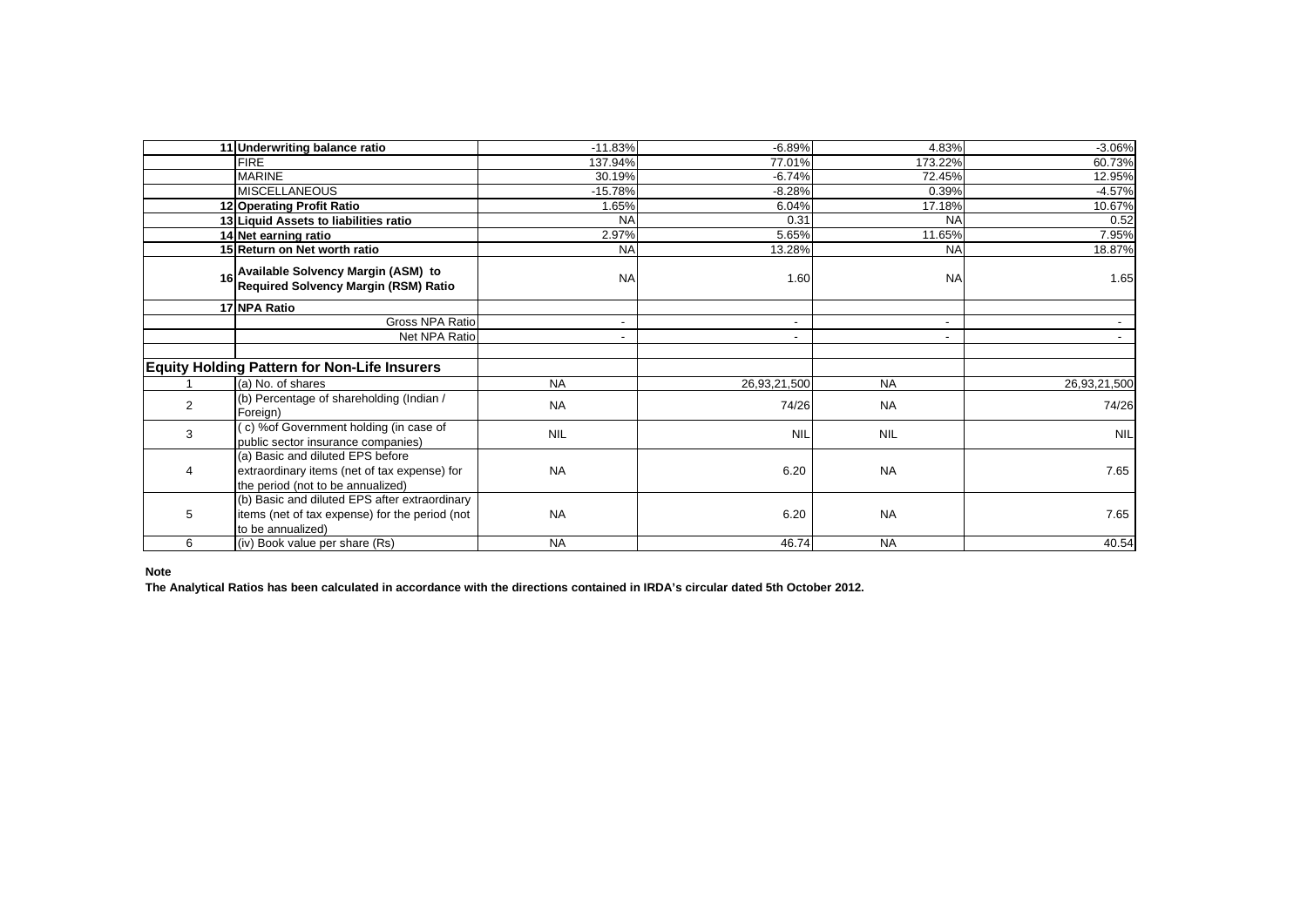### **FORM NL-31: Related Party Transactions PERIODIC DISCLOSURES**

#### **Insurer: IFFCO TOKIO General Insurance Co.Ltd. Date: 31st March, 2016**

|  | (₹In Lakhs) |
|--|-------------|
|--|-------------|

| SI.No.         | Name of the Related Party                               | Nature of Relationship with the                            | Description of Transactions / Categories           | Quarter Ended 31st | Up to the 31st           |            | Quarter Ended 31st Up to the 31st March |
|----------------|---------------------------------------------------------|------------------------------------------------------------|----------------------------------------------------|--------------------|--------------------------|------------|-----------------------------------------|
|                |                                                         | Company                                                    |                                                    | March 2016         | March 2016               | March 2015 | 2015                                    |
|                | INDIAN FARMERS FERTILISER COOP LTD                      | Promoters with more then 20% voting                        | Premium collected from direct business             | 1,327.20           | 7.982.45                 | (148.15)   | 6.546.51                                |
|                |                                                         | riahts                                                     | Claims paid on direct basis                        | 322.99             | 12,573.91                | 115.63     | 2,076.64                                |
|                |                                                         |                                                            | Payment of Rent and other expenses                 | 774.07             | 2.244.82                 | 617.78     | 2.233.67                                |
|                |                                                         |                                                            | Deposit of Insurance Premium                       |                    | 25.00                    |            | 25.00                                   |
|                |                                                         |                                                            | Amount Payable/ (Receivable) at Balance sheet date | N.A                | 34.05                    | N.A        |                                         |
|                |                                                         |                                                            | Payment of Dividend                                |                    |                          |            |                                         |
|                | Indian Potash Limited                                   | Associate of Promoters with more than                      | Premium collected from direct business             | 577.87             | 1.348.86                 | 315.23     | 836.74                                  |
|                |                                                         | 20% Voting rights                                          | Deposit of Insurance Premium                       |                    | 1.00                     |            | 1.00                                    |
|                |                                                         |                                                            | Claims paid on direct basis                        | 569.61             | 1,359.48                 | 27.28      | 1,139.17                                |
|                |                                                         |                                                            | Amount Payable/ (Receivable) at Balance sheet date | (1.50)             | (1.50)                   |            |                                         |
| 3              | Tokio Marine Asia Pte Ltd(formerly Millea Asia Pte Ltd) | Promoters with more than 20% Voting                        | Payment of Professional Fee                        | 38.62              | 53.29                    | (11.36)    | 59.39                                   |
|                |                                                         | rights                                                     | Payment of Fee                                     | 10.05              | 10.05                    | 13.13      | 13.13                                   |
|                |                                                         |                                                            | Claim/Reimbursement of Expenses                    | 14.38              | 14.99                    | 11.36      | 11.36                                   |
| $\overline{A}$ | Tokio Marine & Nichido Fire Insurance Co Ltd            | Associate of Promoters with more than                      | Premium on Cession of Re-insurance Premium         | 790.12             | 3,822.61                 | 1.152.77   | 3,932.46                                |
|                |                                                         | 20% Voting rights                                          | Commission Earned on Premium Ceded                 | 194.92             | 913.07                   | 241.06     | 856.71                                  |
|                |                                                         |                                                            | Losses Recovered from Re-insurer                   | 1.033.78           | 1,964.81                 | 593.13     | 1,587.23                                |
|                |                                                         |                                                            | Claim/Reimbursement of Expenses                    | 2.09               | 2.56                     | 0.02       | 1.69                                    |
|                |                                                         |                                                            | Amount Pavable/ (Receivable) at Balance sheet date | N.A                | 3.50                     | N.A        | 429.51                                  |
| 5              | Tokio Marine Kiln Singapore Pte Ltd                     | Associate of Promoters with more than                      | Premium on Cession of Re-insurance Premium         | 77.48              | 77.48                    |            |                                         |
|                |                                                         | 20% Voting rights                                          | Commission Earned on Premium Ceded                 | 19.63              | 19.63                    |            |                                         |
|                |                                                         |                                                            | Losses Recovered from Re-insurer                   | 249.77             | 249.77                   | $\sim$     | $\sim$                                  |
|                |                                                         |                                                            | Amount Payable/ (Receivable) at Balance sheet date | 4.25               | 4.25                     |            | $\sim$                                  |
| 6              | Tokio Marine Claim Service Asia Pte Ltd                 | Associate of Promoters with more than<br>20% Voting rights | Payment of Professional fee                        | (10.10)            |                          | (1.67)     |                                         |
|                |                                                         |                                                            | Claim/Reimbursement of Expenses                    |                    | $\sim$                   |            |                                         |
|                |                                                         |                                                            | Payment of Fee                                     | $\sim$             | $\sim$                   |            | $\sim$                                  |
|                | Tokio Marine Global Re Ltd.                             | Associate of Promoters with more than<br>20% Voting rights | Premium on Cession of Re-insurance Premium         |                    | $\overline{\phantom{a}}$ | (59.56)    |                                         |
|                |                                                         |                                                            | Commission Earned on Premium Ceded                 | $\sim$             | $\sim$                   | (16.46)    | $\sim$                                  |
|                |                                                         |                                                            | Losses Recovered from Re-insurer                   |                    | $\sim$                   | (19.15)    |                                         |
|                |                                                         |                                                            | Amount Payable/ (Receivable) at Balance sheet date | N.A                | ÷                        | N.A        |                                         |
| 8              | Tokio Marine Insurance Sinagapore Ltd.                  | Associate of Promoters with more than<br>20% Voting rights | Premium on Cession of Re-insurance Premium         | 308.03             | 1.032.92                 | 342.52     | 1,116.17                                |
|                |                                                         |                                                            | Commission Earned on Premium Ceded                 | 111.55             | 222.86                   | 61.30      | 182.74                                  |
|                |                                                         |                                                            | Losses Recovered from Re-insurer                   | 316.47             | 1.185.05                 | 146.96     | 481.50                                  |
|                |                                                         |                                                            | Claim/Reimbursement of Expenses                    | (0.36)             | $\sim$                   | 0.36       | 0.36                                    |
|                |                                                         |                                                            | Payment of Fee                                     |                    |                          | 0.16       | 0.55                                    |
|                |                                                         |                                                            | Amount Payable/ (Receivable) at Balance sheet date | N.A                | (30.98)                  | N.A        | 204.50                                  |
| 19             | Tokio Marine Europe Insurance Ltd.                      | Associate of Promoters with more than<br>20% Voting rights | Premium on Cession of Re-insurance Premium         |                    |                          | 0.00       | 1.79                                    |
|                |                                                         |                                                            | Commission Earned on Premium Ceded                 |                    |                          | (0.00)     | 0.62                                    |
|                |                                                         |                                                            | Amount Payable/ (Receivable) at Balance sheet date | N.A                | 1.16                     | N.A        | 1.16                                    |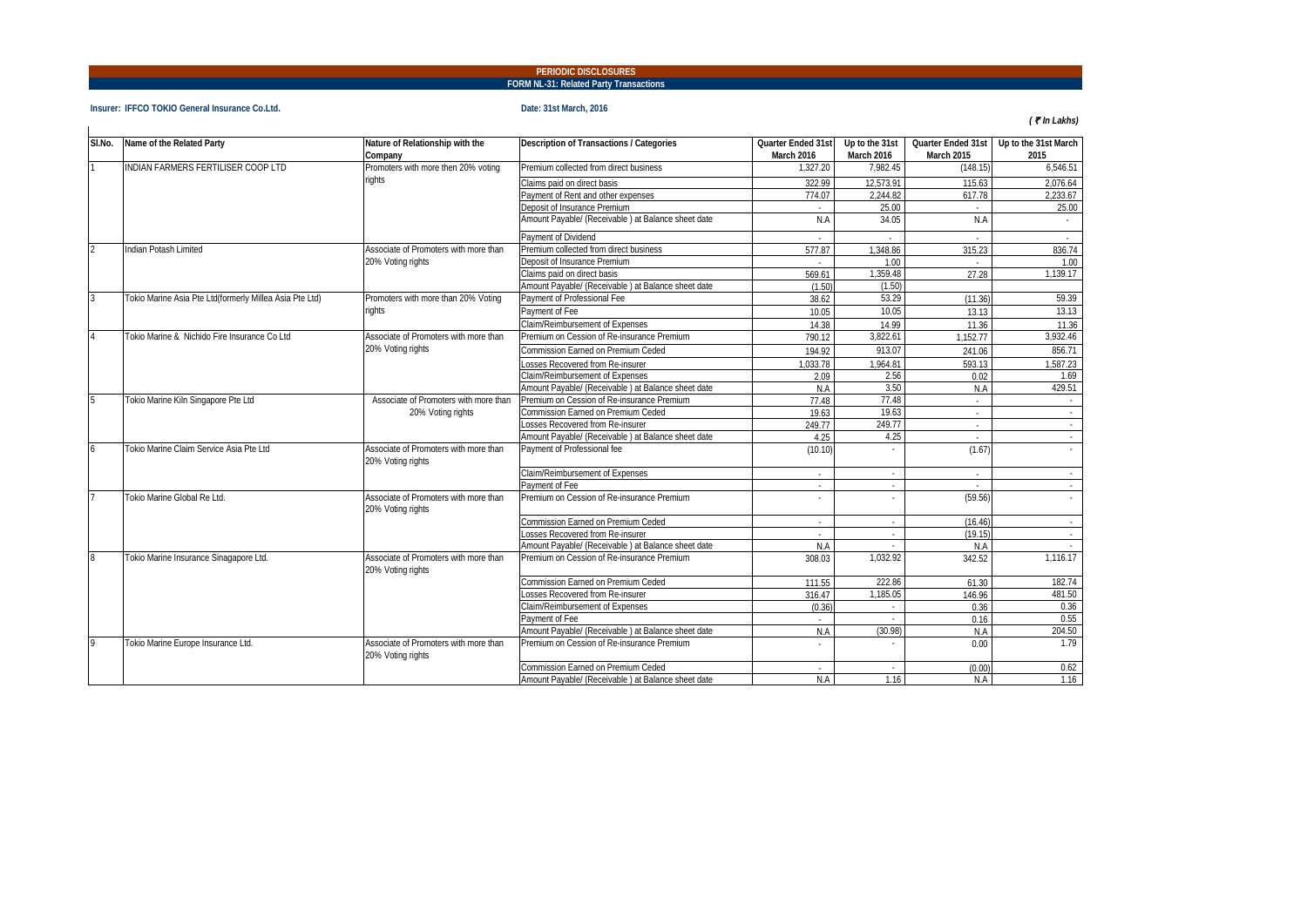|    |                                                 |                                                                                                                  | <b>PERIODIC DISCLOSURES</b>                                           |                 |                    |                |                    |
|----|-------------------------------------------------|------------------------------------------------------------------------------------------------------------------|-----------------------------------------------------------------------|-----------------|--------------------|----------------|--------------------|
|    |                                                 |                                                                                                                  | FORM NL-31: Related Party Transactions                                |                 |                    |                |                    |
| 10 | Tokio Marine Kiln Regional Underwriting Ltd.    | Associate of Promoters with more than<br>20% Voting rights                                                       | Premium on Cession of Re-insurance Premium                            | 0.02            | 1.60               | 10.98          | 10.98              |
|    |                                                 |                                                                                                                  | Commission Earned on Premium Ceded                                    |                 | 0.02               | 0.82           | 0.82               |
|    |                                                 |                                                                                                                  | Amount Payable/ (Receivable) at Balance sheet date                    | N.A             | $\sim$             | N.A            |                    |
| 11 | Tokio Marine & Nichido Risk Consulting Co. Ltd. | Associate of Promoters with more than<br>20% Voting rights                                                       | Payment of Fee                                                        | ÷               | ÷                  | (0.00)         | 2.87               |
| 12 | Tokio Marine Insurans(Malaysia) Berhad          | Associate of Promoters with more than<br>20% Voting rights                                                       | Payment of Fees                                                       |                 | 4.16               | 1.32           | 4.25               |
|    |                                                 |                                                                                                                  | Claim/Reimbursement of Expenses                                       |                 |                    | (0.00)         | 0.59               |
| 13 | Tokio Marine Indonesia                          | Associate of Promoters with more than<br>20% Voting rights                                                       | Claim/Reimbursement of Expenses                                       | 0.24            | 0.24               |                |                    |
| 14 | Tokio Marine Services Europe Ltd.               | Associate of Promoters with more than<br>20% Voting rights                                                       | Payment of Fees                                                       | 3.50            | 10.99              | 6.52           | 15.72              |
|    |                                                 |                                                                                                                  | Claim/Reimbursement of Expenses                                       | 1.00            | 10.56              | 2.79           | 93.43              |
| 15 | TM Claims Services Inc                          | Associate of Promoters with more than                                                                            | Claim/Reimbursement of Expenses                                       | 29.58           | 56.28              | 26.65          | 84.00              |
|    |                                                 | 20% Voting rights                                                                                                | Payment of Fees                                                       | 11.57           | 24.93              | 4.87           | 26.19              |
| 16 | Tokio Marine Management Austalasia Pty. Ltd.    | Associate of Promoters with more than                                                                            | Payment of Fees                                                       | (0.24)          | 3.05               | 12.69          | 12.69              |
|    |                                                 | 20% Voting rights                                                                                                | Claim/Reimbursement of Expenses                                       | 1.27            | 13.40              | 22.94          | 22.94              |
| 17 | The Tokio Marine Claim Services Co Ltd          | Associate of Promoters with more than<br>20% Voting rights                                                       | Claim/Reimbursement of Expenses<br>Payment of Fees                    | 0.90<br>0.28    | 0.90<br>0.28       |                |                    |
| 18 | TM Management Services Ltd.                     | Associate of Promoters with more than                                                                            | Claim/Reimbursement of Expenses                                       |                 | $\sim$             | $\sim$         | $\sim$             |
|    |                                                 | 20% Voting rights                                                                                                | Payment of Fees                                                       | ä,              | $\omega$           | 0.89           | 5.77               |
| 19 | Tokio Marine Insurance (Thailand) Public Co.Ltd | Associate of Promoters with more than<br>20% Voting rights                                                       | Payment of Fees                                                       |                 |                    |                | 4.41               |
| 20 | IFFCO Kisan Sanchar Ltd.                        | Associate of Promoters with more than                                                                            | Premium accounted from direct business                                | 38.09           | 49.45              | 21.63          | 21.63              |
|    |                                                 | 20% Voting rights                                                                                                | Claims paid on direct basis                                           | 5.03            | 28.20              | 11.34          | 11.34              |
| 21 | K. Sriniwasa Gowda                              | Chairman                                                                                                         | Payment of Rent on ofiice Building                                    | 12.00           | 48.00              | 12.00          | 48.00              |
| 22 | <b>IFFCO TOKIO INSURANCE SERVICES LTD</b>       | Subsidiary of the company with 100%                                                                              | Premium collected from direct business                                | (3.19)          | 38.81              | (3.90)         | 31.10              |
|    |                                                 | voting rights                                                                                                    | Claims paid on direct basis                                           | 13.62           | 41.81              | 11.26          | 25.72              |
|    |                                                 |                                                                                                                  | Recovery of Expenses                                                  | 14.09           | 62.39              | 69.84          | 69.84              |
|    |                                                 |                                                                                                                  | Payment of -Commission                                                | 194.34          | 634.10             | 248.91         | 636.19             |
|    |                                                 |                                                                                                                  | -Service Charges                                                      |                 |                    | 1.411.95       |                    |
|    |                                                 |                                                                                                                  | Amount Payable/ (Receivable) at Balance sheet date                    | 1.842.90<br>N.A | 6,451.60<br>492.49 | N.A            | 5,496.10<br>592.22 |
| 23 | IFFCO KISAN BAZAR & LOGISTICS LTD               | Associate of Promoters with more than                                                                            | Premium accounted from direct business                                | 16.47           | 16.47              | 8.74           | 8.74               |
| 24 | IFFCO MC CROP SCIENCE LTD.                      | 20% Voting rights<br>Associate of Promoters with more than                                                       | Premium accounted from direct business                                | 5.27            |                    |                |                    |
|    |                                                 | 20% Voting rights                                                                                                |                                                                       |                 | 5.27               |                | $\sim$             |
| 25 | <b>IFFCO KISAN SEZ LTD</b>                      | Associate of Promoters with more than<br>20% Votina riahts                                                       | Premium accounted from direct business<br>Claims paid on direct basis | 2.78<br>0.73    | 2.78<br>0.73       | 3.25<br>0.78   | 3.25<br>0.78       |
| 26 | INDIAN FARM FORESTRY DEVELOPMENT COOPERATIVE    | Associate of Promoters with more than                                                                            | Premium accounted from direct business                                | 5.94            | 5.94               | 1.28           | 1.28               |
|    | <b>LTD</b>                                      | 20% Voting rights                                                                                                | Claims paid on direct basis                                           | 8.53            | 8.53               | 1.23           | 1.23               |
|    |                                                 |                                                                                                                  | Payment for CSR activity-IFFDC being implementation agency            | 100.86          | 100.86             |                |                    |
| 27 | IFFCO CHHATTISGARH POWER LIMITED                | Associate of Promoters with more than                                                                            | Premium accounted from direct business                                | 7.86            | 7.86               | 4.85           | 4.85               |
|    |                                                 | 20% Voting rights                                                                                                | Claims paid on direct basis                                           | 3.51            | 3.51               | 5.37           | 5.37               |
| 28 | YOGESH LOHIYA                                   | Managing Direcftor & Chief Executive<br>Officer                                                                  |                                                                       | 110.32          | 110.32             | 113.79         | 113.79             |
|    | H.O. Suri                                       | Director-Marketing                                                                                               |                                                                       | 45.81           | 45.81              | 53.73          | 53.73              |
|    | <b>ICHIRO MAEDA</b>                             | Director-Operations(From 01.04.2015 to<br>31.05.2015) Chief Operations<br>Officer(From 01.06.2015 to 28.12.2015) | Remuneration-Key Management Personnel                                 | 39.15           | 39.15              | 50.40          | 50.40              |
|    | Hiroshi Yasui                                   | Director-Operations (w.e.f 01.06.2015)                                                                           |                                                                       | 41.49           | 41.49              | $\sim$         | $\sim$             |
|    |                                                 |                                                                                                                  |                                                                       |                 |                    |                |                    |
|    | Sanjeev Chopra<br>Amit Jain                     | Chief Financial Officer<br>Company Secretary                                                                     |                                                                       | 37.71<br>22.72  | 37.71<br>22.72     | 39.78<br>21.48 | 39.78<br>21.48     |
|    |                                                 |                                                                                                                  |                                                                       |                 |                    |                |                    |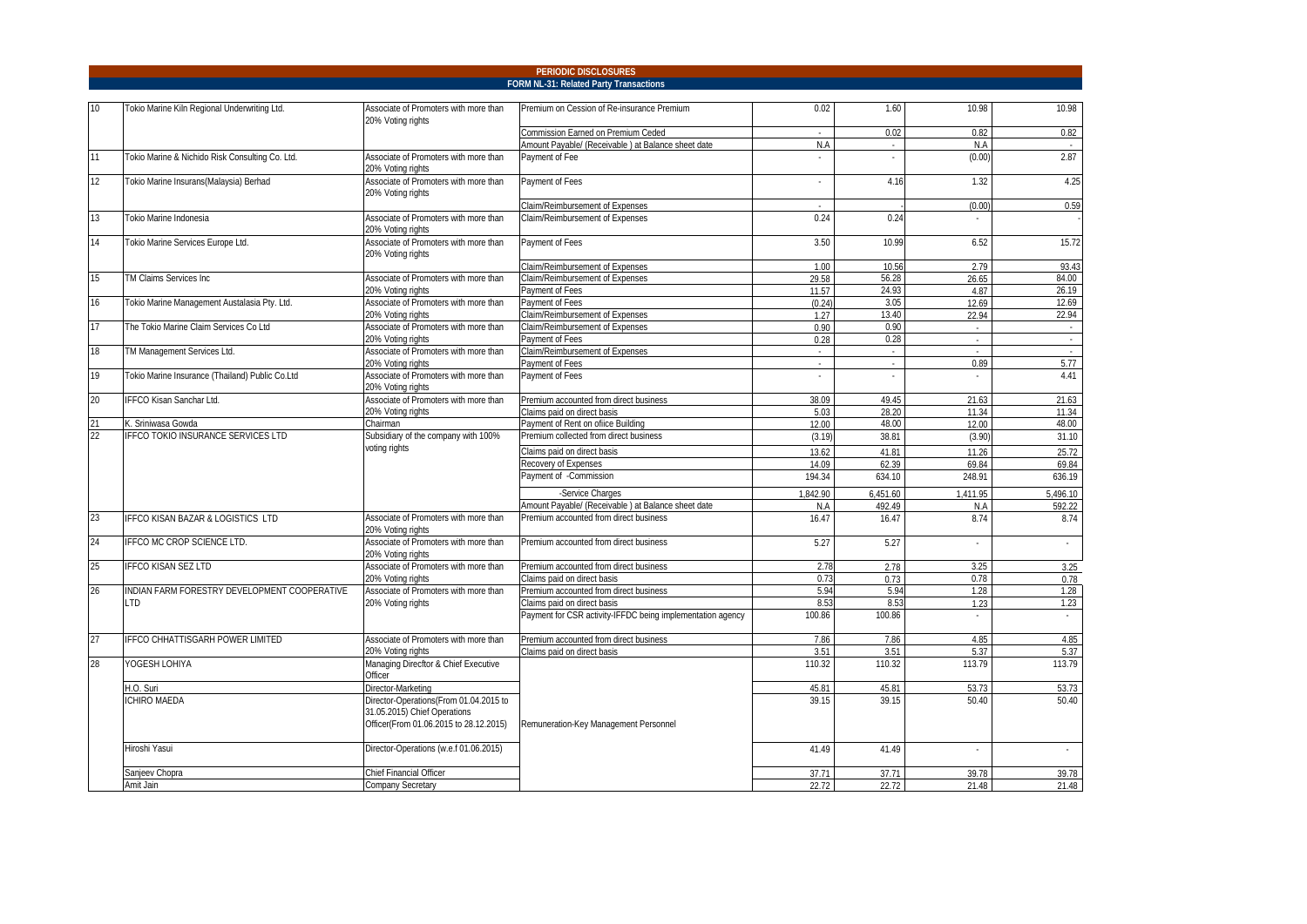| <b>FORM NL-32</b> |                                                        |       | PERIODIC DISCLOSURES<br><b>Products Information</b> |
|-------------------|--------------------------------------------------------|-------|-----------------------------------------------------|
|                   | <b>IFFCO TOKIO GENERAL</b><br><b>INSURANCE CO.LTD.</b> | Date: | 31.03.2016                                          |

|                                      | <b>Products Information</b>                                         |                       |                                 |                           |                             |                              |                                            |                             |  |  |  |  |  |  |  |
|--------------------------------------|---------------------------------------------------------------------|-----------------------|---------------------------------|---------------------------|-----------------------------|------------------------------|--------------------------------------------|-----------------------------|--|--|--|--|--|--|--|
|                                      | List below the products and/or add-ons introduced during the period |                       |                                 |                           |                             |                              |                                            |                             |  |  |  |  |  |  |  |
| S. No.                               | Name of Product                                                     | Co. Ref. No.          | <b>IRDA Ref.no.</b>             | <b>Class of Business*</b> | Category of<br>product      | Date of filing<br>of Product | Date IRDA<br>confirmed filing/<br>approval | Applicability<br>of Para 19 |  |  |  |  |  |  |  |
| 1st January, 2016 to 31st March 2016 |                                                                     |                       |                                 |                           |                             |                              |                                            |                             |  |  |  |  |  |  |  |
|                                      | Jan Sewa Bima Yojna (Micro Insurance)                               | URN250201516500106002 | <b>INA</b>                      | Miscellaneous Product     | Class rated products        |                              | 16-Feb-16 Not yet approved                 |                             |  |  |  |  |  |  |  |
|                                      | Janata Suraksha Bima Yojna (Micro Insurance)                        | URN250201516500106007 | <b>INA</b>                      | Miscellaneous Product     | Class rated products        |                              | 16-Feb-16 Not yet approved                 |                             |  |  |  |  |  |  |  |
|                                      | Kisan Suraksha Bima Yojna                                           | <b>NA</b>             | ΝA                              | Personal Accident         | Class rated products        |                              | 17-Feb-16 Not yet approved                 |                             |  |  |  |  |  |  |  |
|                                      | Value Health Protector                                              | <b>NA</b>             | 54/IRDAI/HLT/ITGI/P-H/V.I/15-16 | Health                    | <b>Class rated products</b> |                              | 29-Feb-16 03-Mar-16                        |                             |  |  |  |  |  |  |  |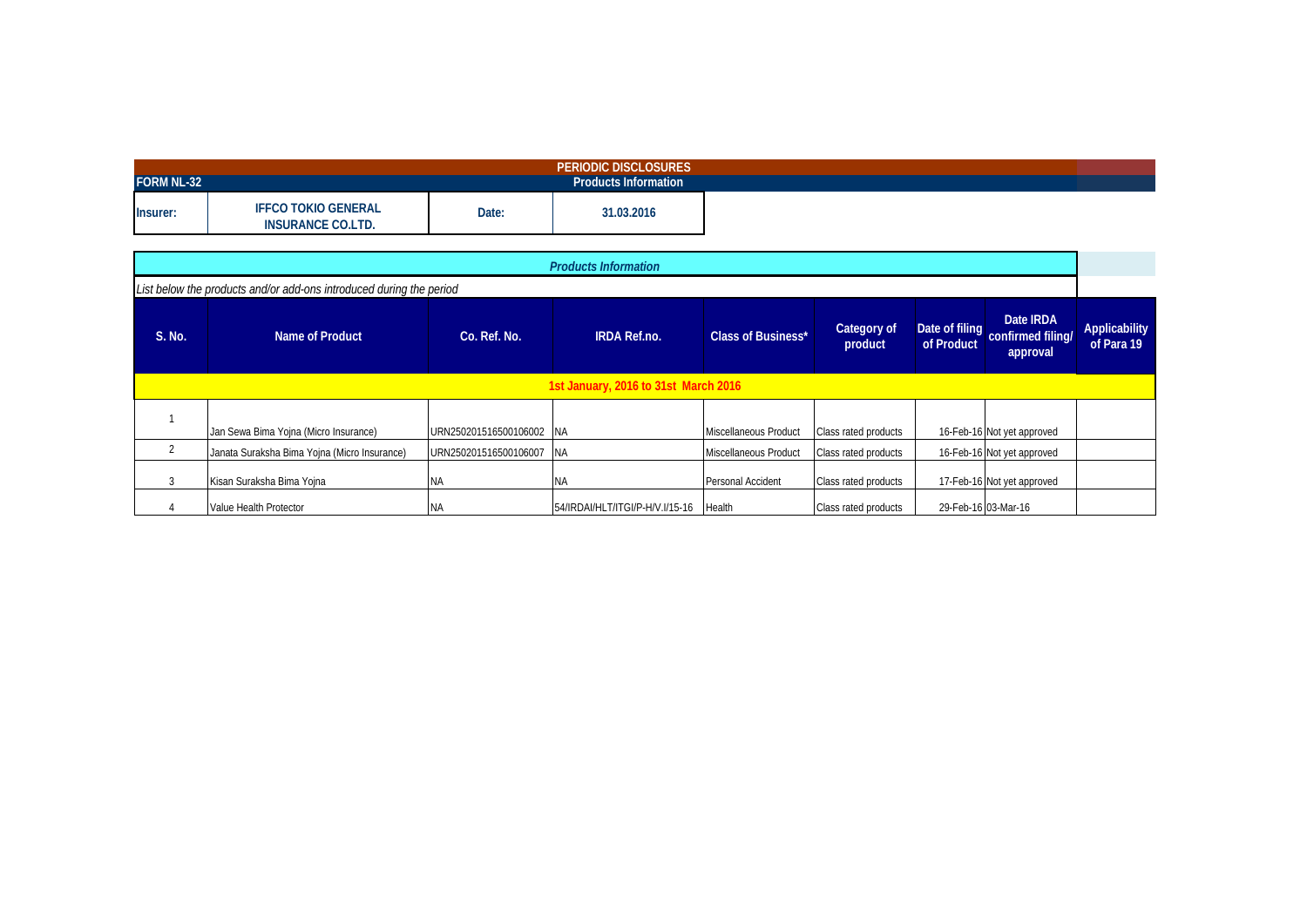### **PERIODIC DISCLOSURES FORM NL-33 - SOLVENCY MARGIN - KGII**

**FORM NL-33 - SOLVENCY MARGIN - KGII Solvency As At 31st March 2016 Available Solvency Margin and Solvency Ratio Name of the Insurer: IFFCO TOKIO GENERAL INSURANCE CO. LTD.**

|                |                                                  |           | $($ ₹ In Lakhs) |
|----------------|--------------------------------------------------|-----------|-----------------|
| Item           | <b>Description</b>                               | Notes No. | Amount          |
| (1)            | (2)                                              | (3)       | (4)             |
| 1              | Available Assets in Policyholders' Funds         |           | 4, 10, 793. 15  |
|                |                                                  |           |                 |
|                | Deduct:                                          |           |                 |
| $\overline{2}$ | Liabilities                                      |           | 4,01,432.11     |
| 3              | <b>Other Liabilities</b>                         |           | 9,361.04        |
| $\overline{4}$ | Excess in Policyholders' Funds (1-2-3)           |           |                 |
| 5              | Available Assets in Shareholders' Funds          |           | 1,64,615.77     |
|                | Deduct:                                          |           |                 |
| 6              | <b>Other Liabilities</b>                         |           | 49,573.87       |
| 7              | Excess in Shareholders' Funds (5-6)              |           | 1,15,041.89     |
|                |                                                  |           |                 |
| 8              | Total Available Solvency Margin [ASM]<br>$(4+7)$ |           | 1,15,041.89     |
| 9              | Total Required Solvency Margin [RSM]             |           | 72,082.19       |
| 10             | Solvency Ratio (Total ASM/Total RSM)             |           | 1.60            |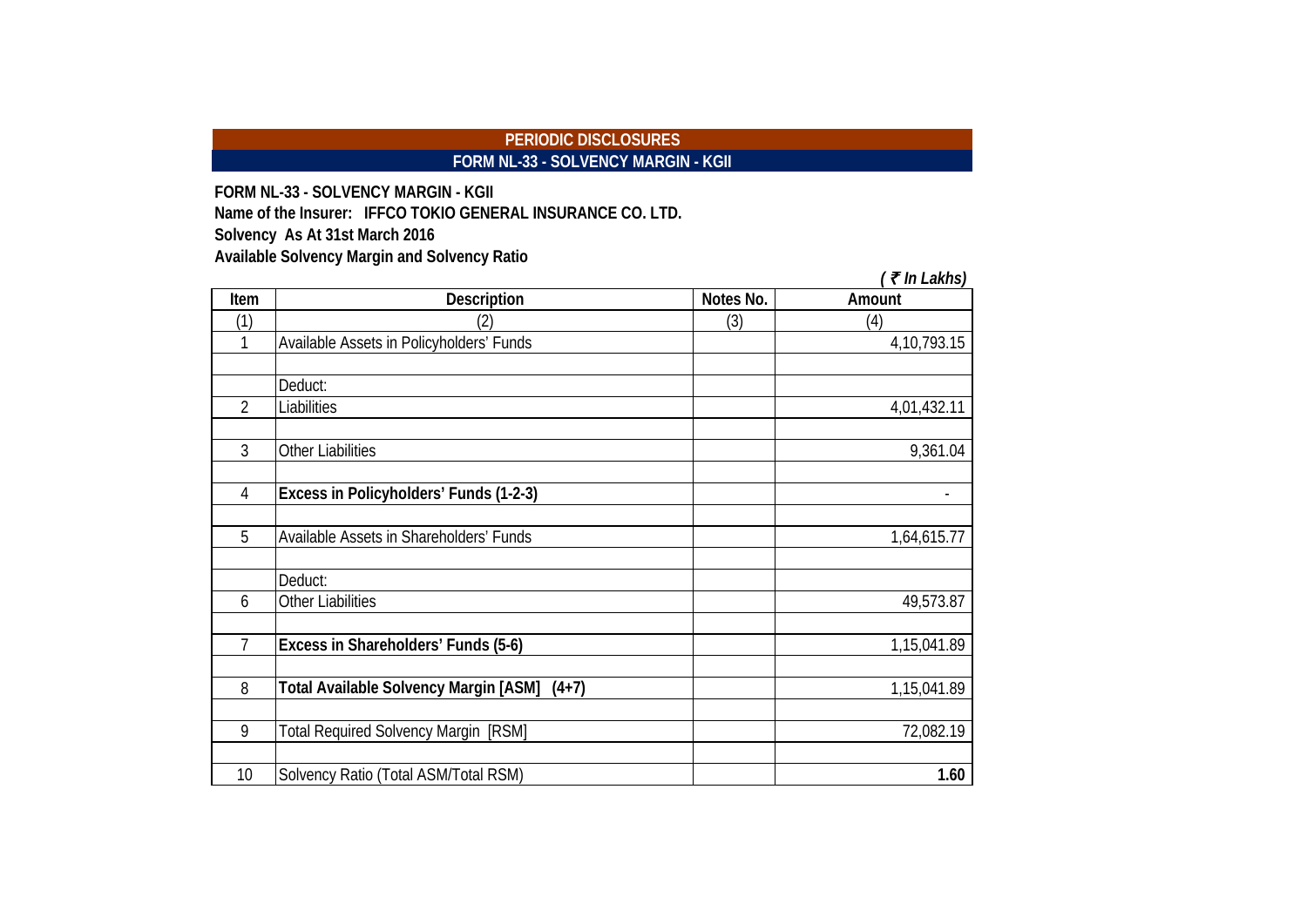# **PERIODIC DISCLOSURES FORM NL-34: Board of Directors & Key Persons**

# Insurer: IFFCO TOKIO General Insurance Co. Ltd. **Date: 1st January, 2016** to 31st March, 2016

| <b>BOD and Key Person information</b> |                           |                              |                                 |
|---------------------------------------|---------------------------|------------------------------|---------------------------------|
| SI. No.                               | Name of person            | Role/designation             | Details of change in the period |
|                                       | Mr. K. Srinivasa Gowda    | Chairman                     | No change                       |
| $\overline{2}$                        | Mr. Lee King Chi Arthur   | Vice Chairman                | No change                       |
| 3                                     | Mr. Balvinder Singh Nakai | <b>Director</b>              | No change                       |
|                                       | Dr. U.S. Awasthi          | <b>Director</b>              | No change                       |
| 5                                     | Mr. Rakesh Kapur          | <b>Director</b>              | No change                       |
| 6                                     | Dr. P.S. Gahlaut          | <b>Director</b>              | No change                       |
|                                       | Mr. Yogesh Lohiya         | Managing Director & CEO      | No change                       |
| 8                                     | Mr. H.O. Suri             | Director (Marketing)         | No change                       |
| 9                                     | Mr.Hiroshi Yasui          | Director (Operations)        | No change                       |
| 10                                    | Mrs. Mira Mehrishi        | Independent Director         | No change                       |
| 11                                    | Mr. Ashwani Kumar         | Independent Director         | No change                       |
| 12                                    | Mr. Sudhakar Rao          | Independent Director         | No change                       |
| 13                                    | Mr. Khushwant Pahwa       | <b>Appointed Actuary</b>     | No change                       |
| 14                                    | Mr. Harbhajan Singh       | Chief of Internal Audit      | No change                       |
| 15                                    | Mr. Sanjeev Chopra        | <b>Chief Finance Officer</b> | No change                       |

1 Key Persons as defined in IRDA Registration of Companies Regulations, 2000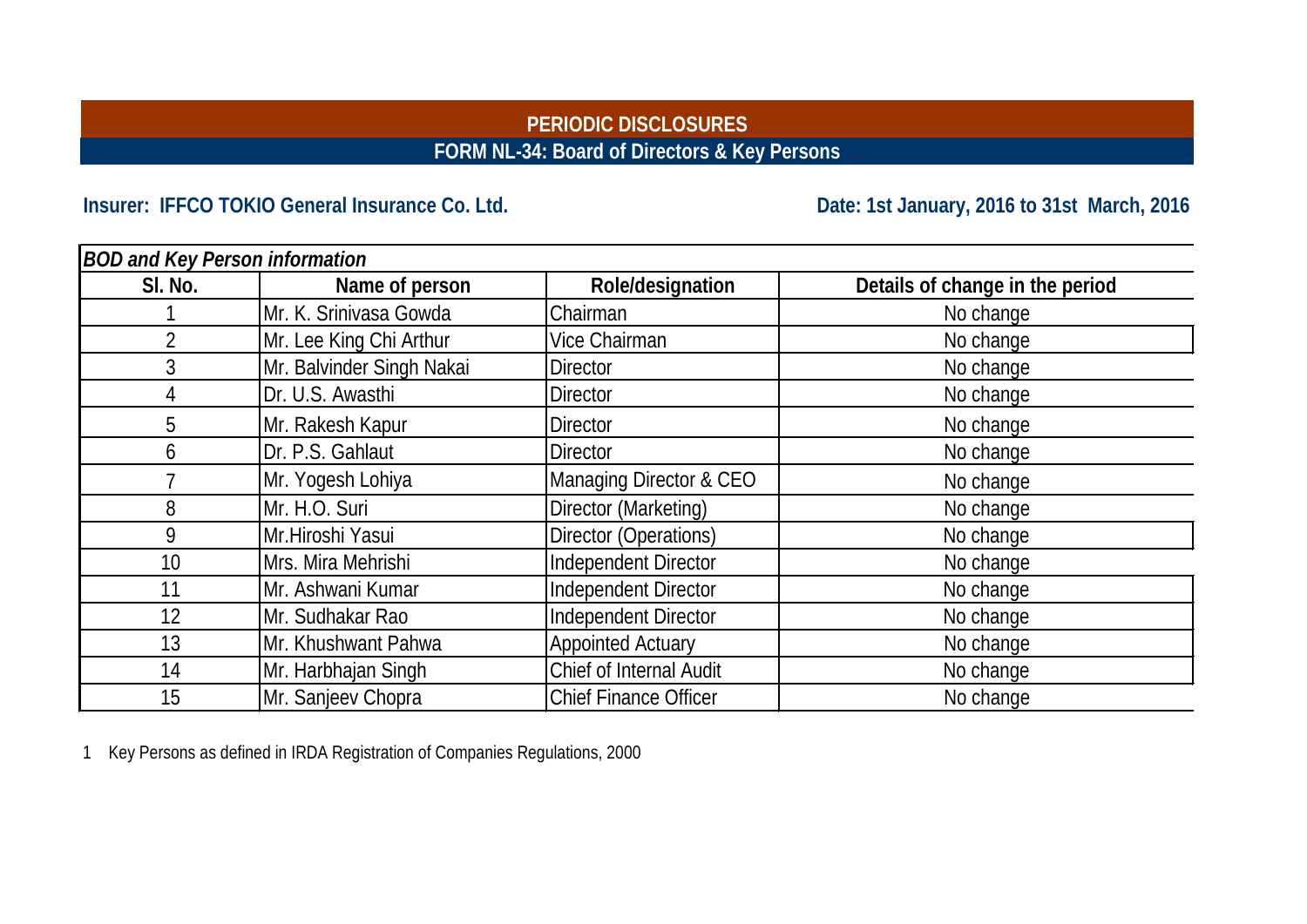#### **PERIODIC DISCLOSURES FORM NL-35-NON PERFORMING ASSETS-7A**

**FORM NL-35-NON PERFORMING ASSETS-7A**

**Company Name & Code:** Iffco Tokio General Insurance Company Ltd (106)

**31st March 2016**

**Statement as on:**

**Name of the Fund**

**Details of Investment Portfolio**

**Periodicity of Submission : Quarterly**

| COI | Company Name |  | Instrument<br>Type |                                | <b>Interest Rate</b> | Total O/s    | Default<br>Principal | Default<br>Interest (Book | Principal                          | <b>Interest Due</b> | Deferred | Deferred | Rolled |                       | Has there been any Principal<br>Waiver? |  | Classification Provision (%) Provision (Rs) |
|-----|--------------|--|--------------------|--------------------------------|----------------------|--------------|----------------------|---------------------------|------------------------------------|---------------------|----------|----------|--------|-----------------------|-----------------------------------------|--|---------------------------------------------|
|     |              |  | -70                | Has there<br>been<br>revision? | (Book Value)         | (Book Value) | Value)               | Due from                  | from                               | Principal           | Interest | Over?    | Amount | Board<br>Approval Ref |                                         |  |                                             |
|     |              |  |                    |                                |                      |              |                      |                           |                                    |                     |          |          |        |                       |                                         |  |                                             |
|     |              |  |                    |                                |                      |              |                      |                           |                                    |                     |          |          |        |                       |                                         |  |                                             |
|     |              |  |                    |                                |                      |              |                      |                           | ー<br>$\overline{\phantom{a}}$      |                     |          |          |        |                       |                                         |  |                                             |
|     |              |  |                    |                                |                      |              |                      |                           |                                    |                     |          |          |        |                       |                                         |  |                                             |
|     |              |  |                    |                                |                      |              |                      |                           | $\overline{\phantom{0}}$<br>$\sim$ |                     |          |          |        |                       |                                         |  |                                             |
|     |              |  |                    |                                |                      |              |                      |                           |                                    |                     |          |          |        |                       |                                         |  |                                             |

*Note:*

*A. Category of Investmet (COI) shall be as per INV/GLN/001/2003-04*

*B. FORM 7A shall be submitted in respect of each 'fund'.*

*C. Classification shall be as per F&A-Circulars-169-Jan-07 Dt.24-01-07.*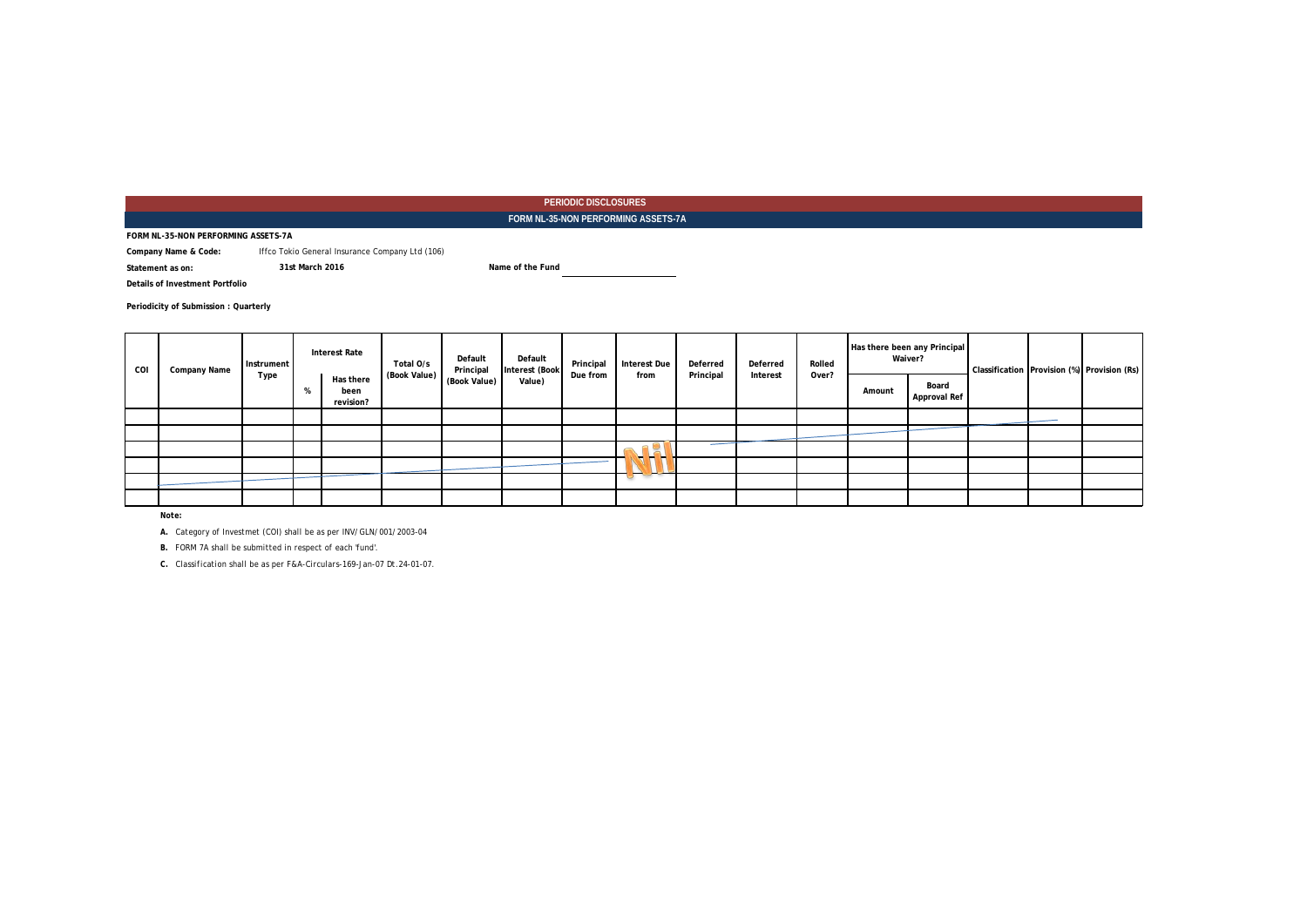#### **PERIODIC DISCLOSURES FORM NL-36-YIELD ON INVESTMENTS 1**

#### Registration Number : 106

Statement as on : 31-03-2016

#### Statement of Investment and Income on Investment

Periodicity of Submission : Quarterly Rs. Lakhs

|                |                                                                     |               |                    |                     | <b>Current Quarter</b> |              |                  |              |                     | Year to Date (current year) |           |              | Year to Date (previous year) |                     |                  |              |                  |  |  |  |
|----------------|---------------------------------------------------------------------|---------------|--------------------|---------------------|------------------------|--------------|------------------|--------------|---------------------|-----------------------------|-----------|--------------|------------------------------|---------------------|------------------|--------------|------------------|--|--|--|
| No             | <b>Category of Investment</b>                                       | Category Code |                    | Investment (Rs.)    | Income On              | <b>Gross</b> | <b>Net Yield</b> |              | Investment (Rs.)    | Income On                   | Gross     | Net Yield    | Investment (Rs.)             |                     | Income On        | Gross        | <b>Vet Yield</b> |  |  |  |
|                |                                                                     |               | <b>Book Value*</b> | <b>Market Value</b> | Investment (Rs.)       | Yield (%)    | $(\%)$           | Book Value*  | <b>Market Value</b> | Investment (Rs.)            | Yield (%) | $(\%)$       | <b>Book Value*</b>           | <b>Market Value</b> | Investment (Rs.) | Yield (%)    | $(% )^{(1)}$     |  |  |  |
| $\overline{1}$ | CENTRAL GOVERNMENT BONDS                                            | CGSB          | 1,02,021.5         | 1.03.108.2          | 2,686.5                | 2.63         | 1.72             | 97.701.6     | 99.158.8            | 8.843.6                     | 9.05      | 5.92         | 84.064.04                    | 82.554.1            | 6,889.4          | 8.20         | 5.41             |  |  |  |
| 2              | SPECIAL DEPOSITS                                                    | <b>CSPD</b>   | 0.00               | 0.00                | 0.00                   | 0.00         | 0.00             | 0.00         | 0.00                | 0.00                        | 0.00      | 0.00         | 0 <sub>0</sub>               | 0.00                | 0.00             | 0.00         | 0.00             |  |  |  |
| 3              | DEPOSIT UNDER SECTION 7 OF                                          | CDSS          | 848.70             | 853.22              | 17.52                  | 2.06         | 1.35             | 1,012.14     | 1,018.5             | 84.37                       | 8.34      | 5.45         | 1,154.54                     | 1,121.16            | 96.4             | 8.35         | 5.51             |  |  |  |
| $\overline{4}$ | <b>TREASURY BILLS</b>                                               | <b>CTRB</b>   | 0.00               | 0.00                | 0.00                   | 0.00         | 0.00             | 1,304.69     | 1,268.00            | 7.53                        | 0.58      | 0.38         | 1,590.93                     | 1,571.5             | 45.48            | 2.86         | 1.89             |  |  |  |
| -5             | STATE GOVERNMENT BONDS                                              | <b>SGGB</b>   | 44,090.67          | 45,598.63           | 988.9                  | 2.24         | 1.47             | 44,692.65    | 46,139.95           | 3,983.45                    | 8.91      | 5.83         | 41,126.12                    | 41,048.4            | 3,601.00         | 8.76         | 5.78             |  |  |  |
| 6              | <b>STATE GOVERNMENT</b>                                             | SGGL          | 0.00               | 0.00                | 0.00                   | 0.00         | 0.00             | 0.00         | 0.00                | 0.00                        | 0.00      | 0.00         | 0.00                         | 0.00                | 0.00             | 0.00         | 0.00             |  |  |  |
| $\overline{7}$ | OTHER APPROVED SECURITIES                                           | <b>SGOA</b>   | 3,172.09           | 3,160.13            | 66.48                  | 2.10         | 1.37             | 3.158.8      | 3,146.9             | 265.92                      | 8.42      | 5.50         | 3,123.1                      | 2.943.1             | 266.13           | 8.52         | 5.62             |  |  |  |
| 8              | <b>GUARANTEED EQUITY</b>                                            | SGGE          | 0.00               | 0.00                | 0.00                   | 0.00         | 0.00             | 0.00         | 0.00                | 0.00                        | 0.00      | 0.00         | 0.00                         | 0.00                | 0.00             | 0.00         | 0.00             |  |  |  |
| $\mathbf{Q}$   | CENTRAL GOVERNMEN <sup>®</sup>                                      | CGSL          | 0.00               | 0.00                | 0.00                   | 0.00         | 0.00             | 0.00         | 0.00                | 0.00                        | 0.00      | 0.00         | 0.00                         | 0.00                | 0.00             | 0.00         | 0.00             |  |  |  |
| 10             | LOANS TO STATE GOVERNMENT                                           | <b>HLSH</b>   | 0.00               | 0.00                | 0.00                   | 0.00         | 0.00             | 0.00         | 0.00                | 0.00                        | 0.00      | 0.00         | 0.00                         | 0.00                | 0.00             | 0.00         | 0.00             |  |  |  |
| 11             | LOANS TO STATE GOVERNMENT                                           | <b>HLSF</b>   | 0.00               | 0.00                | 0.00                   | 0.00         | 0.00             | 0.00         | 0.00                | 0.00                        | 0.00      | 0.00         | 0.00                         | 0.00                | 0.00             | 0.00         | 0.00             |  |  |  |
| 12             | <b>FERM LOAN - HUDCO / NHB</b>                                      | <b>HTLH</b>   | 0.00               | 0.00                | 0.00                   | 0.00         | 0.00             | 0.00         | 0.00                | 0.00                        | 0.00      | 0.00         | 0.00                         | 0.00                | 0.00             | 0.00         | 0.00             |  |  |  |
| 13             | COMMERCIAL PAPERS - NHB                                             | <b>HTLN</b>   | 0.00               | 0.00                | 0.00                   | 0.00         | 0.00             | 0.00         | 0.00                | 0.00                        | 0.00      | 0.00         | 0.00                         | 0.00                | 0.00             | 0.00         | 0.00             |  |  |  |
| 14             | BONDS / DEBENTURES ISSUED BY                                        | <b>HTHD</b>   | 0.00               | 0.00                | 0.00                   | 0.00         | 0.00             | 0.00         | 0.00                | 0.00                        | 0.00      | 0.00         | 0.00                         | 0.00                | 0.00             | 0.00         | 0.00             |  |  |  |
| 15             | BONDS / DEBENTURES ISSUED BY                                        | <b>HTDN</b>   | 0.00               | 0.00                | 0.00                   | 0.00         | 0.00             | 0.00         | 0.00                | 0.00                        | 0.00      | 0.00         | 0.00                         | 0.00                | 0.00             | 0.00         | 0.00             |  |  |  |
| 16             | BONDS / DEBENTURES ISSUED BY                                        | <b>HTDA</b>   | 60,256.88          | 60,785.13           | 1,387.4                | 2.30         | 1.51             | 55,372.60    | 56,101.24           | 5,207.02                    | 9.40      | 6.15         | 37,275.15                    | 37,339.72           | 3.464.28         | 9.29         | 6.13             |  |  |  |
| 17             | BONDS / DEBENTURES ISSUED BY                                        | <b>HFHD</b>   | 8.000.28           | 9,263.35            | 155.3                  | 1.94         | 1.94             | 7,008.39     | 7,954.1             | 555.26                      | 7.92      | 7.92         | 5,000.00                     | 5,833.7'            | 410.50           | 8.21         | 8.21             |  |  |  |
| 18             | BONDS / DEBENTURES ISSUED BY                                        | <b>HFDN</b>   | 1,025.65           | 1,393.70            | 23.1                   | 2.25         | 2.25             | 1,025.6      | 1,364.3             | 90.00                       | 8.78      | 8.78         | 1,025.65                     | 1,159.6             | 89.02            | 8.68         | 8.68             |  |  |  |
| 19             | BONDS / DEBENTURES ISSUED BY                                        | <b>HFDA</b>   | 0.00               | 0.00                | 0.00                   | 0.00         | 0.00             | 0.00         | 0.00                | 0.00                        | 0.00      | 0.00         | 0.00                         | 0.00                | 0.00             | 0.00         | 0.00             |  |  |  |
| 20             | HOUSING - SECURITISED ASSETS                                        | <b>HMBS</b>   | 0.00               | 0.00                | 0.00                   | 0.00         | 0.00             | 0.00         | 0.00                | 0.00                        | 0.00      | 0.00         | 0.00                         | 0.00                | 0.00             | 0.00         | 0.00             |  |  |  |
| 21             | DEBENTURES / BONDS / CPS.                                           | <b>HDPG</b>   | 0.00               | 0.00                | 0.00                   | 0.00         | 0.00             | 0.00         | 0.00                | 0.00                        | 0.00      | 0.00         | 0.00                         | 0.00                | 0.00             | 0.00         | 0.00             |  |  |  |
| 22             | DEBENTURES / BONDS / CPS /                                          | <b>HODS</b>   | 0.00               | 0.00                | 0.00                   | 0.00         | 0.00             | 0.00         | 0.00                | 0.00                        | 0.00      | 0.00         | 0.00                         | 0.00                | 0.00             | 0.00         | 0.00             |  |  |  |
| 23             | HOUSING - SECURITISED ASSETS                                        | <b>HOMB</b>   | 0.00               | 0.00                | 0.00                   | 0.00         | 0.00             | 0.00         | 0.00                | 0.00                        | 0.00      | 0.00         | 0.00                         | 0.00                | 0.00             | 0.00         | 0.00             |  |  |  |
| 24             | DEBENTURES / BONDS / CPS.                                           | <b>HOPG</b>   | 0.00               | 0.00                | 0.00                   | 0.00         | 0.00             | 0.00         | 0.00                | 0.00                        | 0.00      | 0.00         | 0.00                         | 0.00                | 0.00             | 0.00         | 0.00             |  |  |  |
| 25             | <b>INFRASTRUCTURE - OTHER</b>                                       | <b>ISAS</b>   | 0.00               | 0.00                | 0.00                   | 0.00         | 0.00             | 0.00         | 0.00                | 0.00                        | 0.00      | 0.00         | 0.00                         | 0.00                | 0.00             | 0.00         | 0.00             |  |  |  |
| 26             | <b>INFRASTRUCTURE - PSU - EQUITY</b>                                | <b>ITPE</b>   | 0.00               | 0.00                | 0.00                   | 0.00         | 0.00             | 0.00         | 0.00                | 0.00                        | 0.00      | 0.00         | 0.00                         | 0.00                | 0.00             | 0.00         | 0.00             |  |  |  |
| 27             | INFRASTRUCTURE -                                                    | <b>IDDF</b>   | 3,481.92           | 3,509.54            | 75.4                   | 2.17         | 2.17             | 2,219.87     | 2,239.34            | 174.61                      | 7.87      | 7.87         | 0.00                         | 0.00                | 0.00             | 0.00         | 0.00             |  |  |  |
| 28             | INFRASTRUCTURE - CORPORATE                                          | <b>ITCE</b>   | 0.00               | 0.00                | 0.00                   | 0.00         | 0.00             | 0.00         | 0.00                | 0.00                        | 0.00      | 0.00         | 0.00                         | 0.00                | 0.00             | 0.00         | 0.00             |  |  |  |
| 29             | INFRASTRUCTURE - PSU                                                | <b>IPTD</b>   | 77,191.83          | 78,372.28           | 1,699.7                | 2.20         | 1.44             | 66,634.77    | 68,095.1            | 6,210.45                    | 9.32      | 6.09         | 44,521.32                    | 44,692.0            | 4,011.21         | 9.01         | 5.95             |  |  |  |
| 30             | INFRASTRUCTURE - EQUITY AND                                         | <b>IEPG</b>   | 0.00               | 0.00                | 0.00                   | 0.00         | 0.00             | 0.00         | 0.00                | 0.00                        | 0.00      | 0.00         | 0.00                         | 0.00                | 0.00             | 0.00         | 0.00             |  |  |  |
| 31             | INFRASTRUCTURE - PSU - CPS                                          | <b>IPCP</b>   | 0.00               | 0.00                | 0.00                   | 0.00         | 0.00             | 0.00         | 0.00                | 0.00                        | 0.00      | 0.00         | 0.00                         | 0.00                | 0.00             | 0.00         | 0.00             |  |  |  |
| 32             | <b>INFRASTRUCTURE - OTHER</b>                                       | <b>ICTD</b>   | 0.00               | 0.00                | 0.00                   | 0.00         | 0.00             | 0.00         | 0.00                | 0.00                        | 0.00      | 0.00         | 0.00                         | 0.00                | 0.00             | 0.00         | 0.00             |  |  |  |
| 33             | <b>INFRASTRUCTURE - SECURITISED</b>                                 | <b>IESA</b>   | 0.00               | 0.00                | 0.00                   | 0.00         | 0.00             | 0.00         | 0.00                | 0.00                        | 0.00      | 0.00         | 0.00                         | 0.00                | 0.00             | 0.00         | 0.00             |  |  |  |
| 34             | <b>INFRASTRUCTURE - DEBENTURES</b>                                  | <b>IDPG</b>   | 0.00               | 0.00                | 0.00                   | 0.00         | 0.00             | 0.00         | 0.00                | 0.00                        | 0.00      | 0.00         | 0.00                         | 0.00                | 0.00             | 0.00         | 0.00             |  |  |  |
| 35             | <b>INFRASTRUCTURE - OTHER</b>                                       | <b>ICCP</b>   | 0.00               | 0.00                | 0.00                   | 0.00         | 0.00             | 0.00         | 0.00                | 0.00                        | 0.00      | 0.00         | 0.00                         | 0.00                | 0.00             | 0.00         | 0.00             |  |  |  |
| 36             | <b>INFRASTRUCTURE - TERM LOANS</b><br><b>INFRASTRUCTURE - PSU -</b> | <b>ILWC</b>   | 0.00               | 0.00                | 0.00                   | 0.00         | 0.00             | 0.00         | 0.00                | 0.00                        | 0.00      | 0.00         | 0.00                         | 0.00                | 0.00             | 0.00         | 0.00             |  |  |  |
| 37             |                                                                     | <b>IPFD</b>   | 51,995.82          | 58,024.28           | 1,115.8                | 2.15         | 2.15             | 33,781.53    | 39,293.67           | 2,776.03                    | 8.22      | 8.22         | 19,845.92                    | 22,617.02           | 1,648.81         | 8.31         | 8.31             |  |  |  |
| 38             | <b>INFRASTRUCTURE - OTHER</b>                                       | <b>ICFD</b>   | 0.00               | 0.00                | 0.00                   | 0.00         | 0.00             | 0.00         | 0.00                | 0.00                        | 0.00      | 0.00         | 0.00                         | 0.00                | 0.00             | 0.00         | 0.00             |  |  |  |
| 39             | INFRASTRUCTURE - EQUITY                                             | <b>IOEQ</b>   | 0.00               | 0.00                | 0.00                   | 0.00         | 0.00             | 0.00         | 0.00                | 0.00                        | 0.00      | 0.00         | 0.00                         | 0.00                | 0.00             | 0.00         | 0.00             |  |  |  |
| 40             | INFRASTRUCTURE - DEBENTURES                                         | <b>IODS</b>   | 0.00               | 0.00                | 0.00                   | 0.00         | 0.00             | 0.00         | 0.00                | 0.00                        | 0.00      | 0.00         | 0.00                         | 0.00                | 0.00             | 0.00         | 0.00             |  |  |  |
| 41             | INFRASTRUCTURE - SECURITISED<br><b>INFRASTRUCTURE - EQUITY</b>      | <b>IOSA</b>   | 0.00               | 0.00                | 0.00                   | 0.00         | 0.00             | 0.00         | 0.00                | 0.00                        | 0.00      | 0.00         | 0.00                         | 0.00                | 0.00             | 0.00         | 0.00             |  |  |  |
| 42             | <b>INFRASTRUCTURE - DEBENTURES</b>                                  | <b>IOPE</b>   | 0.00               | 0.00                | 0.00                   | 0.00         | 0.00             | 0.00         | 0.00                | 0.00                        | 0.00      | 0.00         | 0.00                         | 0.00                | 0.00             | 0.00         | 0.00             |  |  |  |
| 43             |                                                                     | <b>IOPD</b>   | 0.00               | 0.00                | 0.00                   | 0.00         | 0.00             | 0.00         | 0.00                | 0.00                        | 0.00      | 0.00         | 0.00                         | 0.00                | 0.00             | 0.00         | 0.00             |  |  |  |
| 44             | PSU - EQUITY SHARES - QUOTED<br>CORPORATE SECURITIES - EQUIT        | EAEQ          | 371.04             | 296.04              | 7.10                   | 1.91         | 1.91             | 270.42       | 234.3               | 7.10                        | 1.91      | 1.91         | 129.7'                       | 129.56              | 7.03             | 5.42         | 5.42             |  |  |  |
| 45             | CORPORATE SECURITIES - BONDS                                        | EACE          | 389.39             | 376.07              | 1.05                   | 0.27         | 0.27             | 318.80       | 308.65              | 1.05                        | 0.27      | 0.27         | 0.00                         | 0.00                | 0.00             | 0.00         | 0.00<br>6.38     |  |  |  |
| 46             |                                                                     | EPBT          | 32,333.07          | 32,553.66           | 731.29                 | 2.26         | 1.48             | 21,646.90    | 22,024.72           | 2,058.13                    | 9.51      | 6.22         | 12,550.68                    | 12,739.96           | 1.213.99         | 9.67         |                  |  |  |  |
| 47             | CORPORATE SECURITIES - BONDS<br>CORPORATE SECURITIES                | EPBF          | 0.00               | 0.00                | 0.00                   | 0.00         | 0.00             | 0.00         | 0.00                | 0.00                        | 0.00      | 0.00         | 0.00                         | 0.00                | 0.00             | 0.00         | 0.00             |  |  |  |
| 48             |                                                                     | EPNQ          | 0.00               | 0.00                | 0.00                   | 0.00         | 0.00             | 0.00         | 0.00                | 0.00                        | 0.00      | 0.00         | 0.00                         | 0.00<br>50.00       | 0.00             | 0.00         | 0.00             |  |  |  |
| 49             | <b>CORPORATE SECURITIES</b><br><b>CORPORATE SECURITIES</b>          | <b>ECIS</b>   | 50.00              | 50.00               | 0.00                   | 0.00         | 0.00             | 50.00        | 50.00               | 0.00                        | 0.00      | 0.00         | 50.00                        |                     | 0.00             | 0.00         | 0.00             |  |  |  |
| 50             | <b>CORPORATE SECURITIES</b>                                         | ECOS          | 0.00               | 0.00                | 0.00                   | 0.00         | 0.00             | 0.00         | 0.00                | 0.00<br>0.00                | 0.00      | 0.00         | 0.00                         | 0.00                | 0.00             | 0.00         | 0.00             |  |  |  |
| 51<br>52       | MUNICIPAL BONDS                                                     | <b>ECDI</b>   | 0.00               | 0.00<br>0.00        | 0.00<br>0.00           | 0.00<br>0.00 | 0.00             | 0.00<br>0.00 | 0.00<br>0.00        | 0.00                        | 0.00      | 0.00<br>0.00 | 0.00<br>0.00                 | 0.00<br>0.00        | 0.00             | 0.00<br>0.00 | 0.00<br>0.00     |  |  |  |
|                | <b>INVESTMENT PROPERTIES -</b>                                      | <b>EMUN</b>   | 0.00               |                     |                        |              | 0.00             |              |                     |                             | 0.00      |              |                              |                     | 0.00             |              | 0.00             |  |  |  |
| 53             | <b>LOANS - POLICY LOANS</b>                                         | EINP          | 0.00               | 0.00<br>0.00        | 0.00                   | 0.00         | 0.00             | 0.00<br>0.00 | 0.00<br>0.00        | 0.00<br>0.00                | 0.00      | 0.00<br>0.00 | 0.00                         | 0.00<br>0.00        | 0.00             | 0.00<br>0.00 | 0.00             |  |  |  |
| 54             | LOANS - SECURED LOANS -                                             | ELPL          | 0.00               | 0.00                | 0.00                   | 0.00         | 0.00             | 0.00         | 0.00                | 0.00                        | 0.00      | 0.00         | 0.00<br>0.00                 | 0.00                | 0.00             | 0.00         | 0.00             |  |  |  |
| 55             |                                                                     | <b>ELMI</b>   | 0.00               |                     | 0.00                   | 0.00         | 0.00             |              |                     |                             | 0.00      |              |                              |                     | 0.00             |              |                  |  |  |  |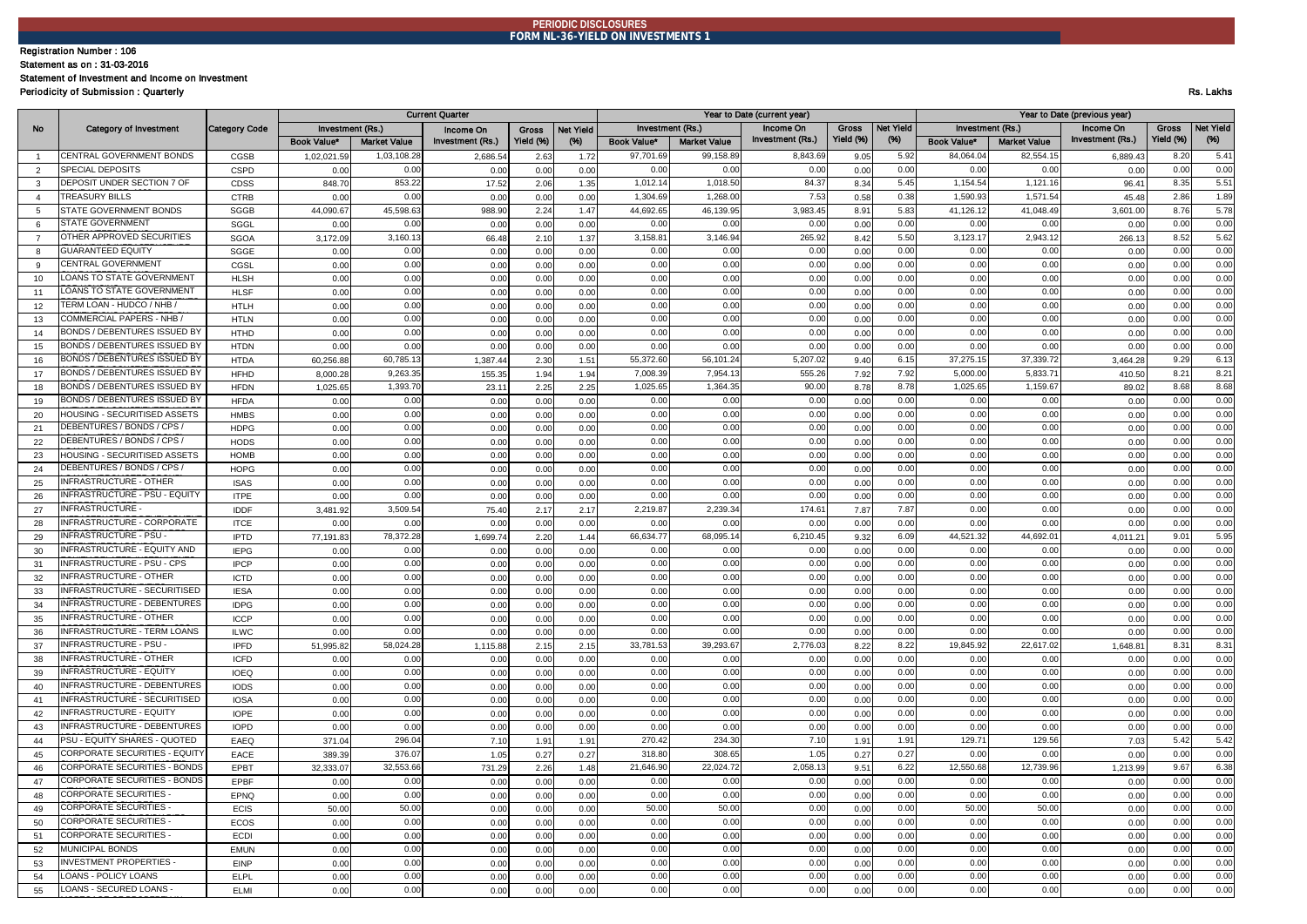| 56 | LOANS - SECURED LOANS            | <b>ELMO</b>      | 0.00        | 0.00        | 0.00      | 0.00 | 0.00 | 0.00        | 0.00        | 0.00      | 0.00 | 0.00 | 0.00        | 0.00        | 0.00      | 0.00 | 0.00 |
|----|----------------------------------|------------------|-------------|-------------|-----------|------|------|-------------|-------------|-----------|------|------|-------------|-------------|-----------|------|------|
| 57 | DEPOSITS - DEPOSIT WITH          | <b>ECDB</b>      | 89.037.46   | 89,037.46   | 2.029.87  | 2.28 | 1.49 | 1,24,219.90 | 1,24,219.90 | 11,346.28 | 9.13 | 5.97 | 1,44,073.97 | 1,44,073.97 | 13.828.34 | 9.60 | 6.34 |
| 58 | DEPOSITS - CDS WITH              | EDCD             | 499.51      | 499.34      | 0.16      | 0.03 | 0.02 | 602.24      | 599.09      | 12.15     | 2.02 | 1.32 | 0.00        | 0.00        | 0.00      | 0.00 | 0.00 |
| 59 | DEPOSITS - REPO / REVERSE        | <b>ECMR</b>      | 0.00        | 0.00        | 0.00      | 0.00 | 0.00 | 0.00        | 0.00        | 0.00      | 0.00 | 0.00 | 0.00        | 0.00        | 0.00      | 0.00 | 0.00 |
| 60 | DEPOSITS - REPO / REVERSE        | <b>ECCR</b>      | 0.00        | 0.00        | 0.00      | 0.00 | 0.00 | 0.00        | 0.00        | 0.00      | 0.00 | 0.00 | 0.00        | 0.00        | 0.00      | 0.00 | 0.00 |
| 61 | DEPOSIT WITH PRIMARY DEALERS     | <b>EDPD</b>      | 0.00        | 0.00        | 0.00      | 0.00 | 0.00 | 0.00        | 0.00        | 0.00      | 0.00 | 0.00 | 0.00        | 0.00        | 0.00      | 0.00 | 0.00 |
| 62 | CCIL - CBLO                      | ECBO             | 0.00        | 0.00        | 0.00      | 0.00 | 0.00 | 0.00        | 0.00        | 0.00      | 0.00 | 0.00 | 0.00        | 0.00        | 0.00      | 0.00 | 0.00 |
| 63 | COMMERCIAL PAPERS                | <b>ECCP</b>      | 0.00        | 0.00        | 0.00      | 0.00 | 0.00 | 539.70      | 539.33      | 2.61      | 0.48 | 0.32 | 0.00        | 0.00        | 0.00      | 0.00 | 0.00 |
| 64 | <b>APPLICATION MONEY</b>         | <b>ECAM</b>      | 3,714.29    | 3,714.29    | 21.98     | 0.59 | 0.39 | 3,714.29    | 3,714.29    | 56.54     | 1.52 | 1.00 | 0.00        | 0.00        | 1.24      | 0.00 | 0.00 |
| 65 | PERPETUAL DEBT INSTRUMENTS       | <b>EUPD</b>      | 0.00        | 0.00        | 0.00      | 0.00 | 0.00 | 0.00        | 0.00        | 0.00      | 0.00 | 0.00 | 0.00        | 0.00        | 0.00      | 0.00 | 0.00 |
| 66 | PERPETUAL DEBT INSTRUMENTS       | EPPD             | 0.00        | 0.00        | 0.00      | 0.00 | 0.00 | 0.00        | 0.00        | 0.00      | 0.00 | 0.00 | 0.00        | 0.00        | 0.00      | 0.00 | 0.00 |
| 67 | EQUITY SHARES - COMPANIES        | EFES             | 0.00        | 0.00        | 0.00      | 0.00 | 0.00 | 0.00        | 0.00        | 0.00      | 0.00 | 0.00 | 0.00        | 0.00        | 0.00      | 0.00 | 0.00 |
| 68 | PERPETUAL NON-CUM. P.SHARES      | <b>EUPS</b>      | 0.00        | 0.00        | 0.00      | 0.00 | 0.00 | 0.00        | 0.00        | 0.00      | 0.00 | 0.00 | 0.00        | 0.00        | 0.00      | 0.00 | 0.00 |
| 69 | EQUITY SHARES (INCL. EQUITY      | <b>EEPG</b>      | 0.00        | 0.00        | 0.00      | 0.00 | 0.00 | 0.00        | 0.00        | 0.00      | 0.00 | 0.00 | 0.00        | 0.00        | 0.00      | 0.00 | 0.00 |
| 70 | PERPETUAL NON-CUM. P.SHARES      | <b>EPPS</b>      | 0.00        | 0.00        | 0.00      | 0.00 | 0.00 | 0.00        | 0.00        | 0.00      | 0.00 | 0.00 | 0.00        | 0.00        | 0.00      | 0.00 | 0.00 |
| 71 | <b>CORPORATE SECURITIES -</b>    | <b>EDPG</b>      | 0.00        | 0.00        | 0.00      | 0.00 | 0.00 | 0.00        | 0.00        | 0.00      | 0.00 | 0.00 | 0.00        | 0.00        | 0.00      | 0.00 | 0.00 |
| 72 | FOREIGN DEBT SECURITIES          | <b>EFDS</b>      | 0.00        | 0.00        | 0.00      | 0.00 | 0.00 | 0.00        | 0.00        | 0.00      | 0.00 | 0.00 | 0.00        | 0.00        | 0.00      | 0.00 | 0.00 |
| 73 | MUTUAL FUNDS - GILT / G SEC /    | <b>EGMF</b>      | 6,574.71    | 6,578.30    | 123.37    | 1.88 | 1.23 | 6,177.90    | 6,150.68    | 483.70    | 7.83 | 5.12 | 5,531.22    | 5,526.79    | 468.83    | 8.48 | 5.60 |
| 74 | <b>MUTUAL FUNDS - (UNDER</b>     | <b>EMPG</b>      | 0.00        | 0.00        | 0.00      | 0.00 | 0.00 | 0.00        | 0.00        | 0.00      | 0.00 | 0.00 | 0.00        | 0.00        | 0.00      | 0.00 | 0.00 |
| 75 | NET CURRENT ASSETS (ONLY IN      | <b>ENCA</b>      | 0.00        | 0.00        | 0.00      | 0.00 | 0.00 | 0.00        | 0.00        | 0.00      | 0.00 | 0.00 | 0.00        | 0.00        | 0.00      | 0.00 | 0.00 |
| 76 | PASSIVELY MANAGED EQUITY ETF     | EETF             | 0.00        | 0.00        | 0.00      | 0.00 | 0.00 | 0.00        | 0.00        | 0.00      | 0.00 | 0.00 | 0.00        | 0.00        | 0.00      | 0.00 | 0.00 |
| 77 | PASSIVELY MANAGED EQUITY ETF     | EETP             | 0.00        | 0.00        | 0.00      | 0.00 | 0.00 | 0.00        | 0.00        | 0.00      | 0.00 | 0.00 | 0.00        | 0.00        | 0.00      | 0.00 | 0.00 |
| 78 | <b>BONDS - PSU - TAXABLE</b>     | OBP <sub>1</sub> | 0.00        | 0.00        | 0.00      | 0.00 | 0.00 | 0.00        | 0.00        | 0.00      | 0.00 | 0.00 | 0.00        | 0.00        | 0.00      | 0.00 | 0.00 |
| 79 | BONDS - PSU - TAX FREE           | OBPF             | 0.00        | 0.00        | 0.00      | 0.00 | 0.00 | 0.00        | 0.00        | 0.00      | 0.00 | 0.00 | 0.00        | 0.00        | 0.00      | 0.00 | 0.00 |
| 80 | EQUITY SHARES (INCL CO-OP        | <b>OESH</b>      | 0.00        | 0.00        | 0.00      | 0.00 | 0.00 | 0.00        | 0.00        | 0.00      | 0.00 | 0.00 | 0.00        | 0.00        | 0.00      | 0.00 | 0.00 |
| 81 | <b>DEBENTURES</b>                | <b>OLDB</b>      | 0.00        | 0.00        | 0.00      | 0.00 | 0.00 | 0.00        | 0.00        | 0.00      | 0.00 | 0.00 | 0.00        | 0.00        | 0.00      | 0.00 | 0.00 |
| 82 | MUNICIPAL BONDS                  | <b>OMUN</b>      | 0.00        | 0.00        | 0.00      | 0.00 | 0.00 | 0.00        | 0.00        | 0.00      | 0.00 | 0.00 | 0.00        | 0.00        | 0.00      | 0.00 | 0.00 |
| 83 | COMMERCIAL PAPERS                | OACP             | 0.00        | 0.00        | 0.00      | 0.00 | 0.00 | 0.00        | 0.00        | 0.00      | 0.00 | 0.00 | 0.00        | 0.00        | 0.00      | 0.00 | 0.00 |
| 84 | PREFERENCE SHARES                | OPSH             | 0.00        | 0.00        | 0.00      | 0.00 | 0.00 | 0.00        | 0.00        | 0.00      | 0.00 | 0.00 | 0.00        | 0.00        | 0.00      | 0.00 | 0.00 |
| 85 | VENTURE FUND / SEBI APPROVED     | <b>OVNF</b>      | 0.00        | 0.00        | 0.00      | 0.00 | 0.00 | 0.00        | 0.00        | 0.00      | 0.00 | 0.00 | 0.00        | 0.00        | 0.00      | 0.00 | 0.00 |
| 86 | SHORT TERM LOANS (UNSECURED      | OSLU             | 0.00        | 0.00        | 0.00      | 0.00 | 0.00 | 0.00        | 0.00        | 0.00      | 0.00 | 0.00 | 0.00        | 0.00        | 0.00      | 0.00 | 0.00 |
| 87 | <b>EQUITY SHARES (PSUS &amp;</b> | <b>OEPU</b>      | 0.00        | 0.00        | 0.00      | 0.00 | 0.00 | 0.00        | 0.00        | 0.00      | 0.00 | 0.00 | 0.00        | 0.00        | 0.00      | 0.00 | 0.00 |
| 88 | EQUITY SHARES (INCL. EQUITY      | <b>OEPG</b>      | 0.00        | 0.00        | 0.00      | 0.00 | 0.00 | 0.00        | 0.00        | 0.00      | 0.00 | 0.00 | 0.00        | 0.00        | 0.00      | 0.00 | 0.00 |
| 89 | TERM LOANS (WITHOUT CHARGE)      | <b>OTLW</b>      | 0.00        | 0.00        | 0.00      | 0.00 | 0.00 | 0.00        | 0.00        | 0.00      | 0.00 | 0.00 | 0.00        | 0.00        | 0.00      | 0.00 | 0.00 |
| 90 | MUTUAL FUNDS - DEBT / INCOME     | <b>OMGS</b>      | 0.00        | 0.00        | 0.00      | 0.00 | 0.00 | 0.00        | 0.00        | 0.00      | 0.00 | 0.00 | 0.00        | 0.00        | 0.00      | 0.00 | 0.00 |
| 91 | DEBENTURES / BONDS/ CPS /        | ODPG             | 0.00        | 0.00        | 0.00      | 0.00 | 0.00 | 0.00        | 0.00        | 0.00      | 0.00 | 0.00 | 0.00        | 0.00        | 0.00      | 0.00 | 0.00 |
| 92 | MUTUAL FUNDS - (UNDER            | OMPG             | 0.00        | 0.00        | 0.00      | 0.00 | 0.00 | 0.00        | 0.00        | 0.00      | 0.00 | 0.00 | 0.00        | 0.00        | 0.00      | 0.00 | 0.00 |
| 93 | DERIVATIVE INSTRUMENTS           | OCDI             | 0.00        | 0.00        | 0.00      | 0.00 | 0.00 | 0.00        | 0.00        | 0.00      | 0.00 | 0.00 | 0.00        | 0.00        | 0.00      | 0.00 | 0.00 |
| 94 | <b>SECURITISED ASSETS</b>        | <b>OPSA</b>      | 0.00        | 0.00        | 0.00      | 0.00 | 0.00 | 0.00        | 0.00        | 0.00      | 0.00 | 0.00 | 0.00        | 0.00        | 0.00      | 0.00 | 0.00 |
| 95 | <b>INVESTMENT PROPERTIES</b>     | <b>OIPI</b>      | 0.00        | 0.00        | 0.00      | 0.00 | 0.00 | 0.00        | 0.00        | 0.00      | 0.00 | 0.00 | 0.00        | 0.00        | 0.00      | 0.00 | 0.00 |
| 96 | PASSIVELY MANAGED EQUITY ETF     | <b>OETF</b>      | 871.98      | 851.44      | 0.00      | 0.00 | 0.00 | 733.53      | 721.91      | 13.39     | 1.83 | 1.83 | 0.00        | 0.00        | 0.00      | 0.00 | 0.00 |
| 97 | PASSIVELY MANAGED EQUITY ETI     | OETP             | 0.00        | 0.00        | 0.00      | 0.00 | 0.00 | 0.00        | 0.00        | 0.00      | 0.00 | 0.00 | 0.00        | 0.00        | 0.00      | 0.00 | 0.00 |
|    | <b>Total</b>                     |                  | 4.85.926.88 | 4,98,025.15 | 11.131.19 | 2.29 | 1.60 | 4,72,186.45 | 4,84,343.00 | 42.179.30 | 8.93 | 6.11 | 4.01.062.44 | 4.03.400.86 | 36,041.71 | 8.99 | 6.11 |

#### Date : 02-05-2016

Note :

Category of Investment(COI) shall be as per Guidelines<br>1. To be calculated based on Monthly or lesser frequency'Weighted Average' of Investments<br>2. Yield netted for Tax<br>3. FORM-1 shall be prepared in respect of each fund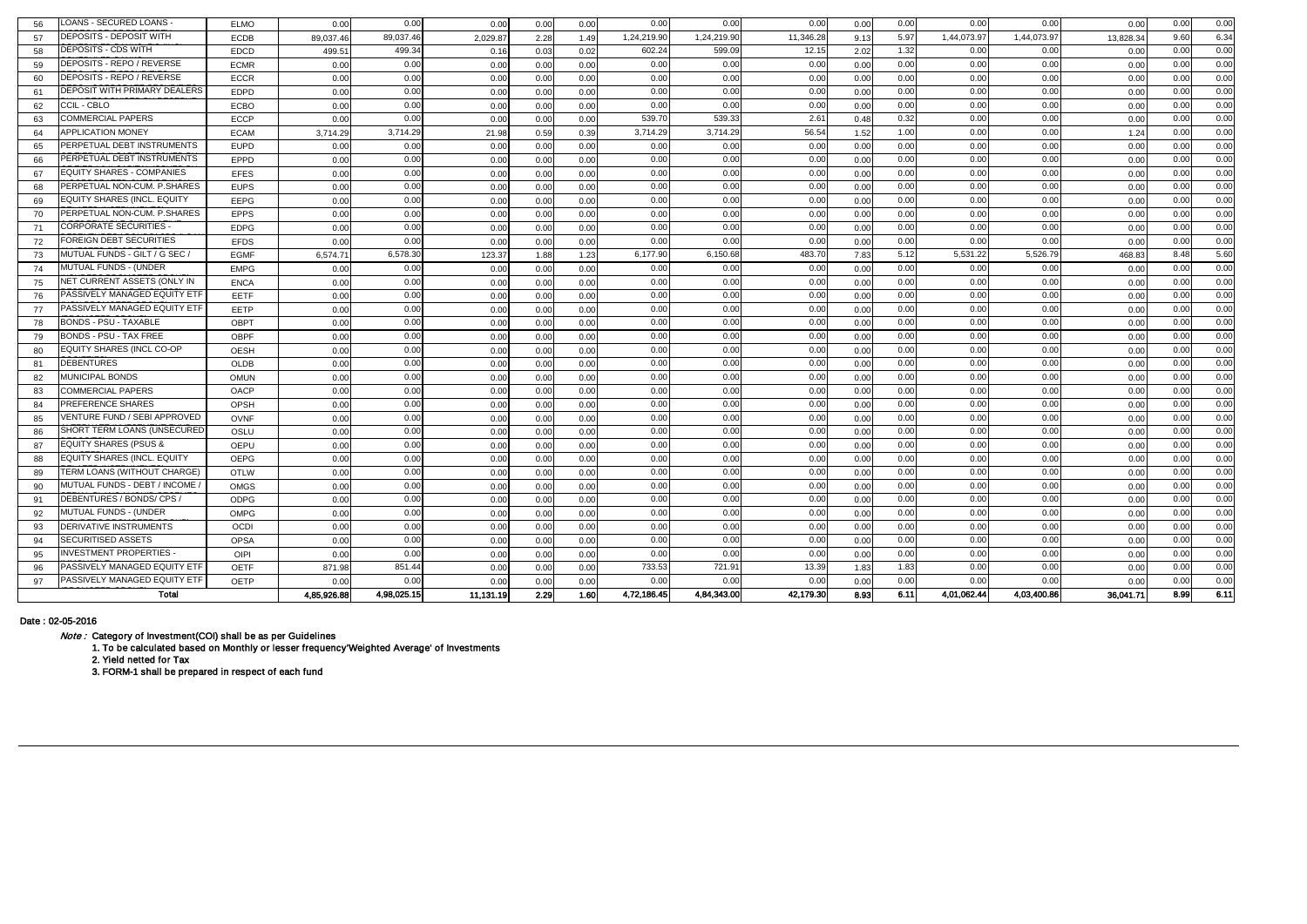### **PERIODIC DISCLOSURES FORM NL-37-DOWN GRADING OF INVESTMENT-2**

**31st March 2016**

**Statement as on: Name of Fund Statement as on: Name of Fund Name of Fund** 

**Statement of Down Graded Investments Periodicity of Submission: Quarterly**

*Rs. Lakhs*

| No | Name of the Security            | <b>COI</b>  | Amount | Date of<br>Purchase | Rating<br>Agency | Original<br>Grade | Current<br>Grade | Date of<br>Downgrade | <b>Remarks</b> |
|----|---------------------------------|-------------|--------|---------------------|------------------|-------------------|------------------|----------------------|----------------|
| Α. | During the Quarter <sup>1</sup> |             |        |                     |                  |                   |                  |                      |                |
|    | 8.65% SAIL BS 30-12-2019        | EPBT        | 1000   | 31-03-2011 CARE     |                  | CAREAAA           | $CAREAA+$        | 17-03-2016           |                |
|    |                                 |             |        |                     |                  |                   |                  |                      |                |
| В. | As on Date <sup>2</sup>         |             |        |                     |                  |                   |                  |                      |                |
|    | 10.09% MRF BS 27-05-2019        | <b>EPBT</b> | 1000   | 27-05-2011 CRISIL   |                  | LAAA              | $AA+$            | 30-10-2013           |                |
|    | 8.65% SAIL BS 30-12-2019        | <b>EPBT</b> | 1000   | 31-03-2011 CARE     |                  | CAREAAA           | CAREAA+          | 17-03-2016           |                |

**Date:**

*Note:*

*1 Provide details of Down Graded Investments during the Quarter.* 

*2 Investments currently upgraded, listed as Down Graded during earlier Quarter shall be deleted from the Cumulative listing.*

*3 FORM-2 shall be prepared in respect of each fund.*

*4 Category of Investmet (COI) shall be as per INV/GLN/001/2003-04*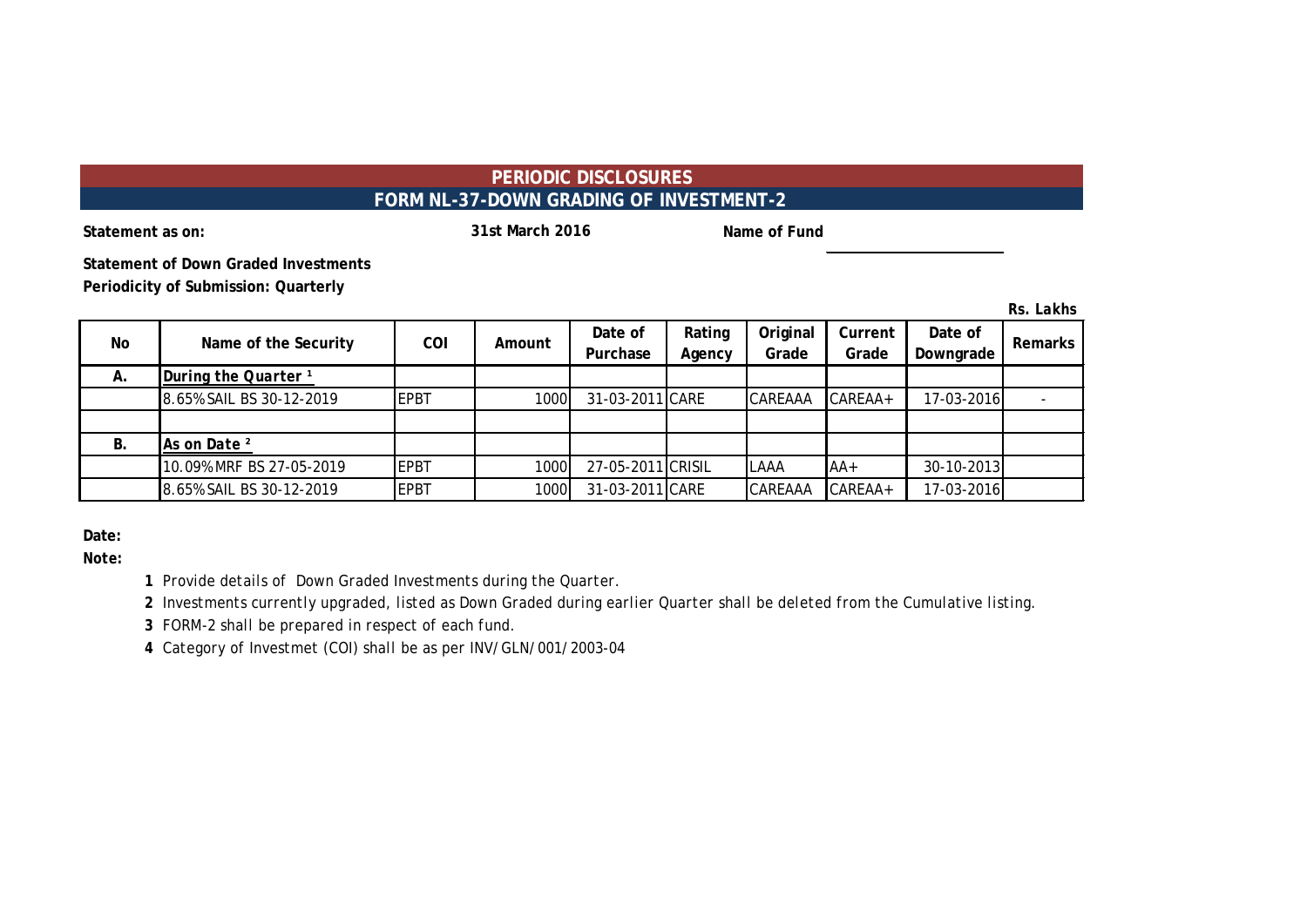| <b>FORM NL-38</b> |                                                            |                | <b>PERIODIC DISCLOSURES</b><br><b>Quarterly Business Returns across line of Business</b> |                |                                   |             |                        |                                 |                        |  |  |  |  |  |  |
|-------------------|------------------------------------------------------------|----------------|------------------------------------------------------------------------------------------|----------------|-----------------------------------|-------------|------------------------|---------------------------------|------------------------|--|--|--|--|--|--|
| Insurer:          | <b>IFFCO Tokio General Insurance Company</b><br><b>Ltd</b> | Date:          | 1st Apr'15                                                                               |                | <b>31st Mar'16</b>                |             |                        |                                 |                        |  |  |  |  |  |  |
|                   | <b>Gross Direct Premium</b>                                |                |                                                                                          |                |                                   |             |                        |                                 |                        |  |  |  |  |  |  |
|                   | <b>Quarterly Business Returns across line of Business</b>  |                |                                                                                          |                |                                   |             |                        |                                 |                        |  |  |  |  |  |  |
|                   | <b>Line of Business</b>                                    |                | <b>Current Quarter</b>                                                                   |                | <b>Same Quarter previous year</b> |             | upto the period        | same period of the previos year |                        |  |  |  |  |  |  |
| SI.No.            |                                                            | <b>Premium</b> | <b>No. of Policies</b>                                                                   | <b>Premium</b> | <b>No. of Policies</b>            | Premium     | <b>No. of Policies</b> | <b>Premium</b>                  | <b>No. of Policies</b> |  |  |  |  |  |  |
|                   | <b>Fire</b>                                                | 10,233.59      | 18338                                                                                    | 7,810.89       | 13861                             | 26,594.98   | 62778                  | 23,248.65                       | 56078                  |  |  |  |  |  |  |
| 2                 | Cargo & Hull                                               | 2,815.07       | 5669                                                                                     | 2,409.72       | 4897                              | 11,673.50   | 20973                  | 11,394.21                       | 18443                  |  |  |  |  |  |  |
| 3                 | <b>Motor TP</b>                                            | 30,578.43      | 363299                                                                                   | 26,021.70      | 248169                            | 1,07,815.83 | 1134400                | 90,491.84                       | 531975                 |  |  |  |  |  |  |
| 4                 | Motor OD                                                   | 36,136.12      | 1148280                                                                                  | 33,052.56      | 1000021                           | 1,32,898.48 | 4338341                | 1,23,705.63                     | 4032659                |  |  |  |  |  |  |
| 5.                | Engineering                                                | 1,562.96       | 2591                                                                                     | 1,312.28       | 2201                              | 6,374.48    | 8401                   | 6,057.79                        | 7325                   |  |  |  |  |  |  |
| 6                 | <b>Workmen's Compensation</b>                              | 660.99         | 5520                                                                                     | 618.97         | 4547                              | 2,809.20    | 20351                  | 2,241.20                        | 16617                  |  |  |  |  |  |  |
| 7                 | <b>Employer's Liability</b>                                |                |                                                                                          |                |                                   | ٠           |                        |                                 | $\Omega$               |  |  |  |  |  |  |
| 8                 | Aviation                                                   | 38.81          |                                                                                          | 39.27          |                                   | 75.76       | 13                     | 131.18                          | 18                     |  |  |  |  |  |  |
| 9                 | <b>Personal Accident</b>                                   | 1,500.58       | 46021                                                                                    | 1,004.20       | 26074                             | 4,930.87    | 132175                 | 3,642.84                        | 120469                 |  |  |  |  |  |  |
| 10                | <b>Health</b>                                              | 11,416.81      | 61936                                                                                    | 12,872.86      | 46209                             | 43,247.65   | 203953                 | 35,395.79                       | 162491                 |  |  |  |  |  |  |
| 11                | Others*                                                    | 8,863.90       | 168486                                                                                   | 10,874.81      | 260179                            | 32,713.16   | 835309                 | 36,697.12                       | 599679                 |  |  |  |  |  |  |

Note:

1. Premium stands for amount of premium

2. The line of business which are not applicable for any company should be filled up with NA.

Figure '0' in those fields will imply no business in the segment.

\*any other segment contributing more than 5% of the total premium needs to be shown separately

3.Premium is Gross Direct Premium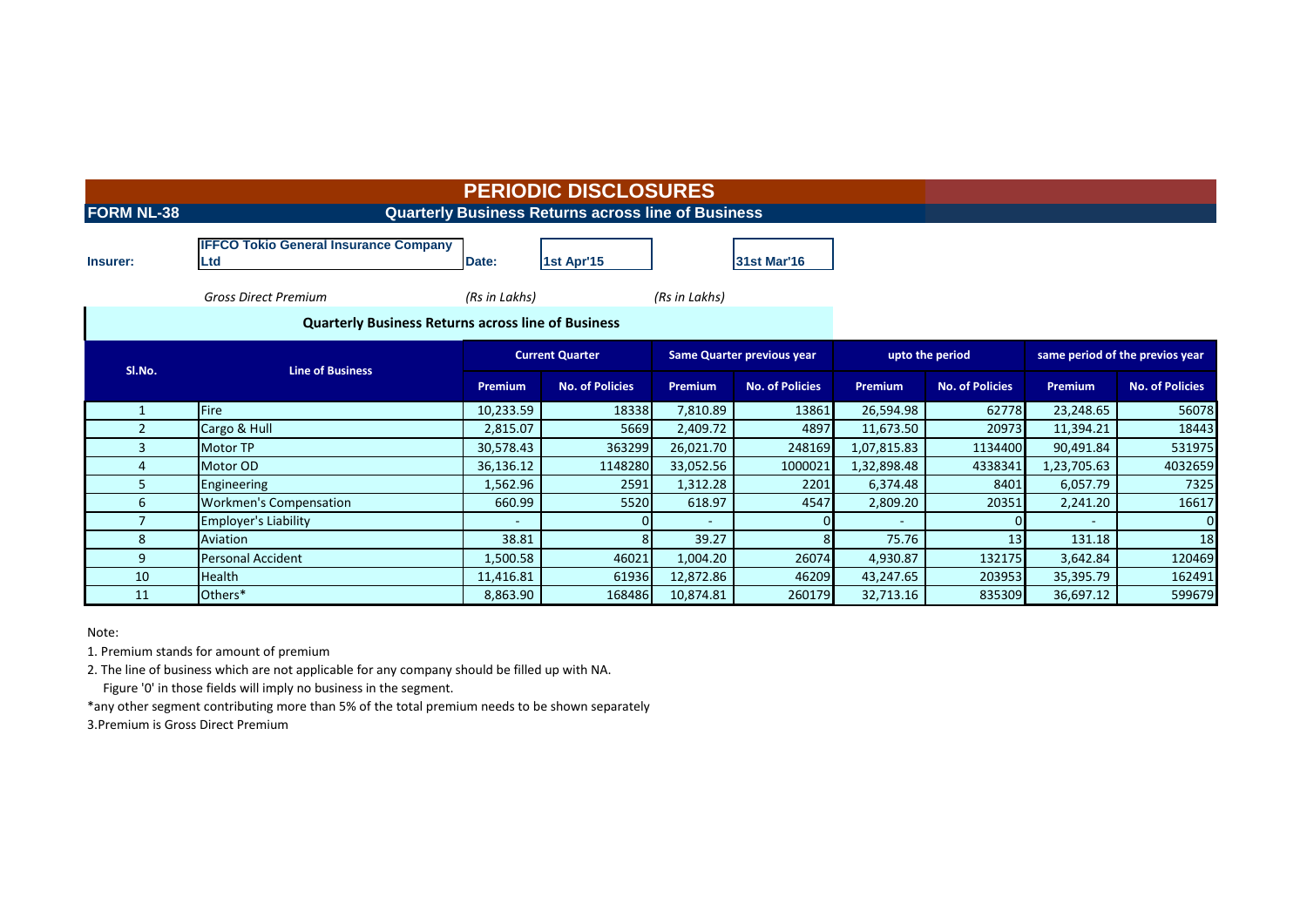# **PERIODIC DISCLOSURES FORM NL-39** Rural & Social Obligation

**Form Rural & Social Obligations (Quaterly Returns)**

**Insurer:** Company **IFFCO TOKIO General Insurance** 

**Company Date: Apr 2015-Mar 2016**

| (Rs in Lakhs) |
|---------------|
|---------------|

| Rural & Social Obligations (Quarterly Returns) |                             |            |                                  |                          |                          |  |  |  |  |
|------------------------------------------------|-----------------------------|------------|----------------------------------|--------------------------|--------------------------|--|--|--|--|
| SI.No.                                         | Line of Business            | Particular | No. of Policies<br><b>Issued</b> | <b>Premium Collected</b> | <b>Sum Assured</b>       |  |  |  |  |
| 1                                              | Fire                        | Rural      | 5,936                            | 246.20                   | 3,05,461.46              |  |  |  |  |
|                                                |                             | Social     |                                  |                          |                          |  |  |  |  |
| $\overline{2}$                                 | Cargo & Hull                | Rural      | $\overline{\phantom{a}}$         | $\blacksquare$           | $\overline{\phantom{a}}$ |  |  |  |  |
|                                                |                             | Social     |                                  |                          |                          |  |  |  |  |
| 3                                              | Motor TP                    | Rural      | $\overline{\phantom{a}}$         | 12,722.23                |                          |  |  |  |  |
|                                                |                             | Social     |                                  |                          |                          |  |  |  |  |
| 4                                              | Motor OD                    | Rural      | 4,98,430                         | 7,813.41                 | 7,05,183.61              |  |  |  |  |
|                                                |                             | Social     |                                  |                          |                          |  |  |  |  |
| 5                                              | Engineering                 | Rural      | 183                              | 35.12                    | 11,411.52                |  |  |  |  |
|                                                |                             | Social     |                                  |                          |                          |  |  |  |  |
| 6                                              |                             | Rural      | 708                              | 89.75                    | 12,955.08                |  |  |  |  |
|                                                | Workmen's Compensation      | Social     |                                  |                          |                          |  |  |  |  |
| 7                                              | <b>Employer's Liability</b> | Rural      | 215                              | 5.00                     | 971.75                   |  |  |  |  |
|                                                |                             | Social     |                                  |                          |                          |  |  |  |  |
| 8                                              | Aviation                    | Rural      | $\overline{\phantom{a}}$         | $\overline{\phantom{a}}$ | $\overline{\phantom{a}}$ |  |  |  |  |
|                                                |                             | Social     |                                  |                          |                          |  |  |  |  |
| 9                                              | Personal Accident           | Rural      | 14,319                           | 1,998.59                 | 86,32,050.22             |  |  |  |  |
|                                                |                             | Social     | 24                               | 66.28                    | 2,65,134.75              |  |  |  |  |
|                                                | Health                      | Rural      | 3,848                            | 7,248.69                 | 5,52,278.41              |  |  |  |  |
| 10                                             |                             | Social     | 15                               | 6,058.12                 | 5,40,167.10              |  |  |  |  |
| 11                                             | Others                      | Rural      | 35,630                           | 10,883.12                | 5,92,610.93              |  |  |  |  |
|                                                |                             | Social     | 3,503                            | 3,877.84                 | 56,003.07                |  |  |  |  |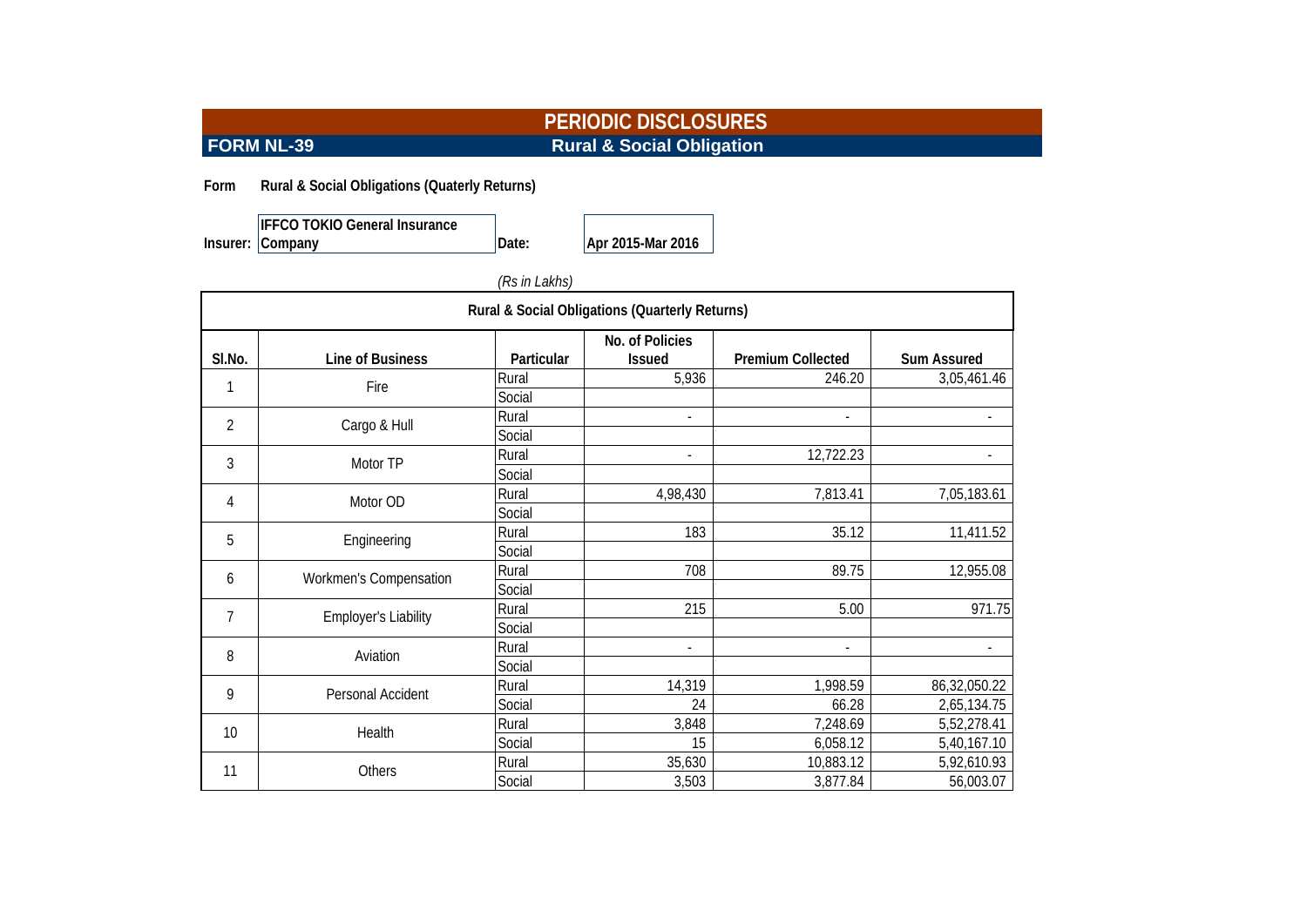| <b>FORM NL-40</b> | <b>Business Acquisition through different channels</b>                           |                                                        |             |                                   |           |                        |                |                                  |                |  |  |
|-------------------|----------------------------------------------------------------------------------|--------------------------------------------------------|-------------|-----------------------------------|-----------|------------------------|----------------|----------------------------------|----------------|--|--|
| Insurer:          | 1st Apr'15<br><b>IFFCO Tokio General Insurance C Date:</b><br><b>31st Mar'16</b> |                                                        |             |                                   |           |                        |                |                                  |                |  |  |
| (Rs in Lakhs)     |                                                                                  |                                                        |             |                                   |           |                        |                |                                  |                |  |  |
|                   |                                                                                  | <b>Business Acquisition through different channels</b> |             |                                   |           |                        |                |                                  |                |  |  |
| SI.No.            |                                                                                  | <b>Current Quarter</b>                                 |             | <b>Same quarter Previous Year</b> |           | Up to the period       |                | Same period of the previous year |                |  |  |
|                   | <b>Channels</b>                                                                  | <b>No. of Policies</b>                                 | Premium     | <b>No. of Policies</b>            | Premium   | <b>No. of Policies</b> | <b>Premium</b> | <b>No. of Policies</b>           | <b>Premium</b> |  |  |
| 1                 | Individual agents                                                                | 816784                                                 | 28,643.41   | 730947                            | 25,838.15 | 2989892                | 1,05,227.78    | 2697716                          | 96,541.47      |  |  |
| $\mathbf{2}$      | Corporate Agents-Banks                                                           | 1798                                                   | 41.73       | 2172                              | 48.51     | 9014                   | 227.04         | 12518                            | 275.14         |  |  |
| 3                 | Corporate Agents - Others                                                        | 145858                                                 | 5,167.57    | 372025                            | 5,538.89  | 1097702                | 18,504.03      | 1001674                          | 18,114.77      |  |  |
| 4                 | <b>Brokers</b>                                                                   | 350616                                                 | 36,701.08   | 232227                            | 31,672.52 | 1241472                | 1,49,940.32    | 879638                           | 1,27,574.81    |  |  |
| 5.                | <b>Micro Agents</b>                                                              | 1510                                                   | 21.67       | 132                               | 2.80      | 3638                   | 48.57          | 4078                             | 51.24          |  |  |
| 6                 | <b>Direct Business</b>                                                           | 503582                                                 | 33,231.91   | 268663                            | 32,916.43 | 1414976                | 95,186.56      | 950130                           | 90,449.17      |  |  |
|                   | Total (A)                                                                        | 1820148                                                | 1,03,807.37 | 1606166                           | 96,017.29 | 6756694                | 3,69,134.31    | 5545754                          | 3,33,006.60    |  |  |
| $\mathbf{1}$      | Referral (B)                                                                     |                                                        | $-0.11$     | $\overline{\phantom{a}}$          | $-0.03$   |                        | $-0.41$        | $\sim$                           | $-0.03$        |  |  |
|                   |                                                                                  |                                                        |             |                                   |           |                        |                |                                  |                |  |  |

Grand Total (A+B) 1820148 1,03,807.26 1606166 96,017.26 6756694 3,69,133.90 5545754 3,33,006.57

Note:

1. Premium means amount of premium received from business acquired by the source

2. No of Policies stand for no. of policies sold

3.The channel mapping has been corrected in FY 2013-14

4.Premium is Gross Direct Premium